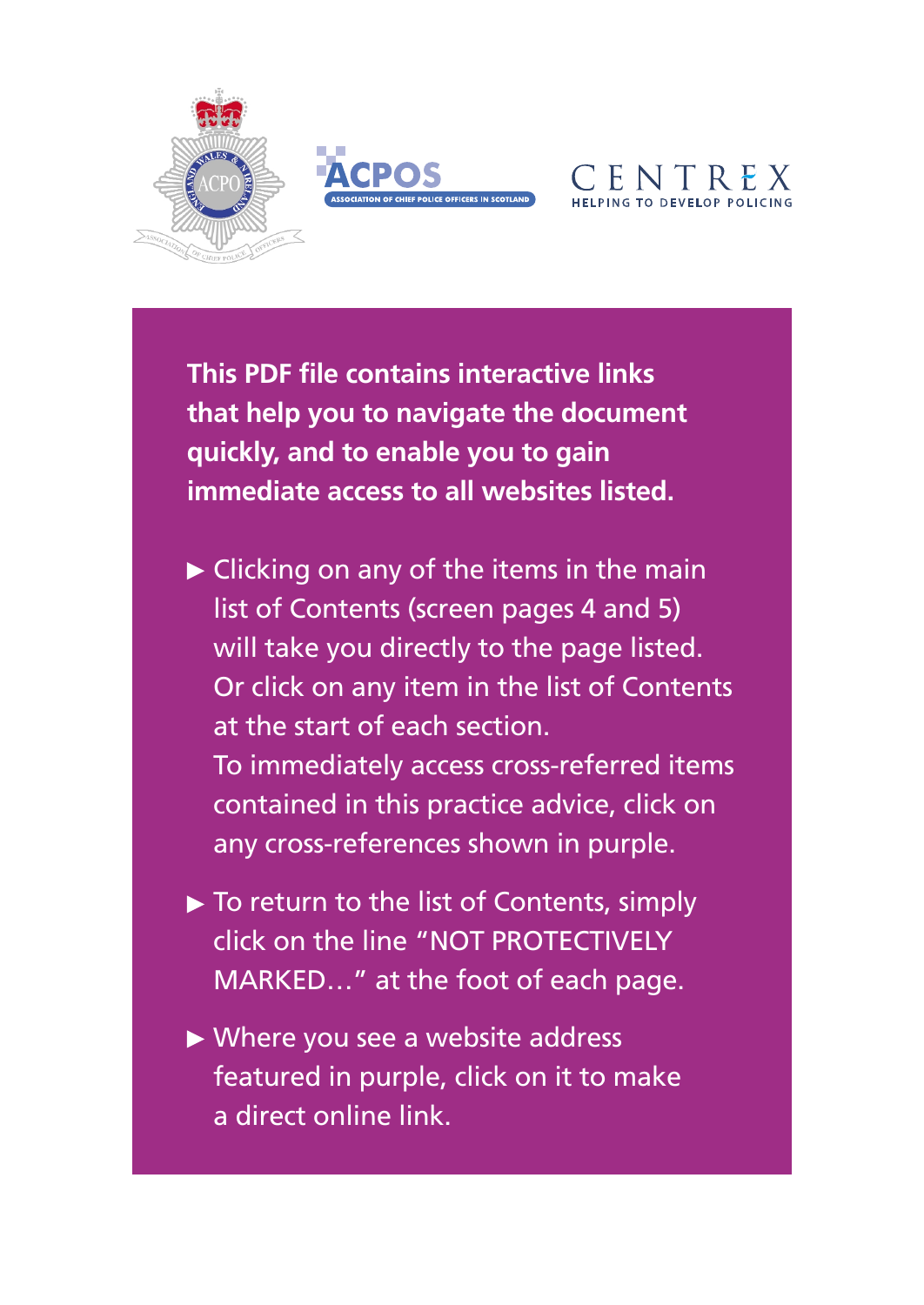# PRACTICE ADVICE ON **HOUSE-TO-HOUSE ENQUIRIES**



Produced on behalf of the Association of Chief Police Officers by the National Centre for Policing Excellence





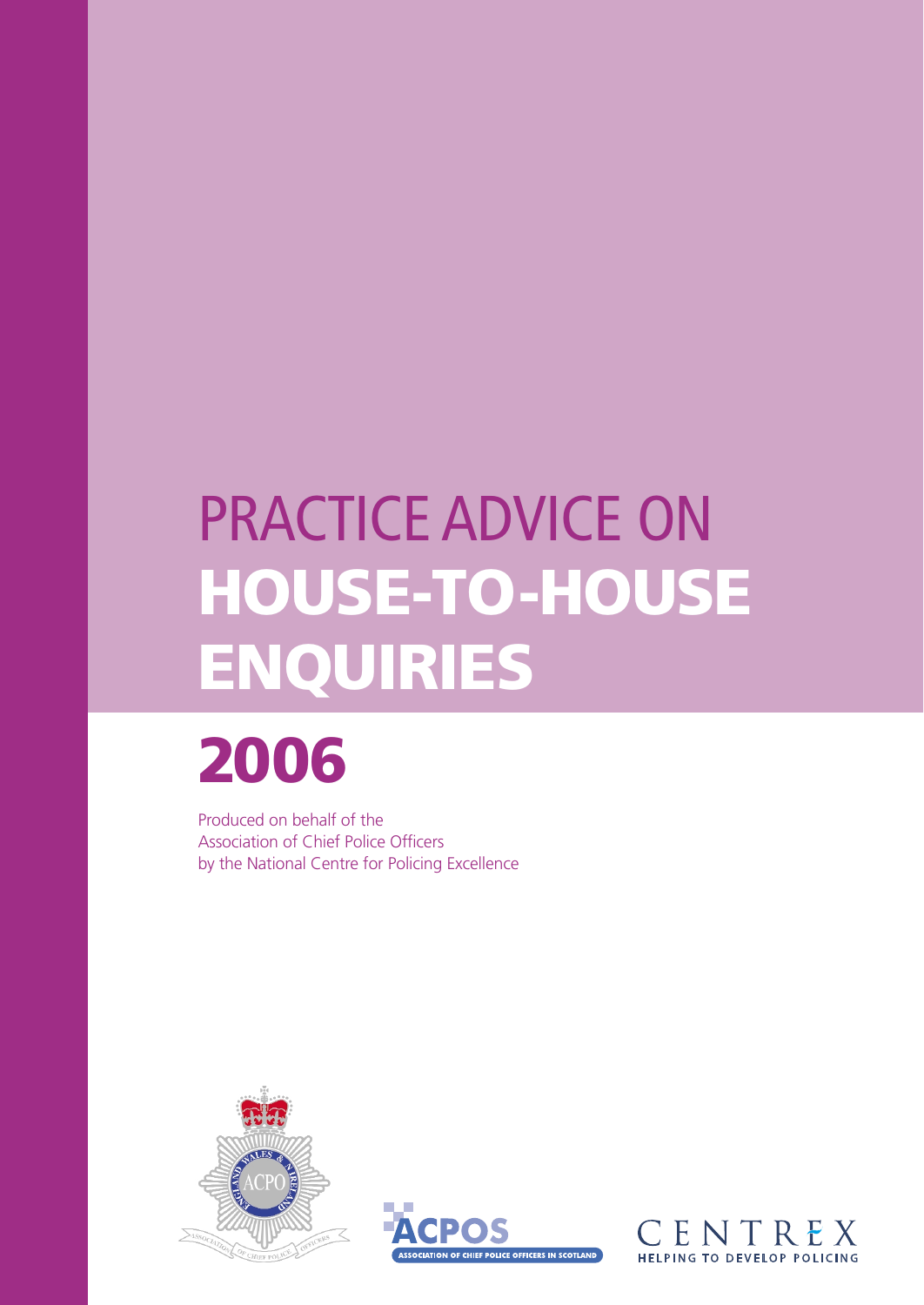**This practice advice contains information to assist policing in the United Kingdom.**

**It is not protectively marked under the Government Protective Marking Scheme.**

**The decision to make the content, or any part of it, publicly available or not, rests with the copyright holders. They have agreed to make it available to the police and partner agencies on condition that these agencies do not make it publicly available, for example, on internet sites.**

**Application for disclosure under the Freedom of Information Act 2000 should be sent to the Centrex Security and Business Continuity Unit at <SecurityBusinessContinuity@centrex.pnn.police.uk>. The Security and Business Continuity Unit will be responsible for notifying ACPO and the Police Central Referral Unit.**

required to develop policing doctrine, including practice advice, in consultation with ACPO, the Home Office and the Police Service. Practice advice produced by the NCPE should be used by made at local level in order to achieve the appropriate police response.

#### All enquiries about this practice advice should be addressed to:

Opsline National Centre for Policing Excellence Wyboston Lakes Great North Road Wyboston Bedfordshire MK44 3BY

Tel: 0870 241 5641 Email: opsline@centrex.pnn.police.uk

A printed copy of this CD-Rom is available on request from the above address.

#### Acknowledgements

ACPO and the NCPE would like to express their thanks to all those involved in the drafting of this document and to members of the ACPO Homicide Working Group and the ACPOS Investigations Sub Committee who gave their advice. All of the responses during the consultation phase of this project were appreciated and contributed to the final document.

© Association of Chief Police Officers (2006) © Centrex (2006)

All rights reserved. No part of this publication may be reproduced, modified, amended, stored in any retrieval system or transmitted, in any form or by any means, without the prior written permission of Centrex and ACPO or their duly authorised representative.

Centrex is committed to providing quality products and services which comply with the Centrex Quality Assurance Framework and encompass diversity.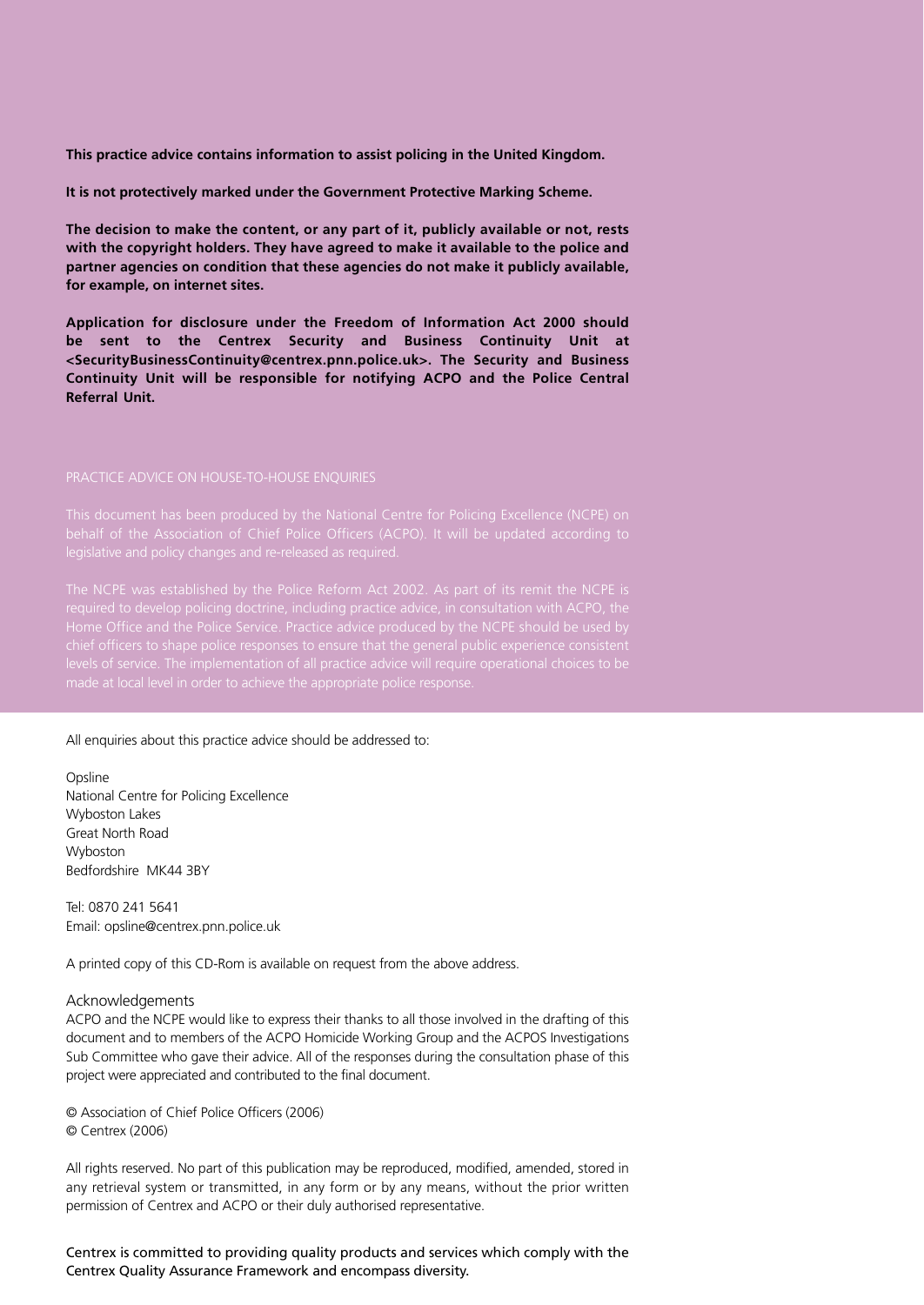# <span id="page-3-1"></span><span id="page-3-0"></span>**CONTENTS**

|     |        | з                                                                                                                    |
|-----|--------|----------------------------------------------------------------------------------------------------------------------|
|     |        | 5                                                                                                                    |
| 1.1 |        | 6                                                                                                                    |
| 1.2 |        | Developing the Strategy (Mathematic Advance Advance Advance Advance Advance Advance Advance Advance Advance Adv<br>6 |
|     | 1.2.1  | 6                                                                                                                    |
|     |        | 6                                                                                                                    |
|     |        | $\overline{7}$                                                                                                       |
|     |        | $\overline{7}$                                                                                                       |
|     | 1.2.2  | $\overline{7}$                                                                                                       |
|     |        | 1.2.2.1 Intelligence-Led Mass Screening for DNA or Fingerprints<br>8                                                 |
|     |        | $\mathsf{q}$                                                                                                         |
|     | 1.2.3  | 10                                                                                                                   |
|     | 1.2.4  | 10                                                                                                                   |
|     | 1.2.5  | 10                                                                                                                   |
|     | 1.2.6  | Fast-Track House-to-House Enquiries<br>11                                                                            |
|     | 1.2.7  | 11                                                                                                                   |
|     |        | 11                                                                                                                   |
|     | 1.2.8  | 11                                                                                                                   |
|     | 1.2.9  | Leaflets<br>11                                                                                                       |
|     | 1.2.10 | 12                                                                                                                   |
| 1.3 |        | 12                                                                                                                   |
|     | 1.3.1  | 12                                                                                                                   |
|     | 1.3.2  | 13                                                                                                                   |
|     |        |                                                                                                                      |
|     |        | <b>Section 2 COORDINATION AND ADMINISTRATION ACCOUNTLANCE COORDINATION</b><br>15                                     |
| 2.1 |        | 16                                                                                                                   |
|     | 2.1.1  | 16                                                                                                                   |
| 2.2 |        | 16                                                                                                                   |
| 2.3 |        | 17                                                                                                                   |
|     | 2.3.1  | 17                                                                                                                   |
|     | 2.3.2  | 18                                                                                                                   |
| 2.4 |        | 18                                                                                                                   |
| 2.5 |        | 19                                                                                                                   |
| 2.6 |        | 20                                                                                                                   |
|     | 2.6.1  | 20                                                                                                                   |
|     | 2.6.2  |                                                                                                                      |
| 2.7 |        |                                                                                                                      |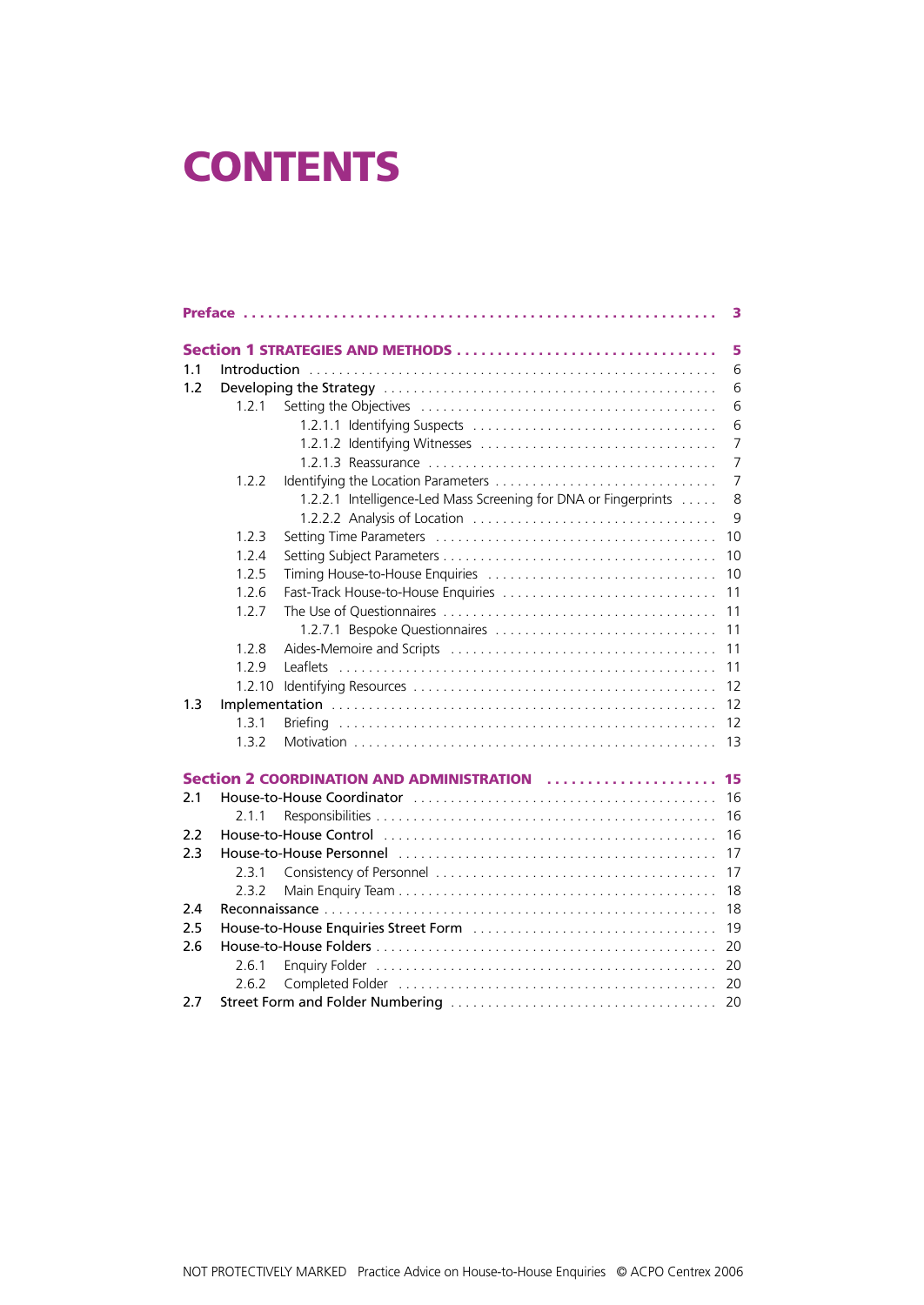# <span id="page-4-0"></span>**CONTENTS**

| 3.1 |                   |                                                                                                                 |    |
|-----|-------------------|-----------------------------------------------------------------------------------------------------------------|----|
|     | 3.1.1             |                                                                                                                 |    |
| 3.2 |                   | 22                                                                                                              |    |
| 3.3 |                   |                                                                                                                 |    |
| 3.4 |                   |                                                                                                                 | 24 |
| 3.5 |                   | 24                                                                                                              |    |
|     | 3.5.1             |                                                                                                                 |    |
|     | 3.5.2             |                                                                                                                 |    |
|     | 3.5.3             |                                                                                                                 |    |
|     | 3.5.4             |                                                                                                                 |    |
|     | 3.5.5             | Clothing                                                                                                        |    |
|     | 3.5.6             |                                                                                                                 |    |
|     | 3.5.7             |                                                                                                                 |    |
| 3.6 | <b>Disclosure</b> |                                                                                                                 |    |
| 3.7 |                   |                                                                                                                 |    |
| 3.8 | No Replies        |                                                                                                                 |    |
| 3.9 |                   |                                                                                                                 |    |
|     | 3.9.1             |                                                                                                                 |    |
|     |                   |                                                                                                                 |    |
| 4.1 | <b>MIR Tasks</b>  |                                                                                                                 |    |
|     | 4.1.1             |                                                                                                                 |    |
| 4.2 |                   |                                                                                                                 |    |
| 4.3 |                   |                                                                                                                 |    |
|     | 4.3.1             |                                                                                                                 |    |
|     | 4.3.2             |                                                                                                                 |    |
|     | 4.3.3             |                                                                                                                 |    |
|     | 4.3.4             |                                                                                                                 |    |
|     | 4.3.5             |                                                                                                                 |    |
| 4.4 |                   | Initial Enquiries and Witness Account Form [1] [1] The Context Press Press Account Form [1] [1] Discovers Press |    |
| 4.5 |                   |                                                                                                                 |    |
|     | 4.5.1             |                                                                                                                 |    |
|     | 4.5.2             |                                                                                                                 |    |
|     | 4.5.3             |                                                                                                                 |    |
|     |                   | Appendix 1 ABBREVIATIONS AND ACRONYMS  35                                                                       |    |
|     |                   |                                                                                                                 |    |
|     |                   |                                                                                                                 |    |
|     |                   |                                                                                                                 |    |
|     |                   |                                                                                                                 |    |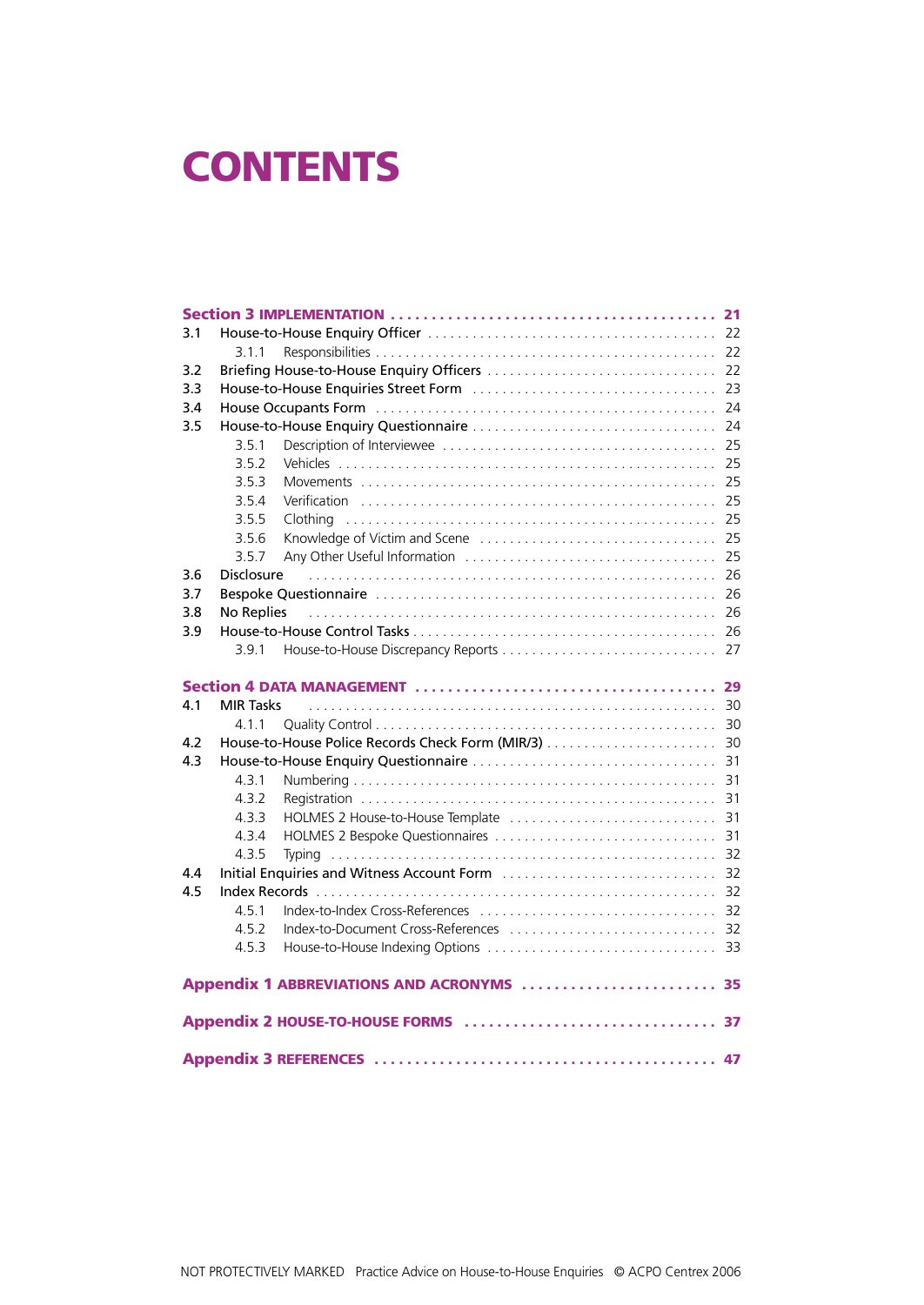<span id="page-5-0"></span>

House-to-House (HtoH) is a technique that enables investigators to identify suspects, and to canvass for witnesses in areas that are connected to an incident.

HtoH enquiries are likely to feature in many investigations. They are not necessarily resource intensive and in cases of volume crime, a single officer or small team may be able to successfully carry out such enquiries in the immediate area where the offence has taken place.

This practice advice describes the procedures and roles applicable to the use of HtoH in homicide and major incident investigations, but the principles of HtoH will be the same for all types and sizes of investigation. It provides police personnel with clear information and advice on the procedures to use that will ensure HtoH enquiries are carried out to a nationally accepted standard.

For the purposes of this practice advice, the term **offender** is used to describe the person who actually committed the offence and the term **suspect** is used to describe any person who the police believe may be the offender. The term **premises** is defined as land and the buildings on it, or a building or part of a building.

This practice advice should be read in conjunction with *ACPO (2005) Guidance on Major Incident Room Standardised Administrative Procedures (MIRSAP),* the amendments to 2.1.1 House-to-House Coordinator Responsibilities and 3.1.1 House-to-House Enquiry Officer Responsibilities, which can be found at [http://www.genesis.pnn.police.uk/genesis,](http://www.genesis.pnn.police.uk/genesis) *ACPO (2005) Major Incident Analysis Manual* and *ACPO (2006) Murder Investigation Manual.*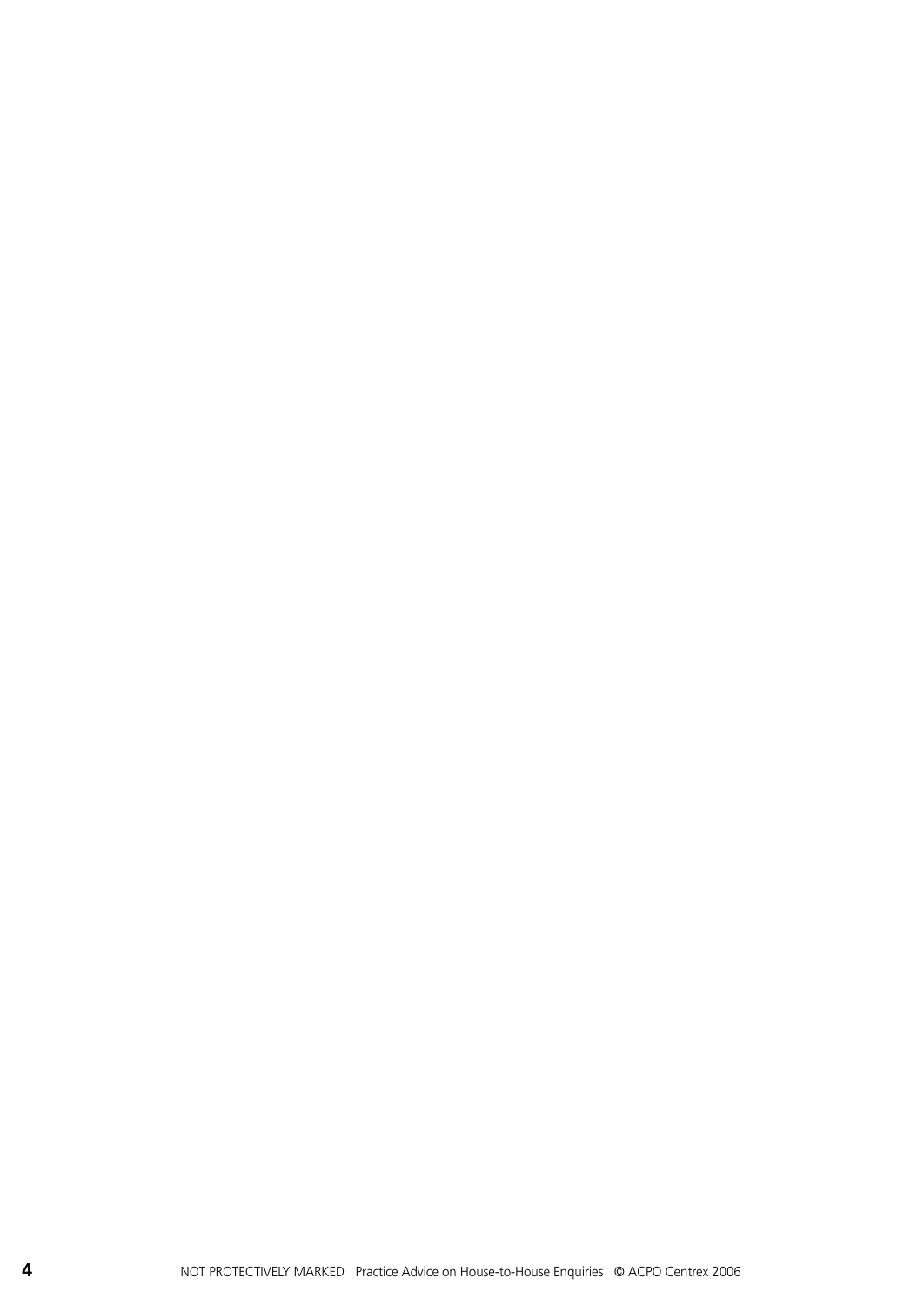# <span id="page-7-0"></span>**Section 1 STRATEGIES AND METHODS**

This section provides an overview of key aspects to consider when<br>setting strategies and methods for conducting House-to-House. **It should be read in conjunction with the strategic guidance contained in** *ACPO (2006) Murder Investigation Manual.* 

#### **CONTENTS**

| 11  | <b>Introduction</b> |                                                                                                                 | 6              |
|-----|---------------------|-----------------------------------------------------------------------------------------------------------------|----------------|
| 1.2 |                     | Developing the Strategy (and account account of the Strategy Account of the Strategy Account of the Development | 6              |
|     | 1 2 1               |                                                                                                                 | 6              |
|     |                     |                                                                                                                 | 6              |
|     |                     |                                                                                                                 | $\overline{7}$ |
|     |                     |                                                                                                                 | 7              |
|     | 1.2.2               |                                                                                                                 | 7              |
|     |                     | 1.2.2.1 Intelligence-Led Mass Screening for DNA or Fingerprints                                                 | 8              |
|     |                     |                                                                                                                 | 9              |
|     | 1.2.3               | Setting Time Parameters (Alternative Alternative Alternative Alternative Alternative Alternative Alternative A  | 10             |
|     | 1.2.4               |                                                                                                                 | 10             |
|     | 1.2.5               |                                                                                                                 | -10            |
|     | 1.2.6               |                                                                                                                 |                |
|     | 1 2 7               |                                                                                                                 |                |
|     |                     |                                                                                                                 |                |
|     | 1.2.8               |                                                                                                                 |                |
|     | 129                 | <b>Leaflets</b>                                                                                                 |                |
|     | 1.2.10              |                                                                                                                 |                |
| 1.3 |                     |                                                                                                                 | 12             |
|     | 131                 |                                                                                                                 | 12             |
|     | 132                 |                                                                                                                 | 13             |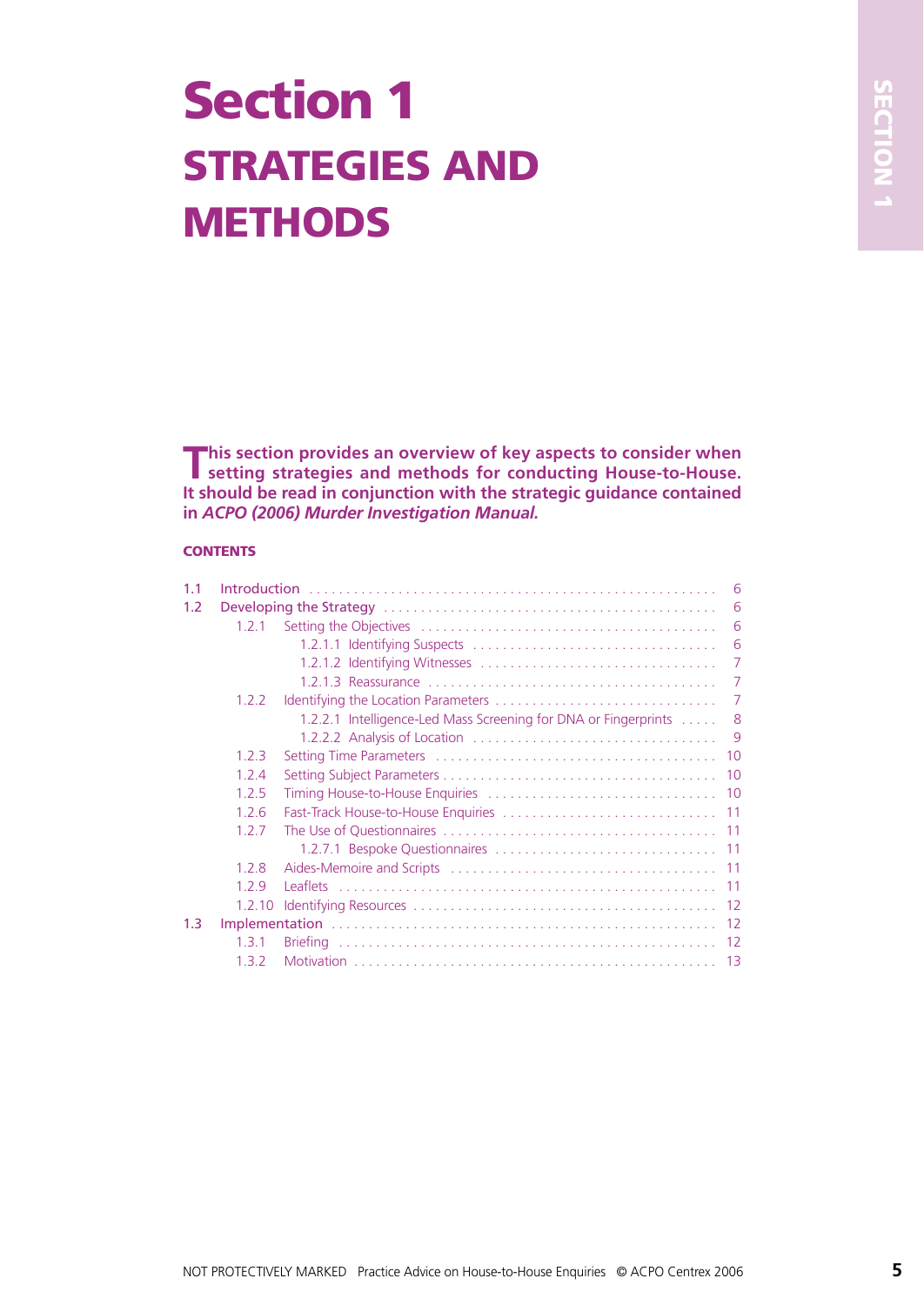#### <span id="page-8-1"></span><span id="page-8-0"></span>1.1 INTRODUCTION

House-to-House (HtoH) is a technique that enables investigators to identify suspects by establishing who lives or works in a particular location, and obtaining an account of their movements during relevant times. It can also be used to canvass for witnesses in areas that are relevant to the crime. HtoH is most often used in residential locations but can be used in any area where people are associated with premises, eg, business parks, shopping centres or industrial estates. HtoH is used in many types of investigation. These enquiries are not necessarily resource intensive. A single investigator may be able to carry out HtoH successfully in the immediate area of any crime, but when used in homicide or major incident investigations, it can be resource intensive. When conducted over a large area, HtoH usually generates a large volume of material that must be processed and potentially followed up. Whether undertaken on a small or large scale, HtoH must be conducted thoroughly and recorded accurately. If not carried out properly, HtoH may miss that a particular individual lives or works in the location and so their potential as a suspect or witness cannot be assessed. For these reasons, it is important that all investigators fully understand the strategic issues associated with the use of this technique.

#### 1.2 DEVELOPING THE STRATEGY

The success of HtoH depends on investigators taking an organised and methodical approach. Setting clear objectives is vital to provide direction to a line of enquiry which may become resource intensive.

The elements of an HtoH strategy are:

- Setting the objectives;
- Identifying the location parameters;
- Setting time parameters;
- Setting subject parameters;
- Timing HtoH enquiries;
- Identifying resources;
- Fast-track HtoH enquiries.

#### 1.2.1 SETTING THE OBJECTIVES

There are three main reasons for carrying out HtoH enquiries:

- Identifying suspects;
- Identifying witnesses;
- Gathering local information and intelligence.

#### 1.2.1.1 Identifying Suspects

Where it is believed that a suspect may live or work in a particular location, investigators should establish the identities of all those living or working in premises in that location and obtain accounts of their movements at times relevant to the investigation. HtoH is the only certain way of doing this, and this is particularly important where investigators wish to carry out intelligenceled mass screening of DNA or fingerprints.

In many enquiries investigators will carry out their own HtoH. They will also verify the accounts given by individuals to assess if they may be suspects. In larger-scale enquiries, where teams of officers are brought in to carry out HtoH, senior investigating officers (SIOs) are likely to want to focus those teams on the HtoH enquiries and have verification enquiries carried out by others. In such cases they should raise an Action to allocate a verification enquiry to the enquiry team.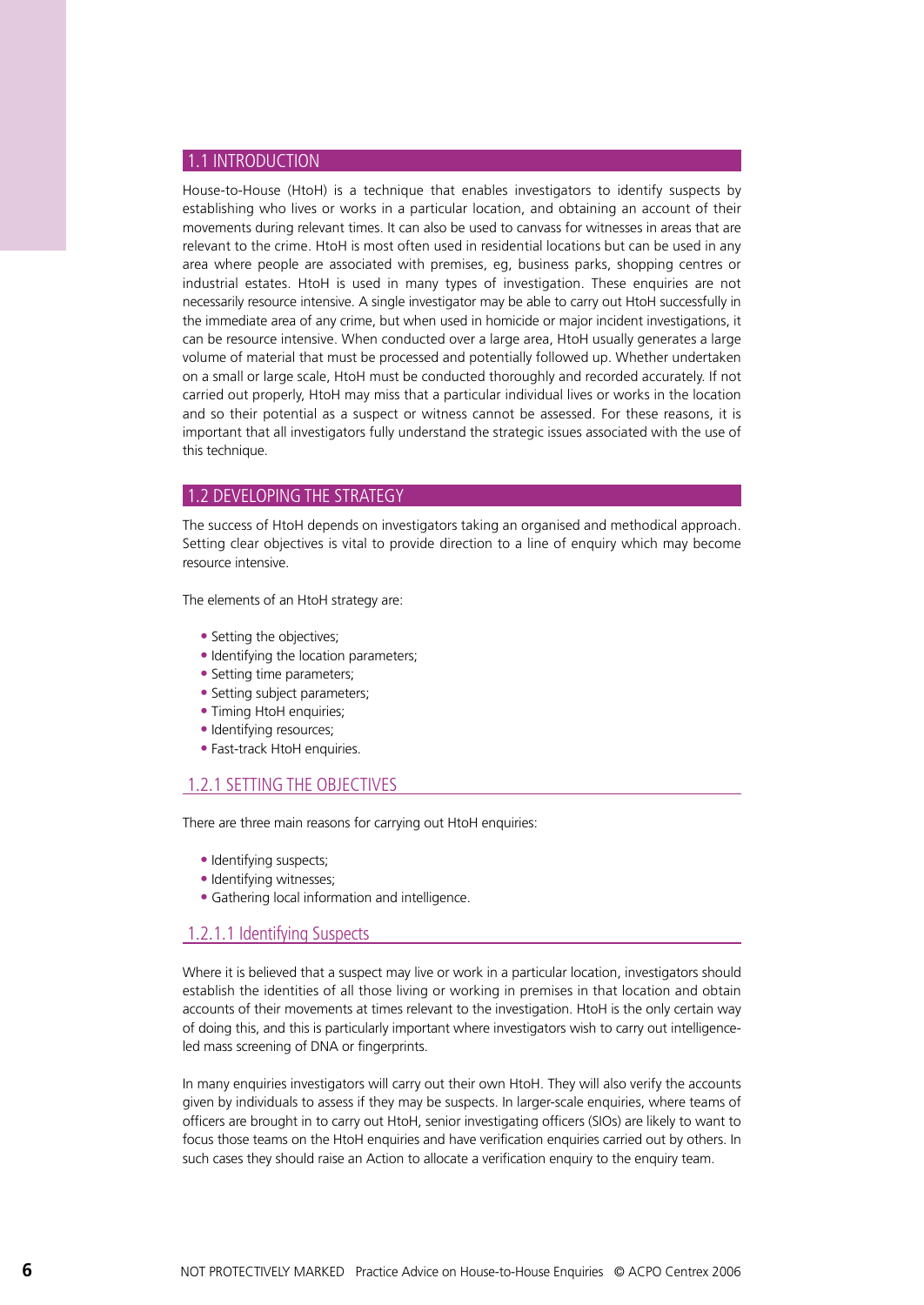#### <span id="page-9-0"></span>1.2.1.2. Identifying Witnesses

HtoH has the potential to identify witnesses living or working in locations that are relevant to the incident. These can include people who have witnessed the following:

- Events connected to the incident such as the encounter, attack or disposal;
- Sightings of the victim or offender before or after the event;
- Sightings of relevant property or vehicles;
- Sightings of potential witnesses (including the elimination of unidentified nominals reported by other witnesses).

To ensure that relevant information is gathered during HtoH, investigators should consider adapting the standard questionnaire to incorporate the circumstances of the particular offence, or using a bespoke questionnaire. See [3.5 House-to-House Enquiry Questionnaire.](#page-26-1)

Where HtoH is undertaken to identify suspects, it will also often be the case that investigators want to identify witnesses and there is no reason why these two objectives cannot be combined. There is, in fact, some merit in doing this because the search for witnesses is likely to be viewed as routine and so is less likely to alert suspects to the fact that the police believe they live in the area.

#### 1.2.1.3 Reassurance

In addition to the objectives set out in [1.2.1 Setting the Objectives,](#page-8-1) HtoH can be used to provide public reassurance in the immediate area of an offence.

Depending on the nature of the incident and the community concerned, investigators may find it appropriate to involve local community leaders or local authority staff to help provide reassurance. See [2.3.2 Main Enquiry Team.](#page-20-1)

Certain types of offence will generate intensive media interest. Reporters are likely to knock on doors looking for exclusive interviews with local residents. It may be that during HtoH enquiries, officers can make residents aware of this possibility and pass on any advice to them as appropriate.

Officers carrying out HtoH can offer crime prevention and personal safety advice. This needs to be consistent and relevant to the circumstances. Investigators should, however, be aware that such advice can have an adverse impact on public reassurance. For this reason, it should form part of a wider media and community strategy aimed at public reassurance.

SIOs should ensure that information given to the public in this way is consistent with their media policy, and that enquiry officers are fully briefed about only divulging authorised information.

#### 1.2.2 IDENTIFYING THE LOCATION PARAMETERS

Setting adequate and relevant parameters of the location(s) in which it is proposed to carry out HtoH is critical to achieving the objectives set out under [1.2.1. Setting the Objectives.](#page-8-1) Investigators should consider visiting the scene locations as soon as practicable to assist them in setting these parameters.

All premises within the line of sight of the scenes, all access and egress routes and areas where an offender may have lain in wait, should be included within the parameters for fast-track Actions. See [1.2.5 Timing House-to-House Enquiries](#page-12-1) and [1.2.6 Fast-Track House-to-House](#page-13-1) [Enquiries.](#page-13-1)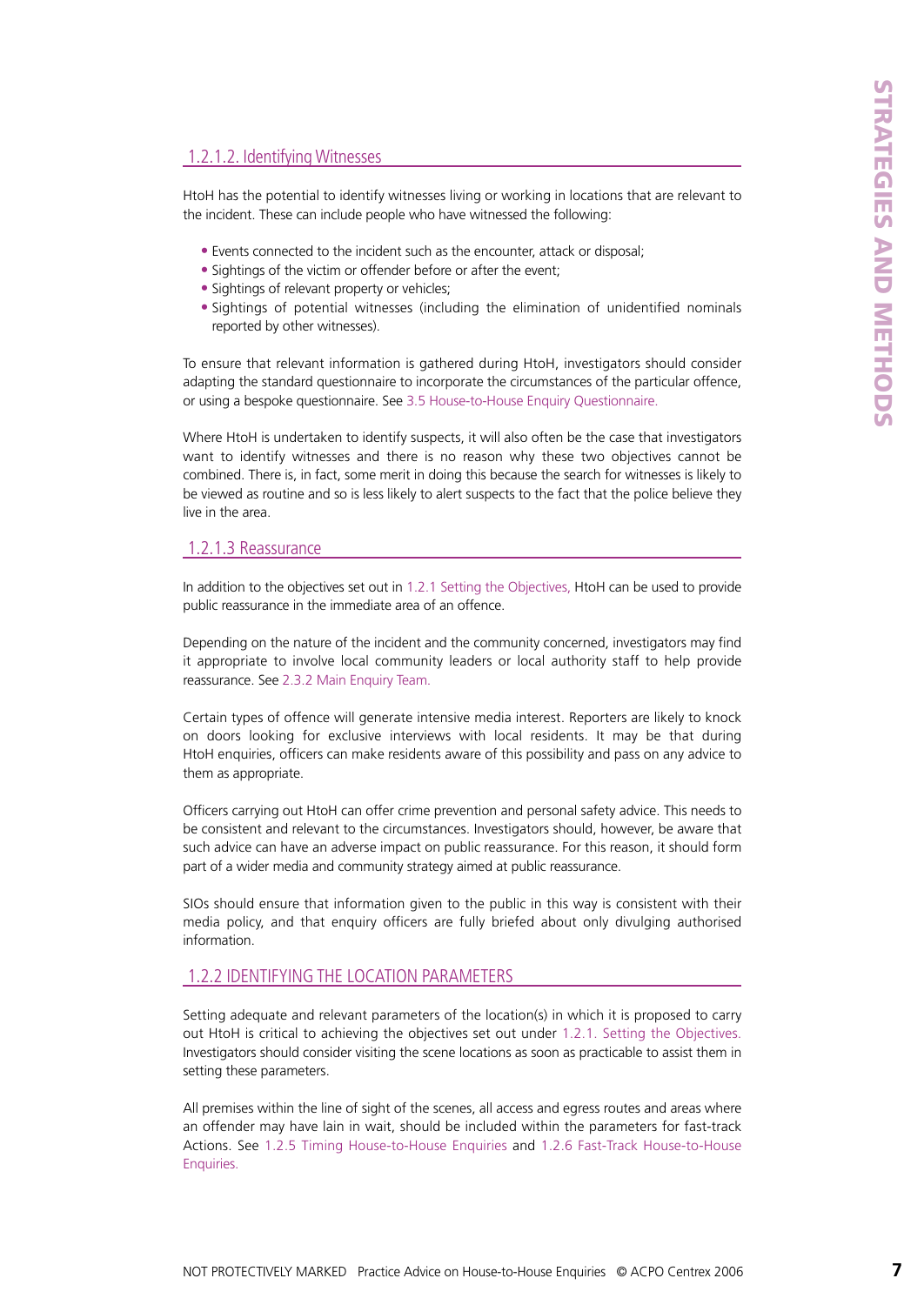<span id="page-10-0"></span>Where the objective of the HtoH enquiries is to identify witnesses, the investigator should take great care to ensure that all of the available material is used. This will involve identifying locations that are significant to the investigation, and verifying the use and users of those areas. Investigators and HtoH coordinators should use local officers who have a knowledge about the community they police. These officers can give valuable information to the investigation team and should be consulted about any policing issues specific to their area. Other valuable intelligence resources may be police community support officers (PCSOs), special constables and members of the community who have knowledge of how the area is used. This may identify important locations which would otherwise be overlooked, such as shortcuts over parks or other open land.

Where possible, parameters can be set to correspond with natural boundaries such as railway lines, major roads and open land.

In homicide and major incident investigations police search advisers (PolSAs), Behavioural Investigative Advisers (BIAs) and geographic profilers are able to advise investigators on setting appropriate location parameters for HtoH. BIAs and geographical profilers may also be able to identify locations where suspects are likely to live. For further details on PolSAs, see *ACPO (2006) Practice Advice on Search Management and Procedures,* Section 3.2. For further information on geographic profilers and BIAs, see *ACPO (2006) Murder Investigation Manual,* Section 6.

Location parameters should be regularly reviewed in the light of all new material.

#### 1.2.2.1 Intelligence-Led Mass Screening for DNA or Fingerprints

Intelligence-led mass screening for DNA or fingerprints is an extensive and complex subject. Investigators should always refer to *ACPO (2006) A Practitioner's Guide to Intelligence-Led Mass DNA Screening* when they are considering its use in an investigation.

Where this type of screening is to be used, it is usual to carry out HtoH enquiries beforehand to establish the identities of all those who live in the area. This information will then be put into a scoring matrix to prioritise the persons to be swabbed.

If the mass screen is solely geographical rather than intelligence-led, the swabbing process is carried out at the same time as the HtoH. Whichever method is used, the processes should be managed by a major incident room (MIR). Effective HtoH enquiries will identify all persons to be swabbed including those who have since left the area.

Where investigators intend to carry out HtoH for the sole purpose of identifying those in an area for the subsequent intelligence-led mass DNA or fingerprint screening, they should consult a geographic profiler and/or a BIA who will be able to advise them on the location where the offender is likely to be located. This will ensure that HtoH is carried out in the smallest possible location parameters. The following maps are taken from a real case and show the difference between the area originally selected by the SIO (Map A) and the area recommended by a geographical profiler (Map B).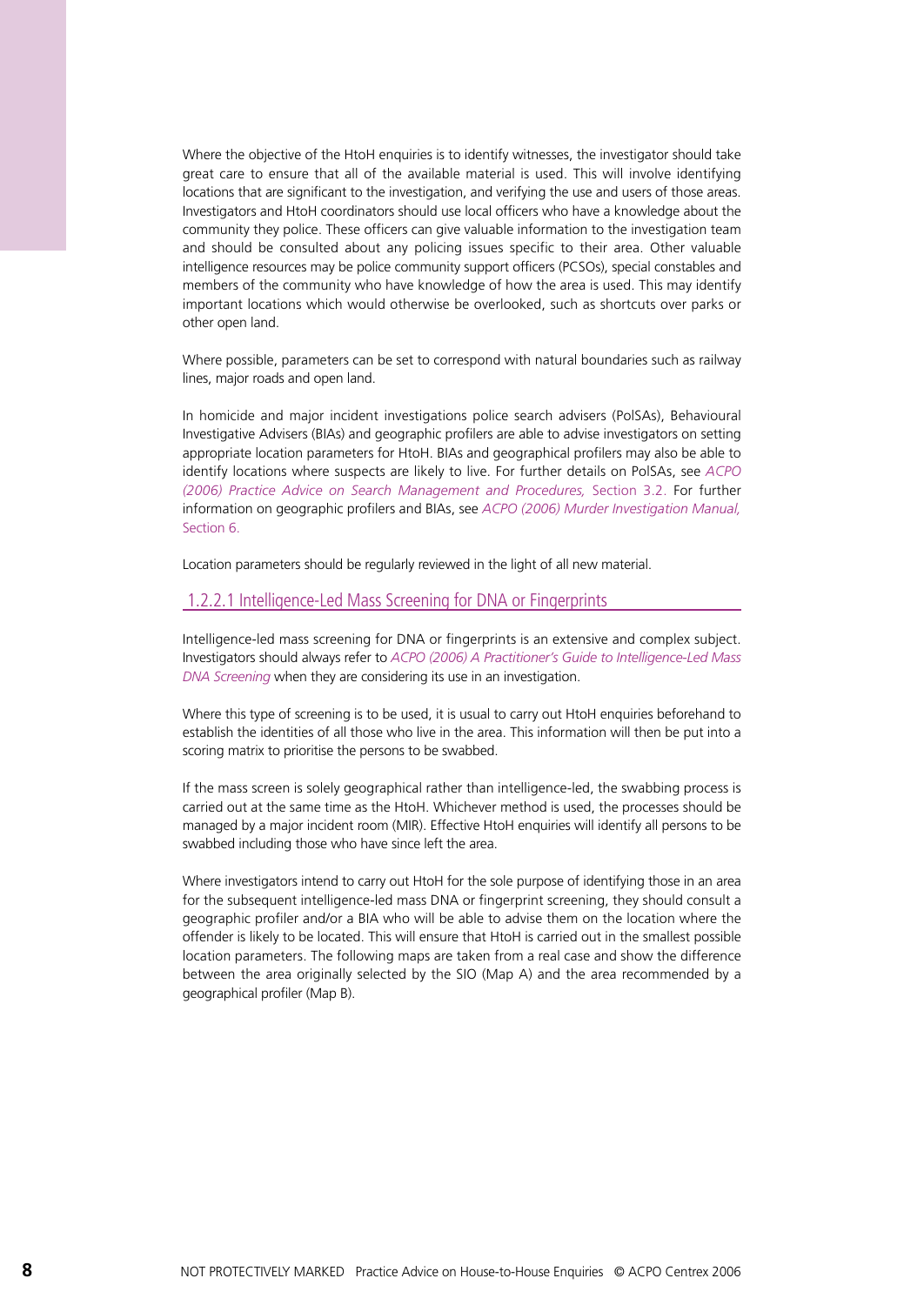<span id="page-11-0"></span>

| Map A                                                                                                                                                            | Map B                                                                                                                                                                                                                                                                                                                                                                |
|------------------------------------------------------------------------------------------------------------------------------------------------------------------|----------------------------------------------------------------------------------------------------------------------------------------------------------------------------------------------------------------------------------------------------------------------------------------------------------------------------------------------------------------------|
| An initial DNA screening area based on<br>the two offences established by the<br>investigation team. (This area covered<br>approximately 800 address locations.) | The final DNA screen area based on the<br>analysis of the locations of the first two<br>offences plus another criminal damage<br>offence, research and practical experience<br>of offenders who victimise the elderly, the<br>post-offence movement of the offender<br>and the geography of the area. (This<br>area covered approximately 100 address<br>locations.) |
|                                                                                                                                                                  |                                                                                                                                                                                                                                                                                                                                                                      |
| ● DNA-linked offences<br>$\frac{1}{\sqrt{\lambda}}$ Criminal damage offence linked to DNA-linked offences                                                        |                                                                                                                                                                                                                                                                                                                                                                      |

The geographical profiler was able to use the information supplied by the SIO to considerably reduce the location parameters and, therefore, reduce the time taken to complete the enquiry. The offender was located in the area shown in Map B.

When contemplating the use of such enquiries, investigators should always refer to *ACPO (2005) Guidance on Major Incident Room Standardised Administrative Procedures (MIRSAP),* Section 9; *ACPO (2006) Murder Investigation Manual* and *ACPO (2006) A Practitioner's Guide to Intelligence-Led Mass DNA Screening.*

#### 1.2.2.2 Analysis of Location

Once the location parameters have been set, intelligence systems should be analysed to establish if there are any people or events in the area that those carrying out HtoH enquiries should be aware of. This could include:

- Violent offenders who pose a risk;
- Those wanted for other crimes or on warrant;
- Groups with particular linguistic or cultural needs;
- Local incidents or issues which residents may raise with the police.

Analysis of other records such as the electoral roll, force command and control systems and keyholder records may assist with the reconnaissance of the area.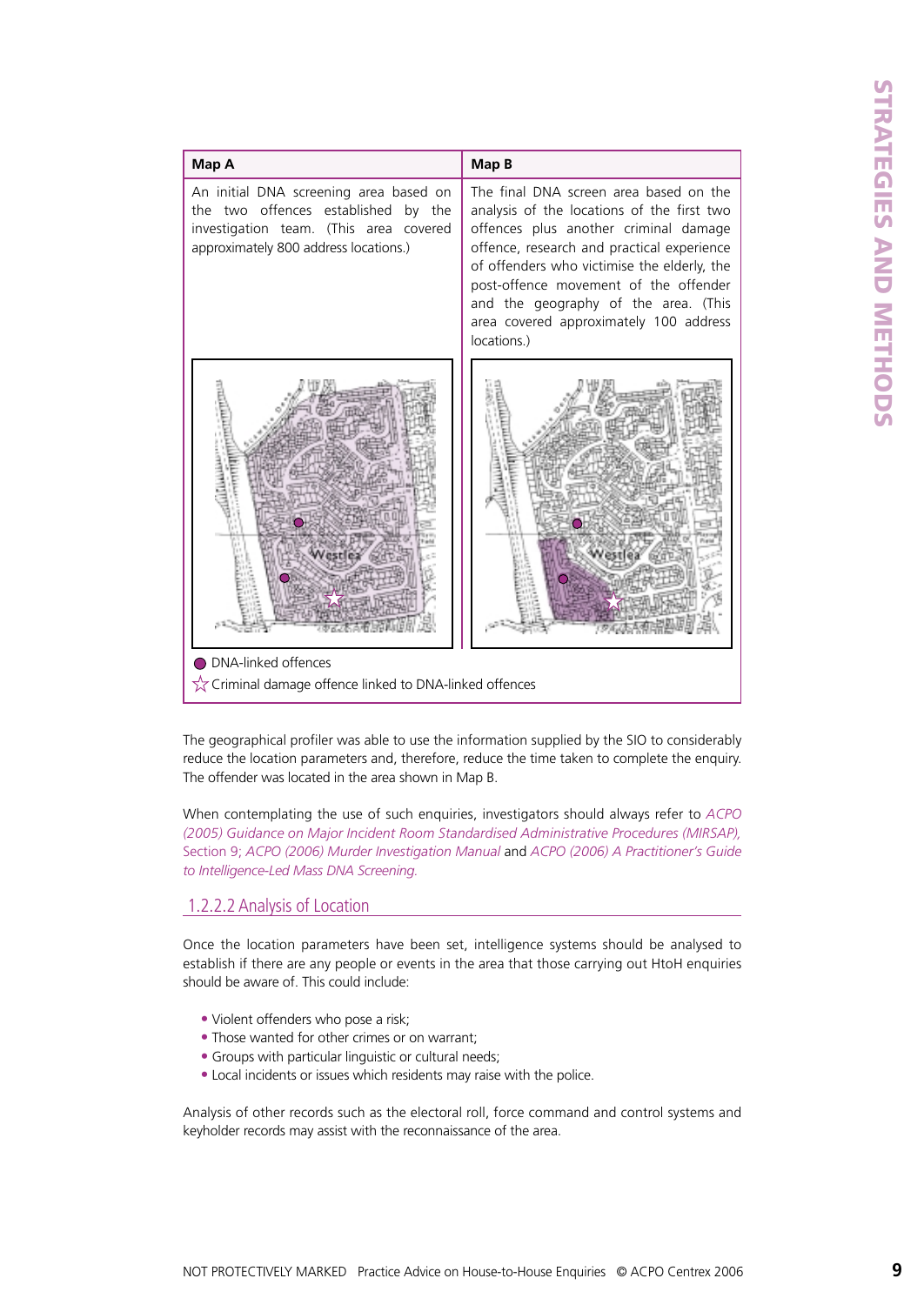#### <span id="page-12-1"></span><span id="page-12-0"></span>1.2.3 SETTING TIME PARAMETERS

Time parameters will be used by HtoH officers to verify the presence of individuals at an address and to interview potential witnesses. See [3.5.6 Knowledge of Victim and Scene.](#page-27-1) Depending on the circumstances of the offence, time parameters should be set for:

- The offence, ie, the times between which the offence is thought to have occurred;
- The scene, ie, the times when people have visited the scene;
- Sightings, ie, the times at which victims, other witnesses and offenders were seen in particular locations;
- Previous residents and visitors the House Occupants Form (MIR/2) defaults to six months but this should be amended as necessary. See [3.4 House Occupants Form](#page-26-1) and [Appendix 2.](#page-39-1)

Where HtoH enquiries are being carried out in more than one location, investigators should set time parameters that are relevant to each. Where there is insufficient material to enable this to be done, the alibi times used for the Trace/Interview/Eliminate (TIE) strategy should be used. See *ACPO (2005) Guidance on Major Incident Room Standardised Administrative Procedures (MIRSAP),* Section 4.10.3.

#### 1.2.4 SETTING SUBJECT PARAMETERS

In some cases, investigators will use HtoH to identify people with particular characteristics who are relevant to the enquiry but who are not thought to be the offender. This is most likely to occur when they are seeking to establish the identity of unnamed people sighted by witnesses, eg, an unknown male seen walking a dog in the vicinity of the scene or the driver of a car seen parked at the scene.

In other cases investigators may decide to exclude some groups of the community from being the subject of a questionnaire, eg, males and females under the age of 14 years.

#### 1.2.5 TIMING HOUSE-TO-HOUSE ENQUIRIES

During the initial response phase of the investigation, it is likely that fast-track HtoH will be conducted in the location where the offence has taken place. The object of these enquiries is the early identification of those with material that could enable the investigation to progress. The low level of material that is available during this period will often mean that these enquiries are very general in nature, and tend to rely on witnesses identifying that they have seen something of significance.

Investigators need to consider when HtoH enquiries of this sort should be commenced. If they believe that they may be able to ask a very specific set of questions, it may be preferable to delay HtoH until they have enough material to formulate these questions properly. This will avoid officers having to revisit the same premises to ask additional questions.

As investigators' knowledge of an incident increases, enquiries can be more specific. They may even focus on locating single pieces of material such as sightings of a particular person or vehicle. In cases where investigators have specific material that they hope to locate, bespoke questionnaires can be used. S[ee 1.2.7.1 Bespoke Questionnaires,](#page-13-2) [3.7 Bespoke Questionnaire,](#page-28-1) [4.3.3 HOMES 2 House-to-House Template](#page-33-1) and [4.3.4 HOLMES 2](#page-33-1) [Bespoke Questionnaires.](#page-33-1)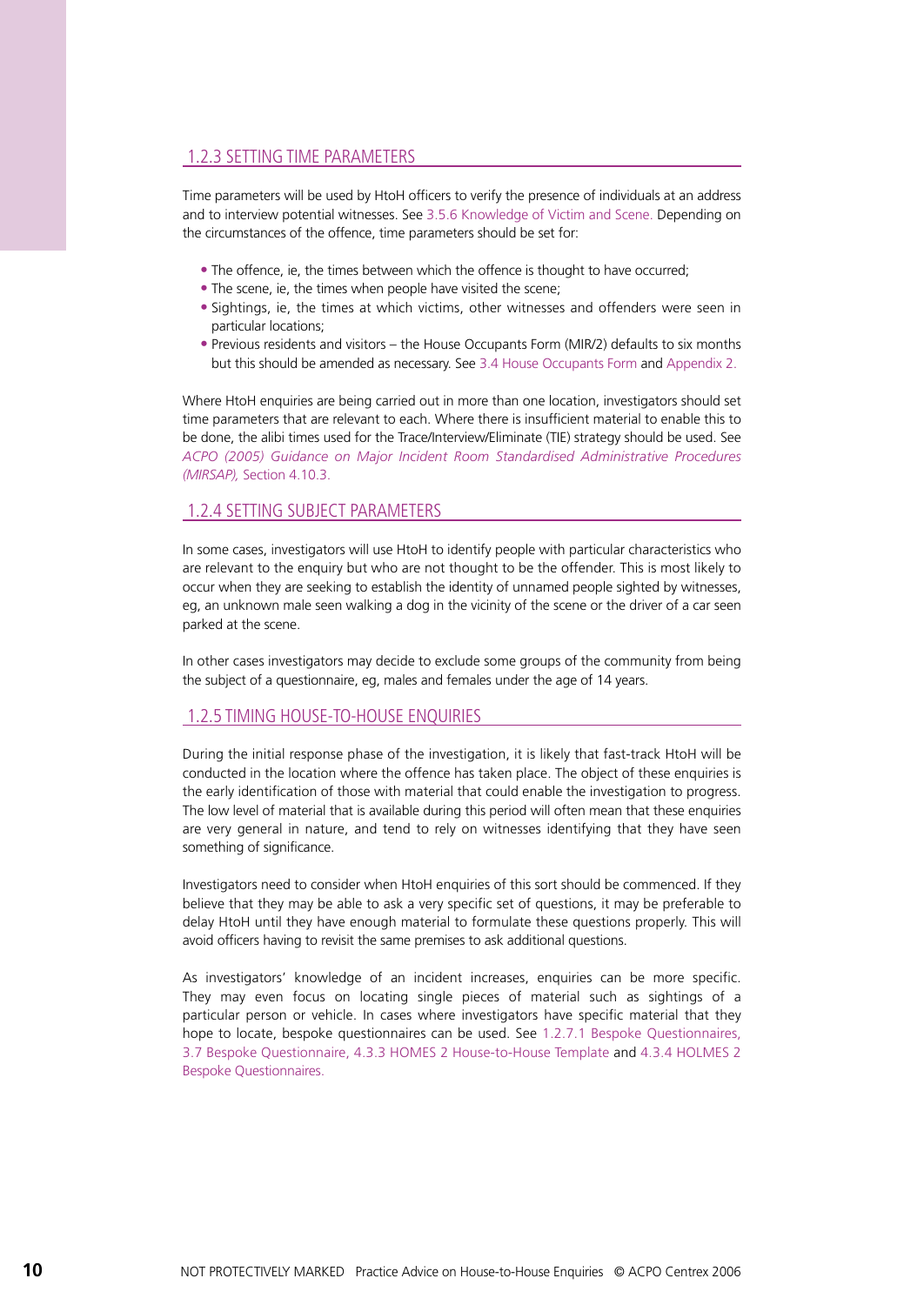#### <span id="page-13-2"></span><span id="page-13-1"></span><span id="page-13-0"></span>1.2.6 FAST-TRACK HOUSE-TO-HOUSE ENQUIRIES

Where fast-track HtoH is carried out, officers may simply call at each house and ask if anyone has seen or heard anything, without seeking to fully establish the identities of all those who occupy the premises. In some cases officers may be able to obtain initial accounts immediately from bystanders or passers-by, for example, at a road incident, a fire or a burglary. Investigators should ensure that all initial enquiries and witness accounts are recorded on the Initial Enquiries and Witness Account Form [\(see Appendix 2\).](#page-39-1) This should assist the HtoH coordinator (once one has been formally allocated) to obtain a clear picture of what has and has not been done.

Accurate records must be made of all properties visited and persons seen, including details of properties where there was no reply, and of persons who say they have no information to give. These initial records will be needed to confirm information or show discrepancies during court proceedings, or if further investigation is necessary.

#### 1.2.7 THE USE OF QUESTIONNAIRES

Investigators should identify the questions they require HtoH enquiry officers to ask. Depending on the circumstances, the standard HtoH Enquiry Questionnaire may be adequate.

See [3.5 House-to-House Enquiry Questionnaire,](#page-26-1) [4.3.3 HOLMES 2 House-to-House Template](#page-33-2) and [Appendix 2 House-to-House Enquiry Questionnaire.](#page-43-0)

#### 1.2.7.1 Bespoke Questionnaires

It is essential to ask the right questions. The quality of information gathered is only as good as the quality of questions asked. Investigators should consult the analyst manager or interview experts when constructing bespoke questionnaires, to ensure that relevant questions are asked and that information is collected in a consistent way to facilitate later analysis. See [3.7 Bespoke](#page-28-2) [Questionnaire](#page-28-2) and [4.3.4 HOLMES 2 Bespoke Questionnaires.](#page-33-2)

#### 1.2.8 AIDES-MEMOIRE AND SCRIPTS

Consideration should be given to the use of aides-memoire or scripts to ensure that HtoH officers have easy access to all of the relevant information they need for interviewing HtoH subjects. Relevant information could include local or national news items, TV schedules or significant events to jog witnesses' memories. Where photographs of victims or property are used, these should be of the best quality available.

All such material should be updated as new material becomes available.

#### 1.2.9 LEAFLETS

In some cases, people when initially contacted may be reluctant to provide HtoH officers with information that could be useful. It is good practice to leave a leaflet at each address giving details of the investigation and contact telephone numbers. This will provide those in possession of undivulged information with a means of communicating it to the investigation when they are ready to do so.

See also [3.8 No Replies.](#page-28-2)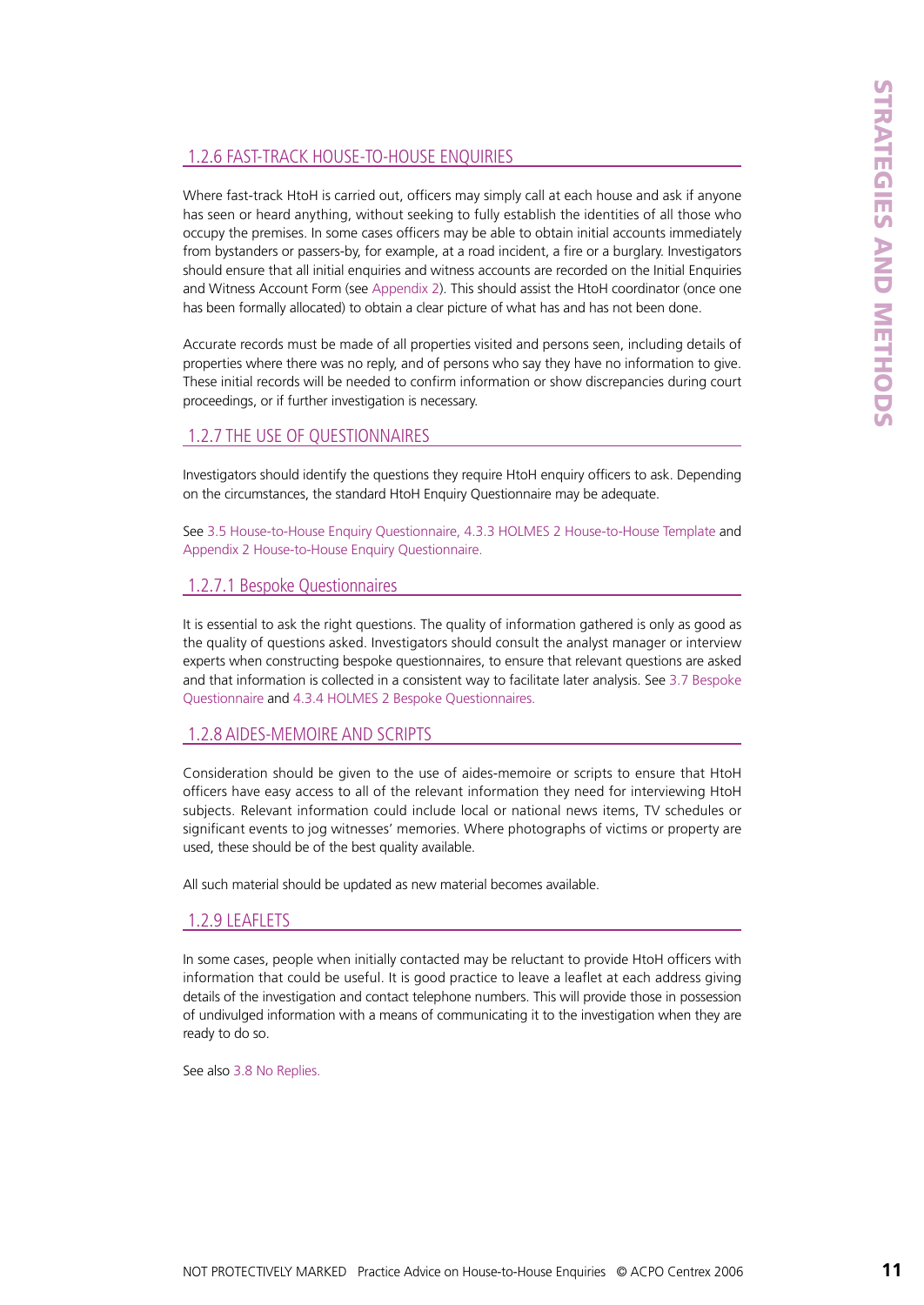#### <span id="page-14-0"></span>1.2.10 IDENTIFYING RESOURCES

The level of HtoH enquiries and the size of the area to be covered will, to a large extent, determine the resources that are required to carry them out. Where HtoH is confined to fasttrack Actions in the immediate vicinity of relevant scenes, or when it is used on smaller localised enquiries, it may be possible for investigating officers to carry them out on their own or with the assistance of a few colleagues. More extensive enquiries will, however, require the deployment of dedicated resources. Most forces have developed arrangements to support HtoH, and investigators should ensure that they are familiar with their force arrangements. See [2.3 House](#page-19-1)[to-House Personnel.](#page-19-1)

#### 1.3 IMPLEMENTATION

In homicide and major incident investigations, SIOs should appoint an HtoH coordinator to be responsible for implementing the HtoH strategy. See [2.1 House-to-House Coordinator.](#page-18-1)

Where they have sufficient staff to enable them to do so, SIOs should consider the potential this role has for officer development. A junior officer may gain valuable experience by being part of the management team and performing this role under the guidance of the deputy senior investigating officer (D/SIO).

#### 1.3.1 BRIEFING

It is essential that HtoH officers are provided with a thorough briefing when they are first deployed to the enquiry. Briefings should be updated at least once a day and include a current summary of media releases to ensure that officers are aware of information in the public domain. This may also assist enquiry officers to recognise deceit and excessive interest.

The initial briefing should cover:

- Details of the HtoH strategy and the relevant parameters;
- The method of carrying out HtoH enquiries;
- What action to take should they believe they have identified a suspect;
- What action to take in relation to key witnesses identified during the HtoH;
- What action to take if they locate items of evidential value;
- What action to take if individuals refuse to assist the investigation.

For more information on the content and conduct of briefings, see [3.2 Briefing House-to-House](#page-24-1) [Enquiry Officers](#page-24-1) and *ACPO (2006) Guidance on the National Briefing Model.* 

Briefings are not just an opportunity to share information with HtoH officers; they are also an opportunity to shape their attitudes towards the communities in which they are carrying out their enquiries. HtoH officers are the main visible police presence communities will see in relation to the investigation. Those briefing HtoH officers should ensure that they have the information they need about the community and understand the importance of fostering goodwill so that a free flow of information is encouraged.

Every opportunity should be taken to emphasise the importance of keeping accurate records. Investigators' record keeping will include policy decisions, actions (written tasks with clear instructions), details of what information was given out, where, when and to whom, and what information was received. HtoH coordinators' record-keeping responsibilities are detailed in [2 Coordination and Administration,](#page-17-1) and HtoH officers' record-keeping responsibilities are detailed in [3 Implementation.](#page-23-1)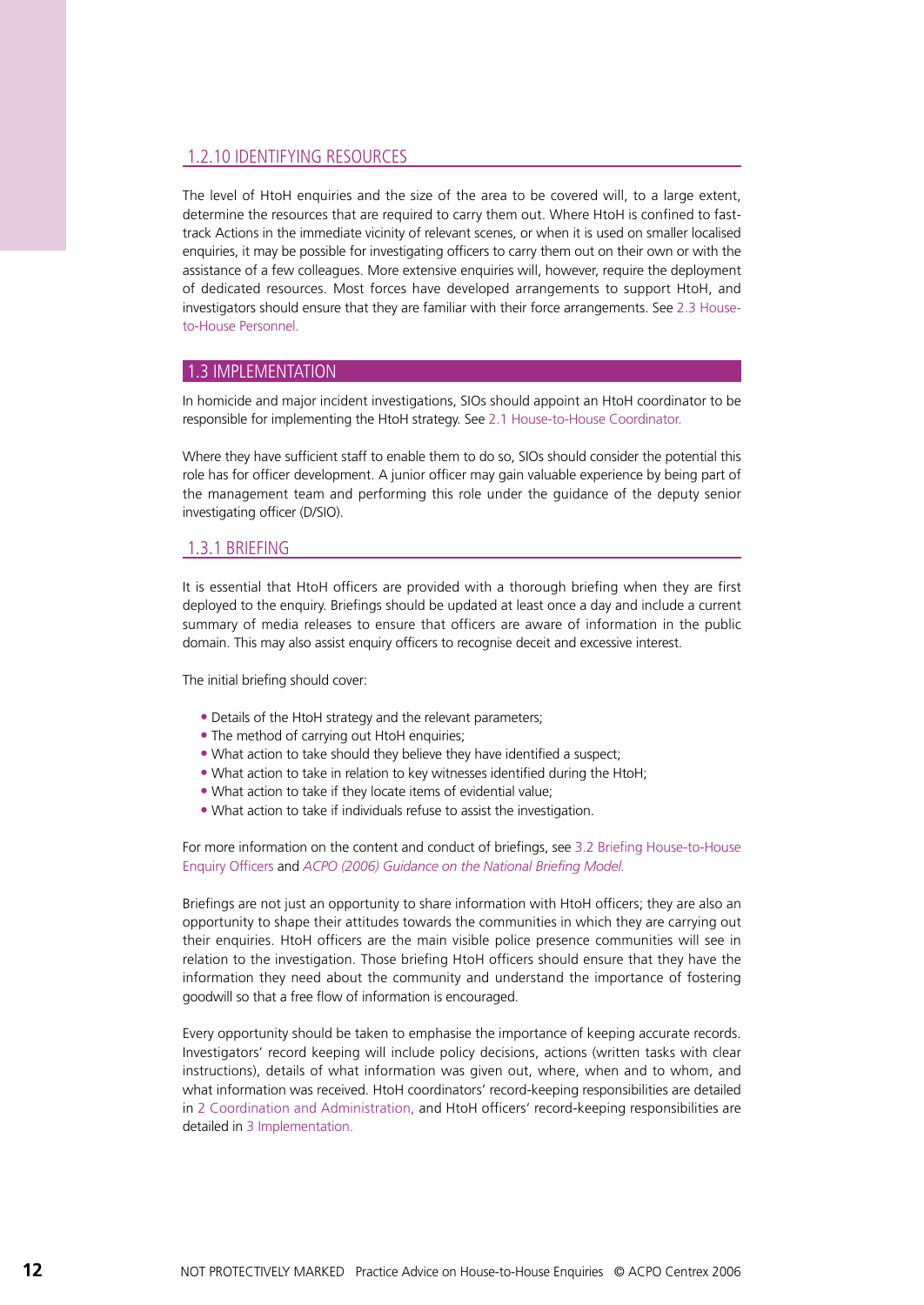#### <span id="page-15-0"></span>1.3.2 MOTIVATION

HtoH is rarely the most exciting job in an investigation but may be the most important on some. It is essential that HtoH officers remain focused and alert to the possibilities that the person they are speaking to could be a vital witness, or even the offender. Those managing HtoH enquiries should ensure that officer morale remains high. This can be achieved by providing regular feedback on the way their enquiries are contributing to the progress of the investigation, together with updates on the progress being made with other lines of enquiry, and on any relevant new material that has been received.

Attention should be paid to the facilities provided for HtoH officers and, where possible, they should be included in the main briefings held for enquiry teams.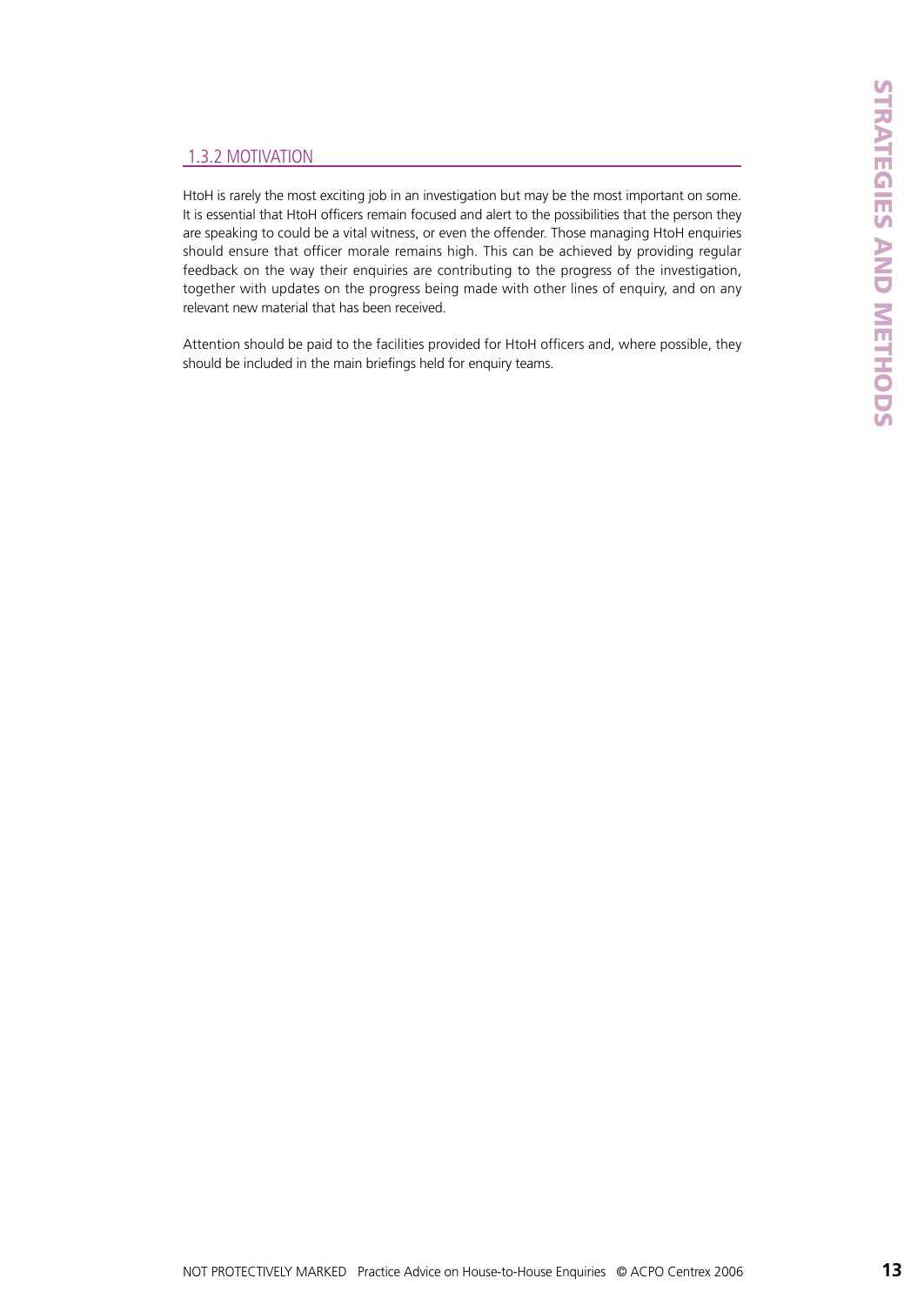[NOT PROTECTIVELY MARKED Practice Advice on House-to-House Enquiries © ACPO Centrex 2006](#page-3-1)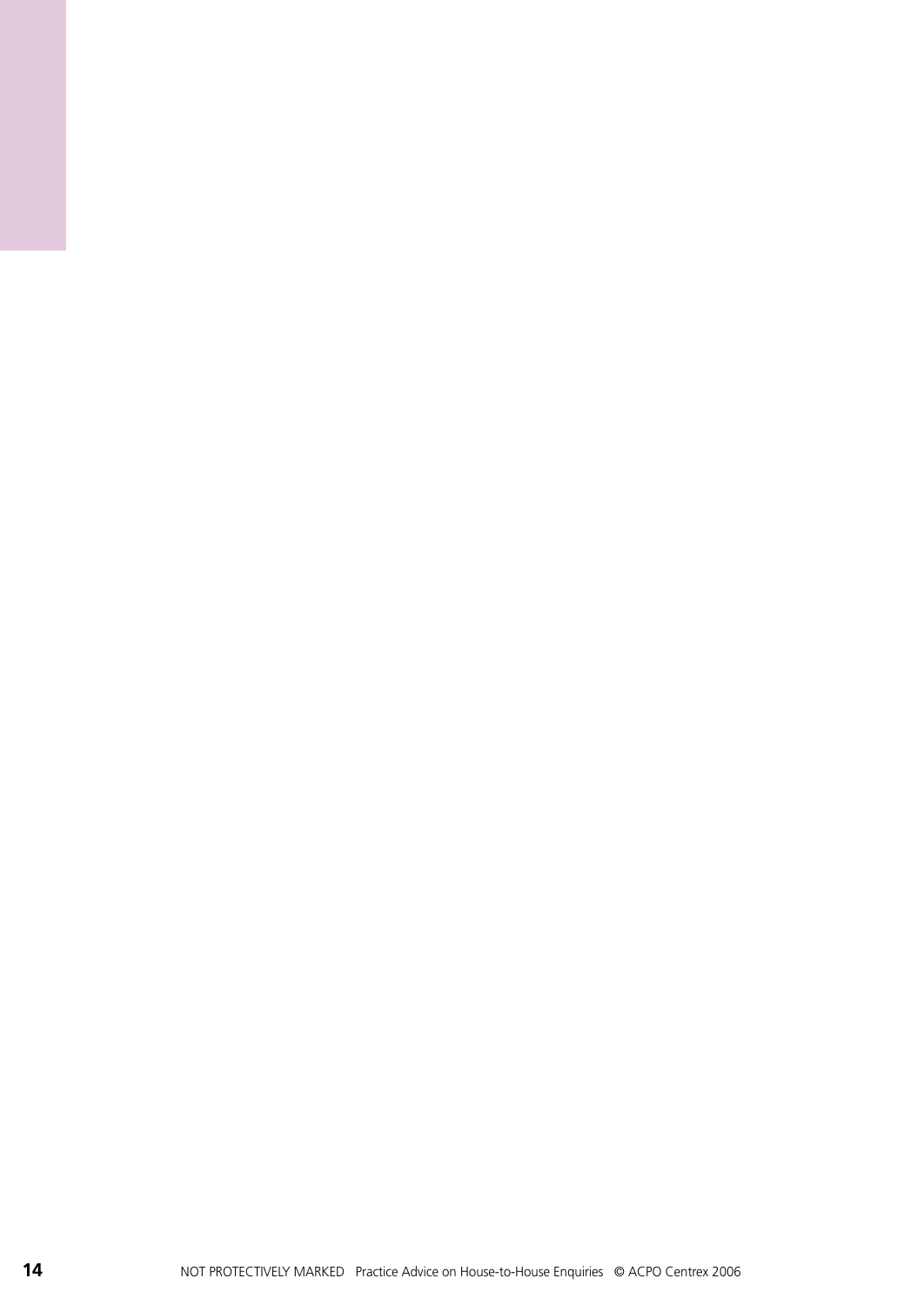# <span id="page-17-1"></span><span id="page-17-0"></span>**Section 2 COORDINATION AND ADMINISTRATION**

**This section details the HtoH administrative roles and functions required to be in place <b>before** visiting premises.

#### **CONTENTS**

| 22  |  |  |
|-----|--|--|
| 23  |  |  |
|     |  |  |
|     |  |  |
| 24  |  |  |
| 2.5 |  |  |
| 26  |  |  |
|     |  |  |
|     |  |  |
|     |  |  |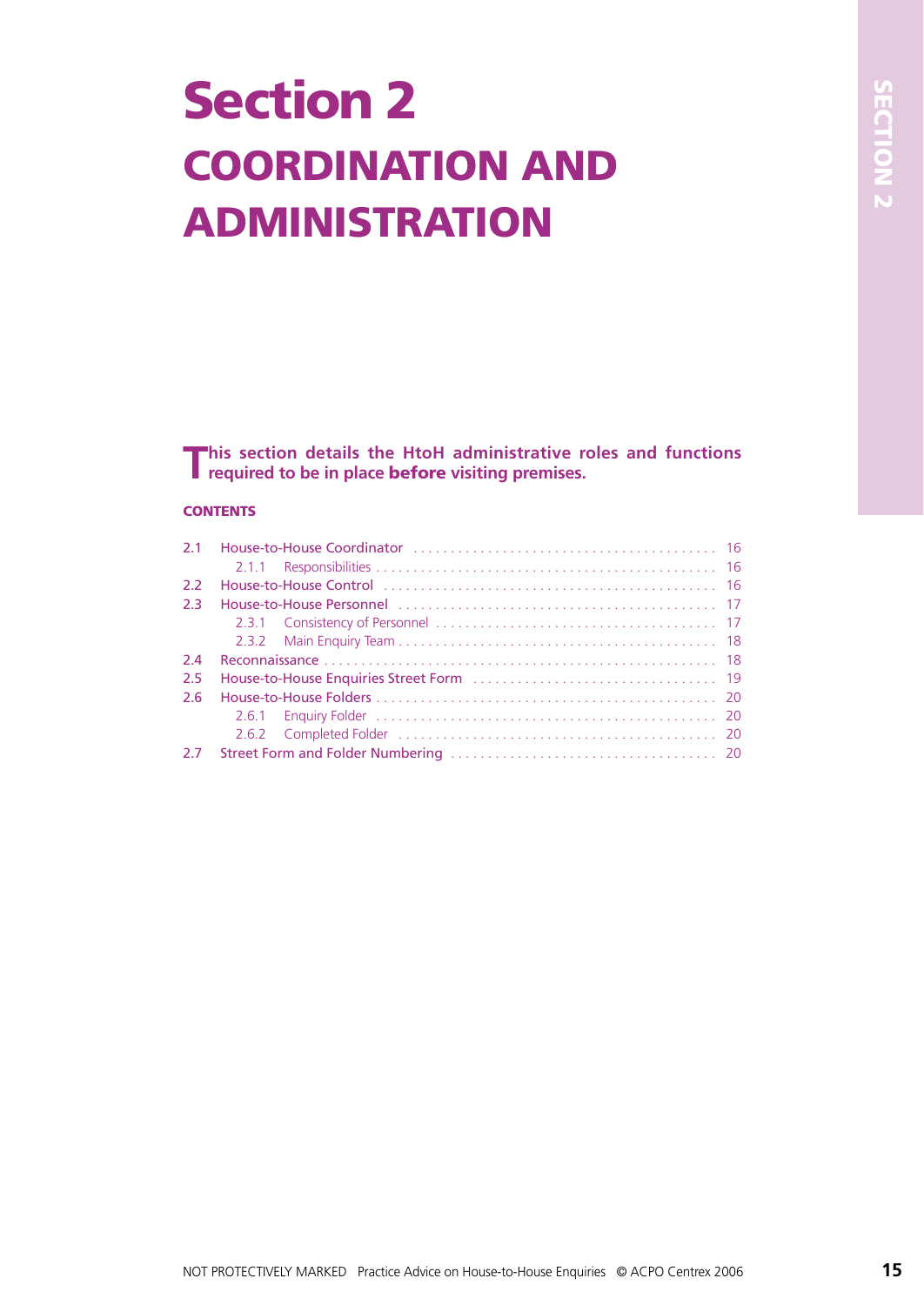#### <span id="page-18-1"></span><span id="page-18-0"></span>2.1 HOUSE-TO-HOUSE COORDINATOR

The HtoH coordinator is responsible for implementing the SIO's HtoH strategy and managing all HtoH enquiries. An important part of managing the enquiries is to read the content of all documents submitted. This is to assess whether or not Actions are to be raised for persons to be interviewed by the enquiry team, and to ensure that any Actions identified are raised through the MIR.

#### 2.1.1 RESPONSIBILITIES

The HtoH coordinator will:

- Participate as a member of the SIO's management team, attending briefings and maintaining a close liaison with the office manager (OM);
- Liaise with the finance manager to arrange suitable accommodation and logistical support for the HtoH Control, ideally away from the MIR;
- In conjunction with the SIO and OM determine
	- the area to be covered and level of enquiries to be carried out
	- whether the standard HtoH Questionnaire is to be used or whether a bespoke questionnaire is to be designed
	- the parameters of persons to be the subjects of questionnaires, eg, age and sex
	- time parameters for movements of interviewees;
- Brief HtoH enquiry officers;
- Visit the HtoH focal location and arrange for HtoH reconnaissance to be carried out, see [2.4 Reconnaissance;](#page-20-1)
- Prepare a street index of all premises to be visited, using the HtoH Enquiries Street Form (MIR/1), see [Appendix 2;](#page-39-1)
- Read all returned completed documentation, checking for discrepancies;
- Indicate any Actions for further enquiries on the HtoH Questionnaires in liaison with the Receiver;
- Ensure information of an urgent nature is brought to the attention of the SIO;
- Initial the appropriate entry on the HtoH Enquiries Street Form, indicating that the previous three tasks have been carried out;
- Liaise with the Disclosure Officer to identify any documents which may need to be dealt with on an individual basis for disclosure purposes;
- Ensure that Completed Folders containing all relevant forms are forwarded to the MIR once they have been signed-off;
- At the end of all HtoH enquiries, ensure that all records and documents have been forwarded to the MIR.

#### 2.2 HOUSE-TO-HOUSE CONTROL

HtoH Control should, ideally, be located separately from the MIR. Various locations can be used as HtoH Control depending on the location of the enquiry and the facilities available, for example, a designated office in police premises, a community building, village hall or school, or a mobile police unit or caravan.

When deciding where to site HtoH Control, the ability to transfer information quickly back to the MIR should be a primary factor. An immediate transfer of information may be provided if there is access to HOLMES 2 at HtoH Control. Other ways of transferring information may include telephone, fax, email or courier.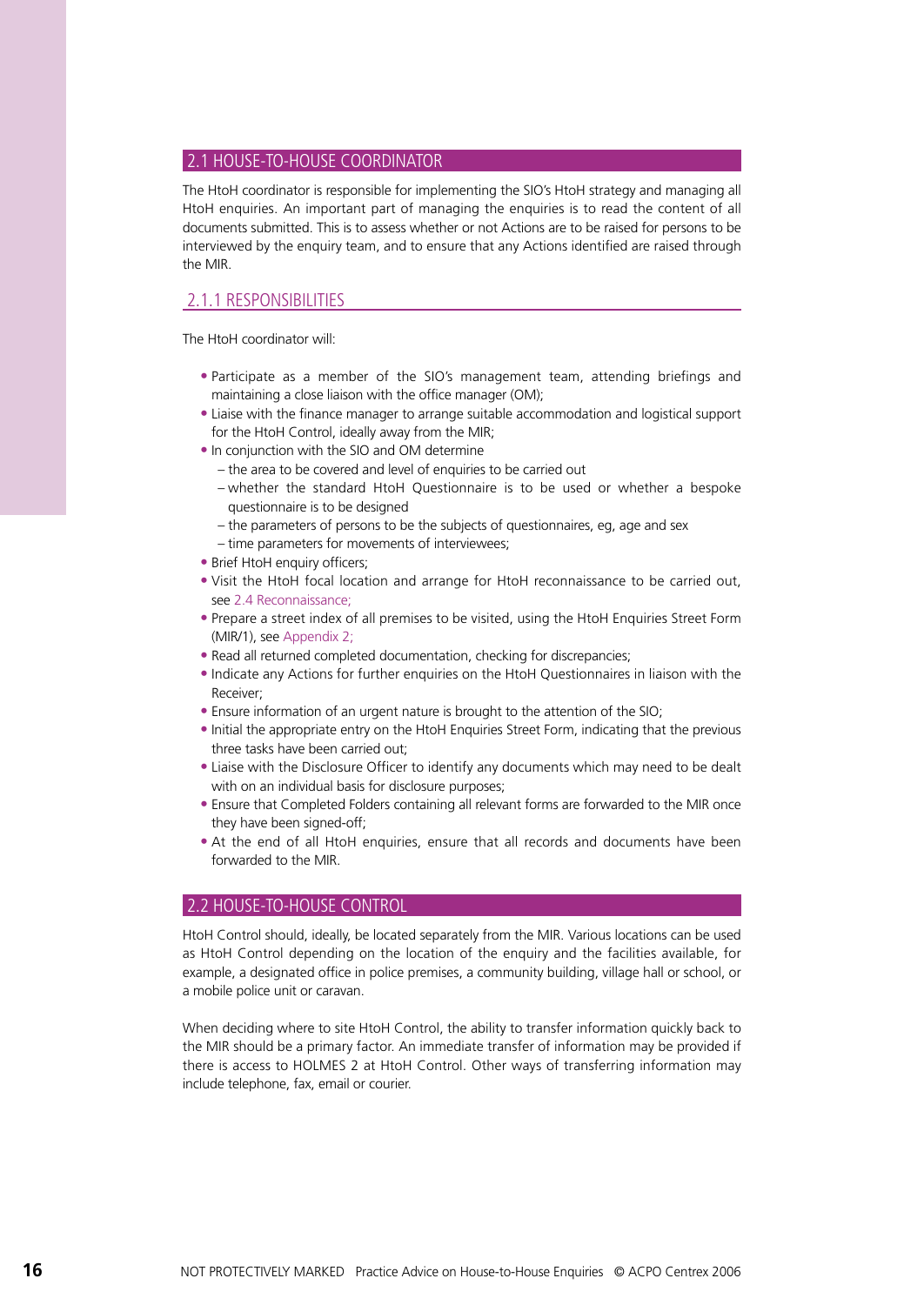<span id="page-19-1"></span><span id="page-19-0"></span>Additional considerations when deciding on the location of HtoH Control may include:

- Access
	- Is easy access available to both police and all members of the public?
	- Is the location central and visible in relation to the area where enquiries are being made?
	- Can access be controlled?
	- Is a separate room or area available to conduct interviews?
- Security
	- Is the location suitable for use twenty-four hours a day, seven days a week and possibly over a lengthy period of time?
	- Will the police have sole occupancy of the room(s) or building?
	- What security measures already exist, will they need upgrading?
	- Will a constant police presence need to be maintained?
	- Can documents or other property be kept secure away from areas the public have access to?
	- If premises are left unoccupied, will completed paperwork need to be removed?
	- If left unoccupied, will temporary accommodation, eg, a caravan or mobile police office need to be moved?
- Services
	- Are lighting, heating and water available?
	- Are toilet, washing and refreshment facilities available on site or nearby?
	- Are suitable seating and work areas available to conduct interviews and/or complete paperwork?
	- Is secure storage available to hold supplies, eg, stocks of HtoH documents, pens, folders?
	- Are there connections available for telephones, fax machines, scanners?
	- Is there access to HOLMES 2 or other IT solutions, eg, geographic mapping software?

#### 2.3 HOUSE-TO-HOUSE PERSONNEL

An assessment of the number of staff needed to carry out the HtoH task effectively must be made; this may include resourcing the HtoH Control over twenty-four hours. Staff may be drawn from a dedicated support unit, major crime team or Basic Command Unit (BCU) and may be uniformed or detective officers.

Local officers such as PCSOs and special constables, who will be familiar with the community, can provide the investigation team with useful information and any policing issues specific to their areas. Consultation with these officers, before carrying out HtoH, is advisable.

The HtoH coordinator should consider whether it is necessary for HtoH enquiry officers to work in pairs as they gather information, particularly in areas where officer safety may be a concern.

#### 2.3.1 CONSISTENCY OF PERSONNEL

Officers used on HtoH are usually drawn from uniformed units. This means that the individuals made available to the investigation will change on a regular basis because of shift patterns or the pre-existing commitments of the unit. A high turnover of personnel can be detrimental to the overall effectiveness of HtoH because officers will not become well acquainted with the enquiry, and may have less commitment to it than if they were engaged on it full time.

The officer responsible for HtoH should try to secure dedicated teams, or reduce the turnover of personnel, by negotiating with the units supplying officers for HtoH duties.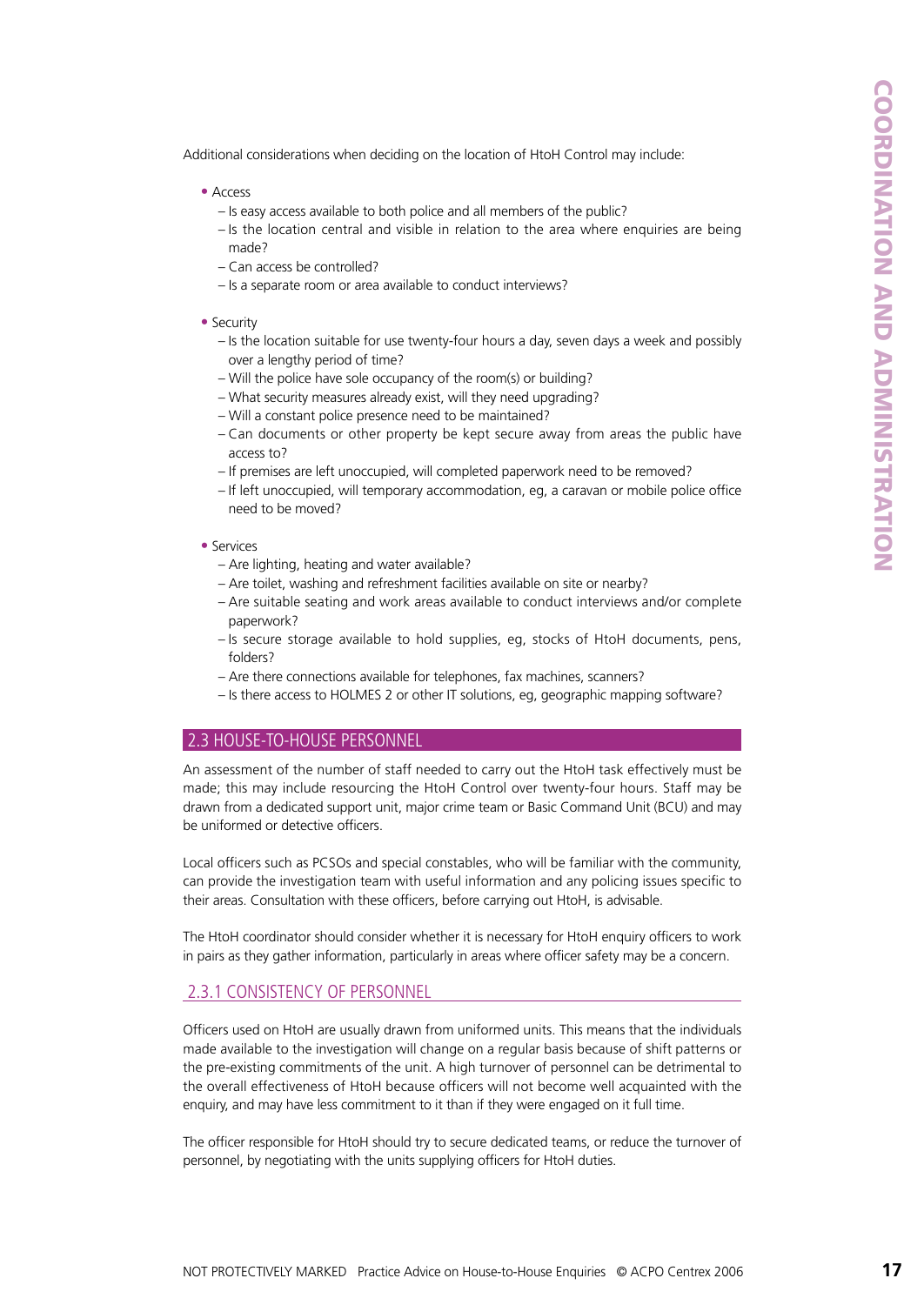#### <span id="page-20-1"></span><span id="page-20-0"></span>2.3.2 MAIN ENQUIRY TEAM

The SIO should consider having available a team(s) of investigators from the main enquiry team to respond to Actions raised during the HtoH enquiries. This may be necessary where significant or vulnerable witnesses are found, or to carry out high-priority or complex Actions identified by the HtoH coordinator.

See also [1.2.1.1 Identifying Suspects.](#page-8-1)

#### 2.4 RECONNAISSANCE

Once the SIO has clearly defined the area where HtoH enquiries are to be made, the HtoH coordinator must manage the process of capturing information. This will include recognising any potential language issues which will need to be resolved.

The HtoH coordinator and their staff need to visit the designated area. They must walk along every road, street and lane, identifying each individual property to be visited and record the information on an HtoH Enquiries Street Form. Ideally, pairs of officers should walk the area in daylight with good visibility, as this should ensure nothing is missed.

Consideration must be given to the appropriate allocation of resources. An assessment should be made to identify the optimal time(s) of day for capturing information; the greatest number of resources should be deployed to the HtoH enquiry during those times.

Where there is uncertainty about the composition of a building, for example, flats above a shop premises, enquiries should be made at an early stage with the occupant(s) and/or occupant(s) of premises adjacent or nearby to confirm what the composition is. The same course of action should also be taken where a property appears to be unoccupied.

Where temporary accommodation is identified, every effort must be made to speak to current residents immediately, verifying their identity and length of stay. The HtoH coordinator must also be notified and, in accordance with the SIO's policy decisions, action may need to be taken straight away to record descriptions, verify alibis or undertake specific questioning. Temporary accommodation may include tents, caravans (both official and unofficial sites), hostels or refuges, boat moorings, lorry or trailer park areas or areas where people are known to sleep rough. The same course of action may also be required for hotels, guest houses, bed and breakfast accommodation, public houses or any premises with temporary residents.

The HtoH area should be divided, if necessary, into manageable sized areas. These divisions will be based on the total area to be covered; the types of property involved, for example, multioccupancy dwellings or business premises; and the dynamics of the resident population.

An up-to-date, detailed map(s) covering the area is needed to show the properties to be visited. For recording and display purposes, the use of digital mapping solutions as well as traditional paper or laminated maps should be considered. After the reconnaissance, the map(s) must be updated to show how the area has been divided. To make sure no property has been missed, the HtoH Enquiries Street Forms should be checked against the updated map(s). Using a map(s) provides a visual register of the Street Forms and, as the enquiry progresses and the maps are continually updated, shows the progress made and any premises outstanding.

For further information see [3.9 House-to-House Control Tasks.](#page-28-2)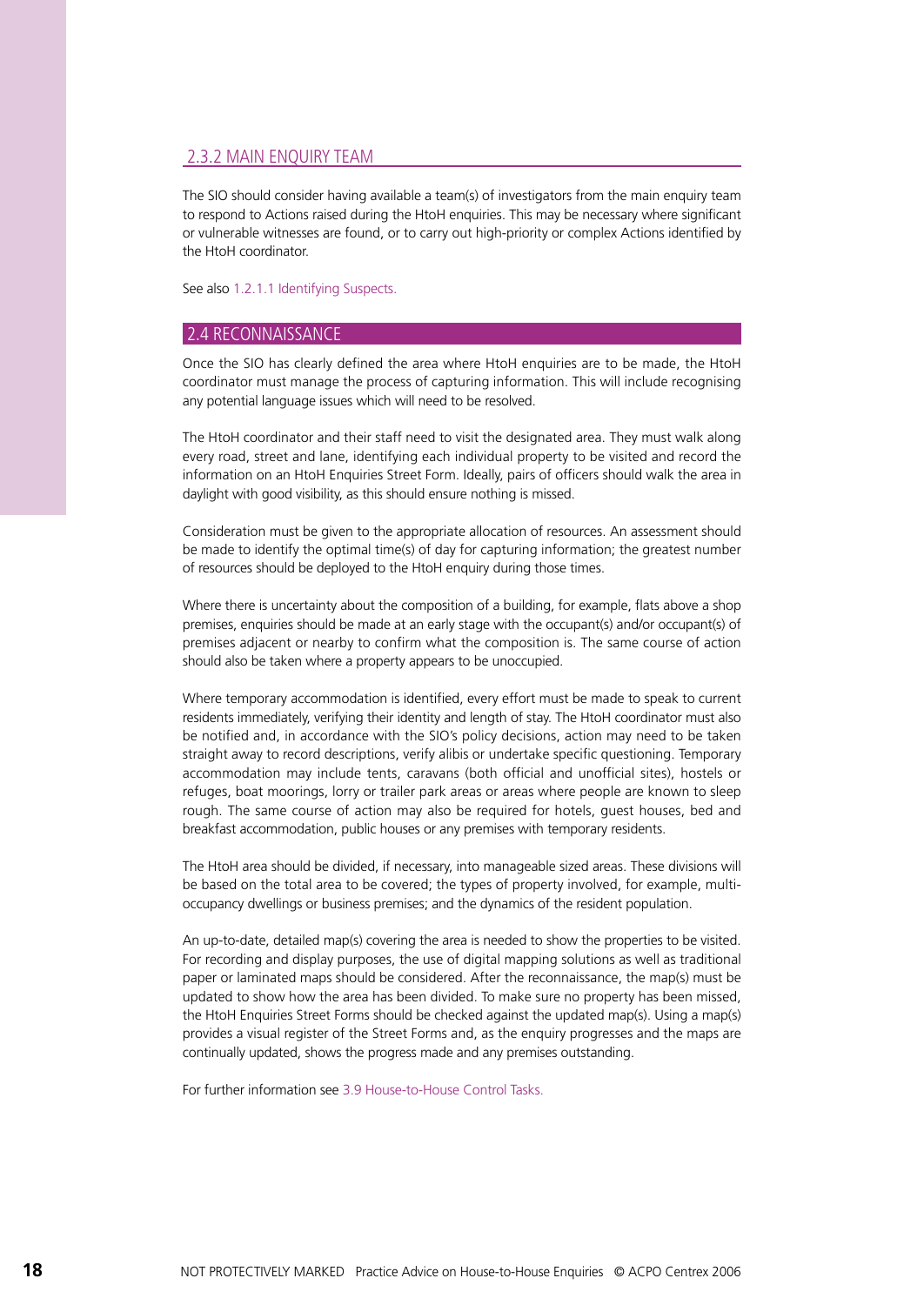#### <span id="page-21-0"></span>2.5 HOUSE-TO-HOUSE ENQUIRIES STREET FORM

Properties are recorded on the HtoH Enquiries Street Form (MIR/1). [See Appendix 2.](#page-39-1) This form can be used to record a maximum of twenty premises.

All paperwork associated with HtoH Enquiries Street Forms may only be submitted once all the premises on the Street Form have been successfully completed. Finalising paperwork can take longer in some areas, for example, where there is multi-occupancy or lifestyles mean that occupants are difficult to locate. To minimise such delays, consideration should be given to individual streets having more than one Street Form with fewer premises recorded on each, irrespective of the actual number of premises in that street. This will reduce the volume of paperwork required for each Street Form, resulting in a speedier transfer of completed paperwork from HtoH Control to the MIR. Where there are less than twenty premises in the street (or a tactical decision has been made to record fewer than twenty on one form), the remainder of the form must be left blank.

Using less than the maximum of twenty entries allows space on the form should additional premises be discovered. If the reconnaissance has been thorough, however, this should **only** be on rare occasions

Multi-occupancy buildings, for example, hotels, office buildings, blocks of flats, may be recorded on a single Street Form. This will allow each room or flat to be recorded and dealt with as a separate entity.

Properties along one side of a street should be recorded together, irrespective of whether they are odd or even numbers in the street.

One Street Form must not contain details of premises from more than one street. At the junction or intersection of streets, a new Street Form must be started for each new street. If this intersection occurs between premises listed on one Street Form, an indication must be made between the two premises numbered on the Street Form and the name of the adjoining street recorded in the left-hand margin.

An exception to this may be in rural areas where one Street Form may be used to record a small number of isolated premises.

Derelict premises, or those premises confirmed secure and empty, should be recorded on the Street Form together with an explanation of their status.

Premises identified by the SIO which are not to be visited, for example, victim's home address, should be clearly labelled with this instruction to prevent any compromise.

Missing street numbers should be investigated and if it is found that the street number does not exist, for example, some older streets do not contain a house number 13, the information should be recorded at HtoH Control. This should avoid any confusion or duplication of enquiries.

When the reconnaissance has been carried out and the Street Forms completed, the forms must be duplicated; high-quality photocopying will reduce the risk of human error in transferring the detail onto a second form.

One set of Street Forms will remain at the HtoH Control; the other will be taken out by HtoH enquiry officers while carrying out their duties.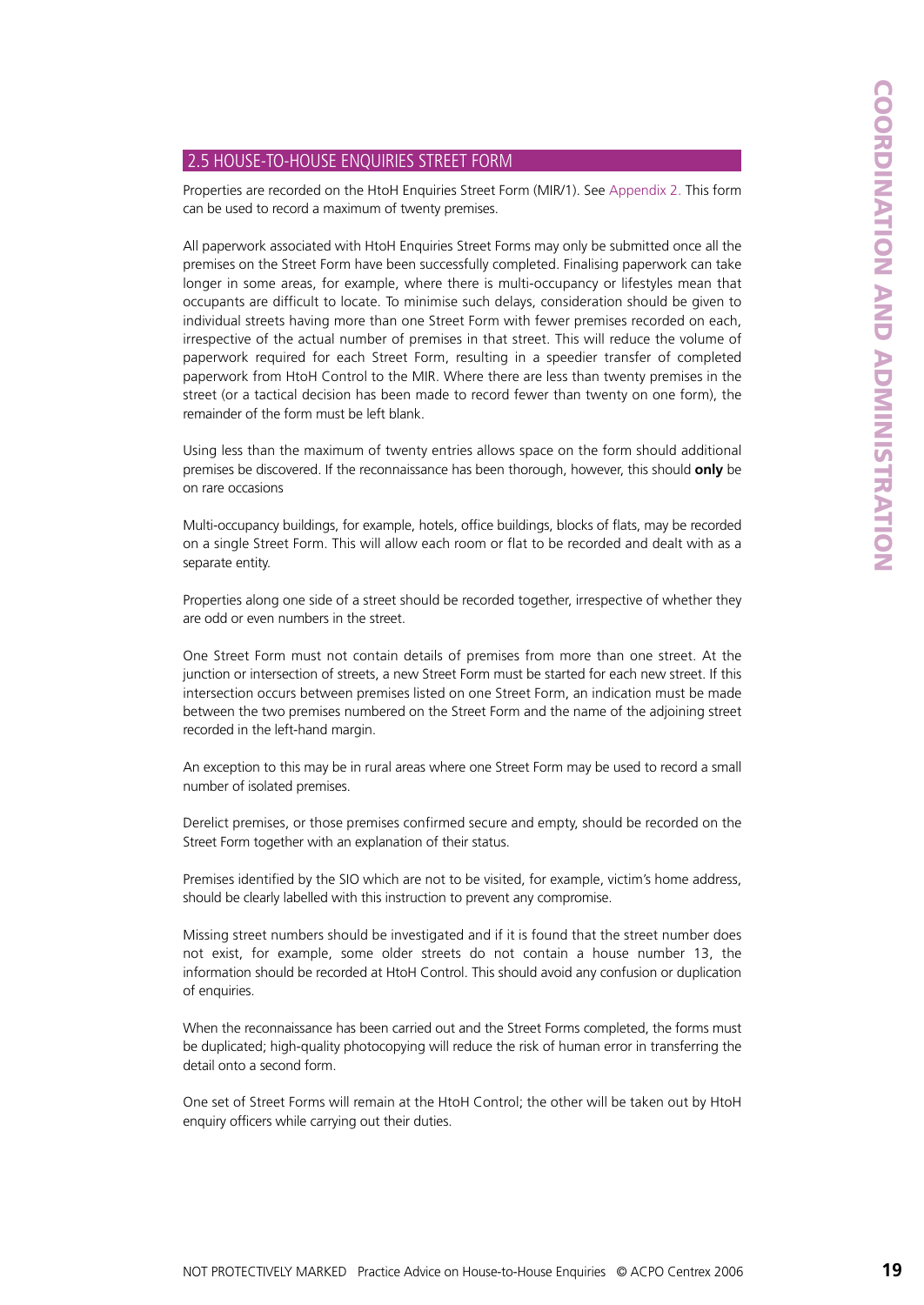#### <span id="page-22-0"></span>2.6 HOUSE-TO-HOUSE FOLDERS

Folders or document wallets are needed to store the HtoH Enquiries Street Forms and other associated documents, ie, House Occupants Forms (MIR/2) and HtoH Questionnaires (MIR/4). [See Appendix 2.](#page-39-1)

One folder will only ever contain one HtoH Enquiries Street Form.

#### 2.6.1 ENQUIRY FOLDER

Buff coloured folders are used by the HtoH enquiry officers to hold the HtoH Enquiries Street Forms, House Occupants Forms and HtoH Questionnaires. These folders are known as the Enquiry Folder. The HtoH coordinator must make sure each Enquiry Folder contains sufficient House Occupants Forms, questionnaires and, if required, any bespoke questionnaires in readiness to allow officers to complete their task. As these folders are used by staff calling at premises, it may be advisable to use folders constructed of rigid, waterproof material so that paperwork is protected from the elements.

#### 2.6.2 COMPLETED FOLDER

Green coloured folders are used in HtoH Control to hold the duplicate HtoH Enquiries Street Form; they also contain House Occupants Forms and HtoH Questionnaires when complete. These folders are known as the Completed Folder.

#### 2.7 STREET FORM AND FOLDER NUMBERING

Working out from a focal point, for example, the scene of a crime, or home of a victim or offender, each Street Form is numbered consecutively and prefixed by the letter 'H', eg, H1/, H2/, H3/. See *ACPO (2005) Guidance on Major Incident Room Standardised Administrative Procedures (MIRSAP),* Section 4.2.6. Both the Enquiry and Completed Folders, together with the Street Forms will carry the same street form number.

An alphabetic register of street names should be maintained showing the corresponding HtoH Enquiries Street Form folder numbers. The map(s) showing the properties to be visited can also be used to illustrate progress as enquiries are made.

For further information [see 3.9 House-to-House Control Tasks.](#page-28-2)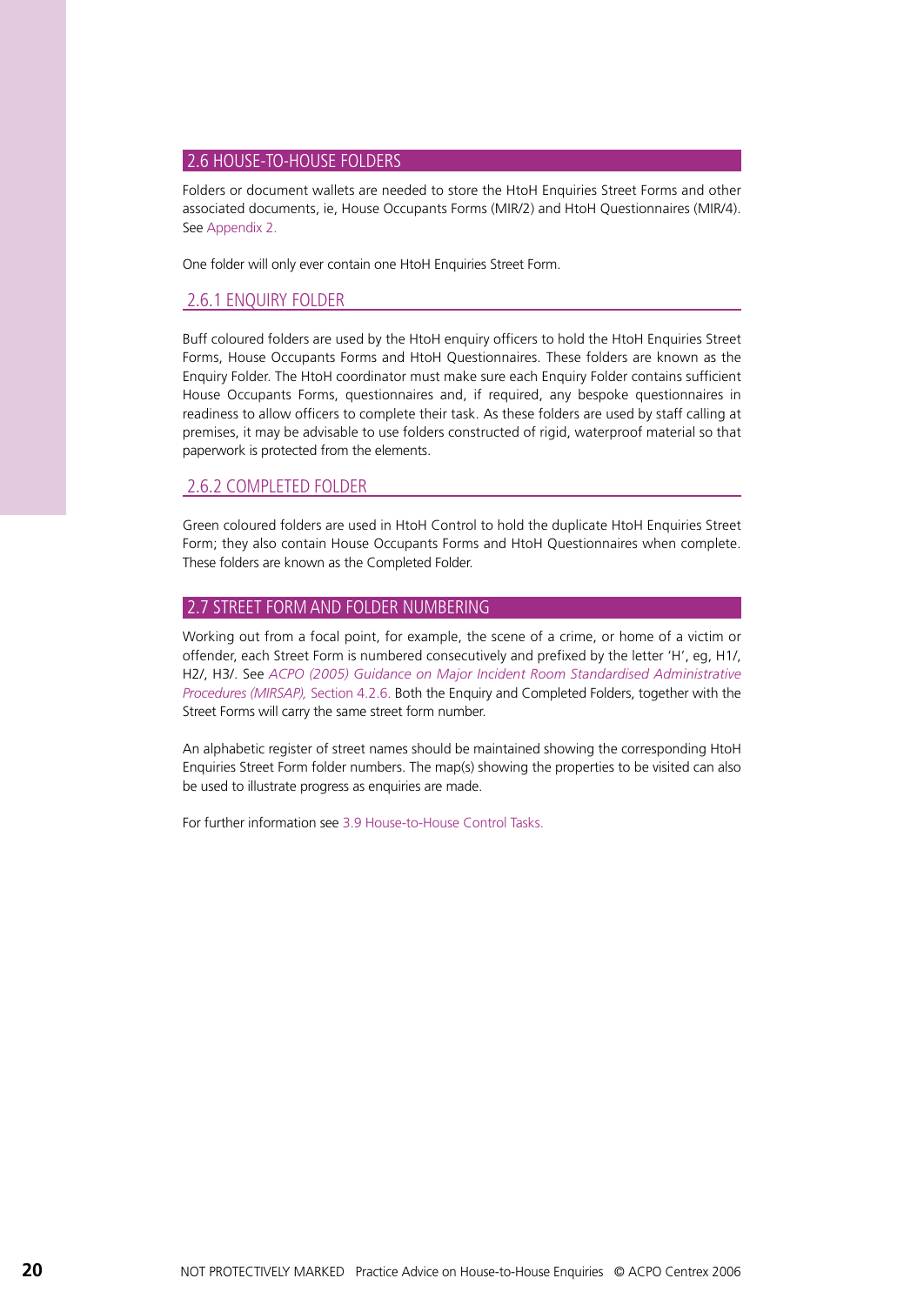# <span id="page-23-1"></span><span id="page-23-0"></span>**Section 3 IMPLEMENTATION**

**This section details the practical elements of carrying out HtoH, which need to be understood and complied with.**

#### **CONTENTS**

| 3.1 |                   |  |
|-----|-------------------|--|
|     | 311               |  |
| 3.2 |                   |  |
| 3.3 |                   |  |
| 3.4 |                   |  |
| 3.5 |                   |  |
|     | 351               |  |
|     | 352               |  |
|     | 353               |  |
|     | 354               |  |
|     | 355               |  |
|     | 3.5.6             |  |
|     | 357               |  |
| 3.6 | <b>Disclosure</b> |  |
| 3.7 |                   |  |
| 3.8 |                   |  |
| 3.9 |                   |  |
|     | 391               |  |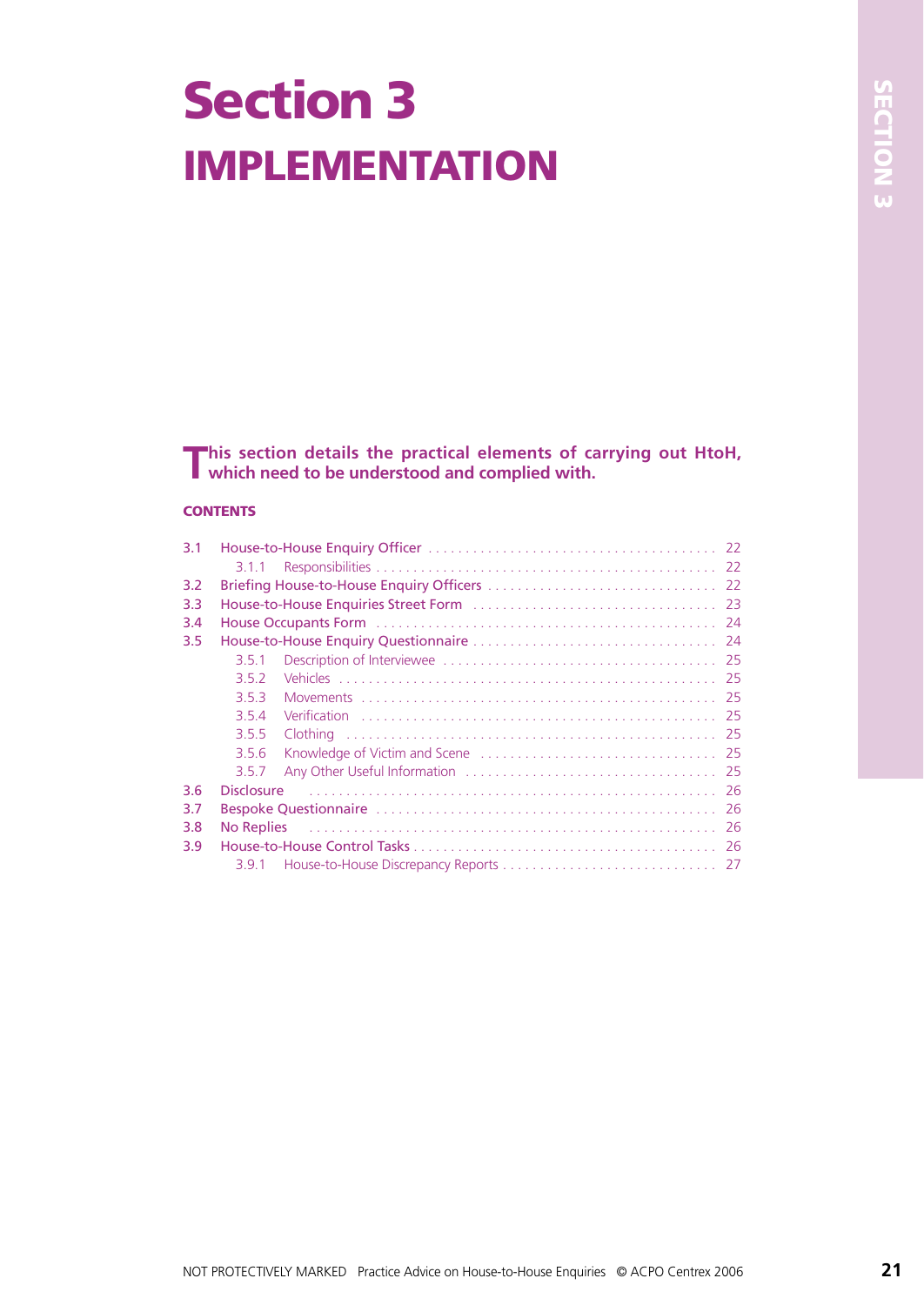#### <span id="page-24-1"></span><span id="page-24-0"></span>3.1 HOUSE-TO-HOUSE ENQUIRY OFFICER

This officer will interview persons within the parameters set by the SIO.

#### 3.1.1 RESPONSIBILITIES

The HtoH enquiry officer will:

- Ensure that forms are numbered accurately as this is the basis of registration, filing and subsequent retrieval of information.
- Complete the following documentation
	- House Occupants Form (MIR/2) for each property, see [3.4 House Occupants Form](#page-26-1) and [Appendix 2;](#page-39-1)
	- HtoH Questionnaire (MIR/4) in respect of each person interviewed, see [3.5 House-to-](#page-26-1)[House Enquiry Questionnaire](#page-26-1) and [Appendix 2](#page-39-1)
		- o all details must be accurately recorded and should include description, whereabouts at the time of the offence, clothing worn at the material time and any vehicles owned or used as defined by the parameters set by the SIO
		- o when questionnaires in respect of one address are complete, they are removed from the Enquiry Folder together with the House Occupants Form, and submitted to the HtoH coordinator to be checked.
- Endorse on the HtoH Enquiries Street Form the number of questionnaires required for each address, and maintain a current record of the actual number completed to date.
- Inform the HtoH coordinator of any information considered urgent.

Enquiry officers should always be aware that they may be interviewing the offender(s).

#### 3.2 BRIEFING HOUSE-TO-HOUSE ENQUIRY OFFICERS

All staff engaged on HtoH enquiries must be briefed prior to beginning their enquiries so that they understand the SIO's policy. HtoH enquiry officers must be informed of the exact parameters set by the SIO for each HtoH investigation. Parameters will include the ages and sex of persons to be questioned and the amount of detail that needs to be recorded on the HtoH Enquiry Questionnaire Form MIR/4. A bespoke questionnaire should be used for any additional questions.

Briefings should take place at significant points during the enquiry and, in particular, **prior** to information being released to the media. This will help to avoid situations where the staff appear to know less about the investigation than the public.

HtoH staff should be regularly debriefed by the HtoH coordinator to ensure the HtoH coordinator is aware of all relevant information. Information which the HtoH coordinator considers may require further Action should be brought to the attention of the MIR Receiver and/or OM. Any urgent Actions should be passed immediately to the MIR. The Action number should be recorded on the relevant HtoH document.

A record of attendees and the content of briefings and debriefings must be kept. On completion of HtoH enquiries, briefing records should be forwarded to the MIR for retention. See *ACPO (2006) Guidance on the National Briefing Model* and *ACPO (2005) Guidance on Major Incident Room Standardised Administrative Procedures (MIRSAP),* Section 3.11.11.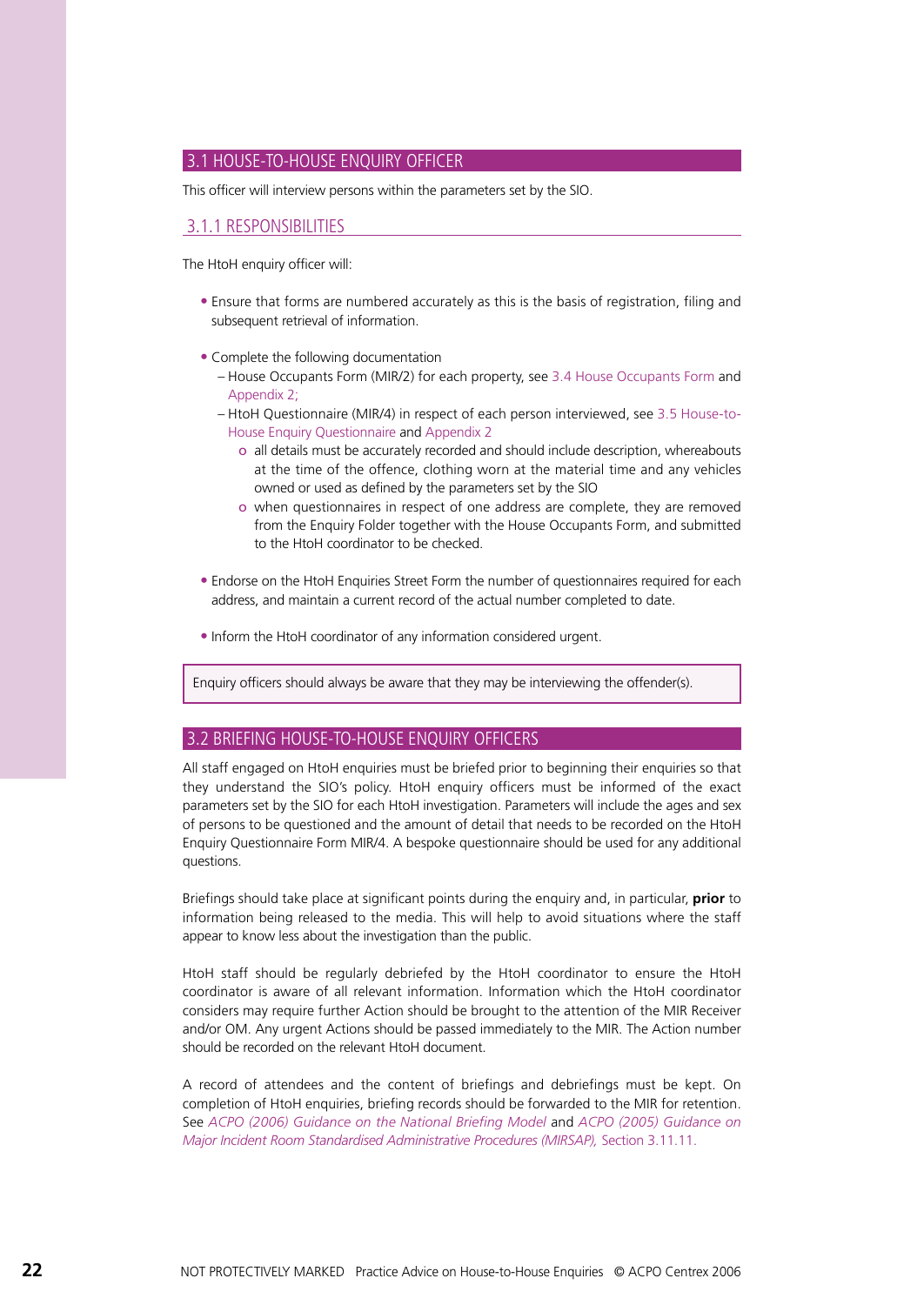<span id="page-25-0"></span>It must be stressed that each person living, working in, or visiting the HtoH area must be spoken to and their details recorded on the House Occupants Form, irrespective of whether a questionnaire will be completed for them or not. If enquiry officers identify someone outside the SIO's questionnaire parameters, who has information to contribute to the investigation, a questionnaire containing their information should be completed.

Where enquiry officers identify someone who has information to offer but lives outside the HtoH area, their details, together with the information they have offered, should be recorded on a Message Form (MIR/6). The Message Form should be forwarded to the MIR via HtoH Control. If the information is of an urgent nature, it must be passed to the MIR immediately.

The standard of all paperwork, including HtoH documents, submitted to an MIR must be such that it will withstand rigorous legal scrutiny. Handwriting must be legible and forms must be signed and dated both by the interviewee and the interviewing officer.

HtoH officers are responsible for the security of all information coming to their attention. Care must be taken with all documents generated as a result of HtoH enquiries, for example, officers must be aware of the possibility of casual viewing or theft of these documents if left in an unattended vehicle. All documents must be returned to HtoH Control and ultimately to the MIR for storage.

If, as a result of their enquiries, HtoH enquiry officers identify significant material, for example, the location of items of property, or identify further enquiries to be made, they must inform HtoH Control and await further instruction. HtoH enquiry officers **must not** go ahead and conduct their own enquiries. This is to ensure there is no duplication of effort or compromising of other investigations or legal procedures. If urgent Action is required, HtoH enquiry officers must speak to the HtoH coordinator or MIR OM who may verbally authorise them, for example, to recover an item of property or carry out a further enquiry.

HtoH enquiry officers should be made aware that they may encounter family and friends of a victim, significant witnesses or an offender(s) while carrying out HtoH enquiries.

HtoH enquiries can involve repetitive administrative tasks and repeat questioning. Briefings should be used by the SIO and management team to keep the HtoH team motivated and focused on the investigation. HtoH enquiries must **never** be compared to conducting a survey.

#### 3.3 HOUSE-TO-HOUSE ENQUIRIES STREET FORM

An HtoH Enquiry Folder containing a Street Form (MIR/1), House Occupants Forms (MIR/2), HtoH Questionnaires (MIR/4) and any bespoke questionnaires is issued to an HtoH enquiry officer or team. [\(See Appendix 2](#page-39-1) for forms.) The Street Form must be updated with the date of allocation and the officer's details; the HtoH coordinator should maintain a register of these particulars. Folders must not be passed to other officers without first being updated by HtoH Control.

HtoH enquiry officers must visit each premises listed in their Enquiry Folder. On making initial enquiries at the premises, they need to ascertain the total number of questionnaires to be completed for that premises, and record the total on the Street Form.

**Note:** This figure may not be the total number of persons at the premises. See [1.2.4 Setting](#page-12-1) [Subject Parameters.](#page-12-1)

As questionnaires are completed for each premises, the original number is crossed out and replaced with the figure showing the outstanding number of questionnaires, for example, 6 4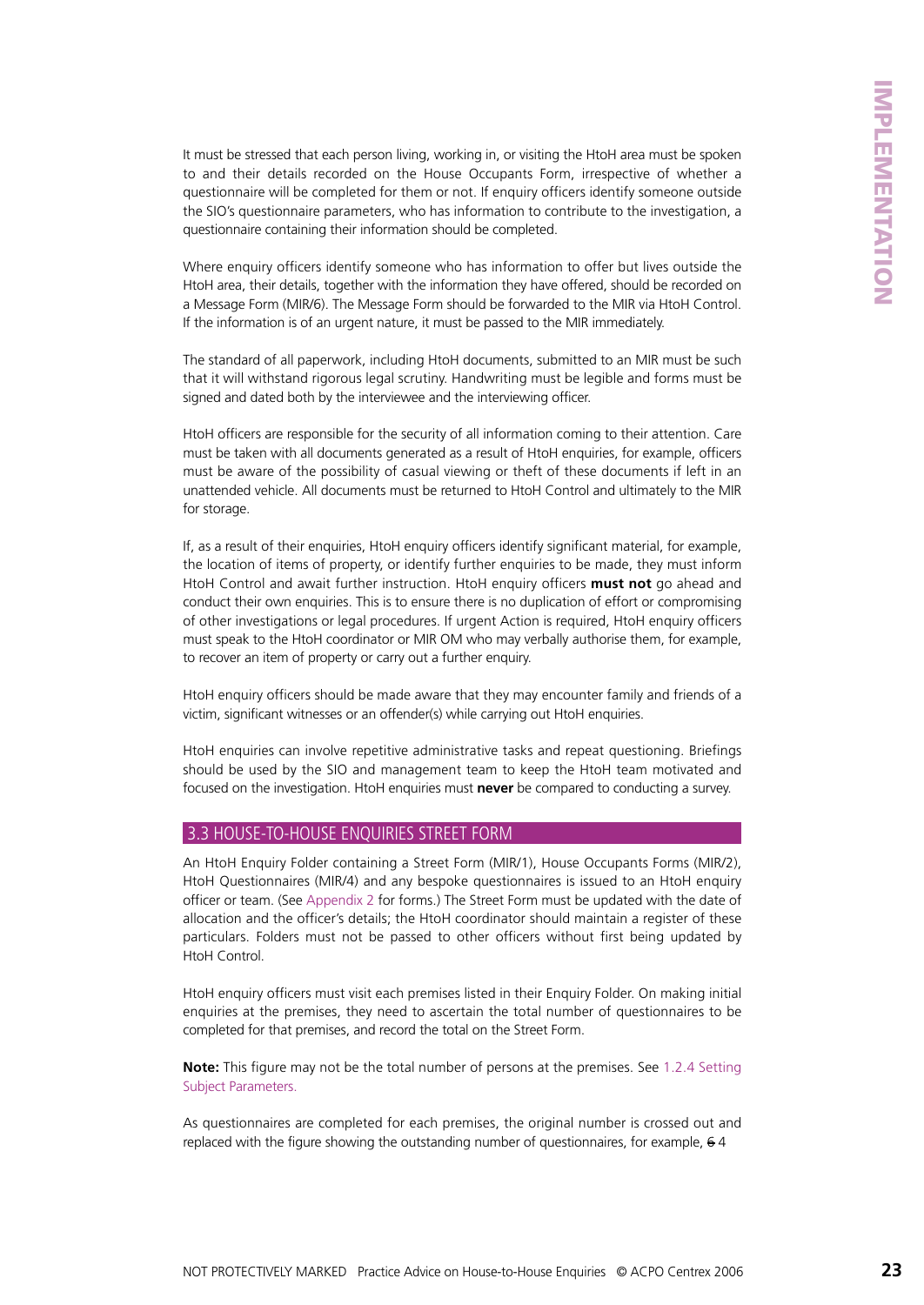<span id="page-26-1"></span><span id="page-26-0"></span>If, during enquiries, it is discovered that an additional questionnaire should be completed for a property, for example, where someone outside the age parameters offers information, then the original number should not be amended but an additional number shown, for example, 4 + 1.

When all questionnaires for a property are complete, the word '**complete**' is written in the third column on the Street Form.

#### 3.4 HOUSE OCCUPANTS FORM

A House Occupants Form (MIR/2) is completed for each premises visited. Each form can be used to record a maximum of six persons seen. [See Appendix 2.](#page-39-1)

**All** persons resident at, or visiting, the property are recorded on this form, irrespective of whether a questionnaire will be required. Details of previous residents over the past six months are recorded and/or visitors on the relevant date. These parameters may be refined or extended by the SIO. The total number of male and female occupants of premises adjacent on both sides is also recorded. The left and right-hand side of the premises are recorded from the outside, facing the property.

Although not formally numbered in their own right, House Occupants Forms make up the second part of the numbering system used in HtoH. They are given the premises reference number from the Street Form, for example, H1/7 where 1 is the Street Form number and 7 is the seventh property listed on that form.

Any discrepancies identified when completing House Occupants Forms should not be challenged at the time with the occupants, but reported to the HtoH coordinator for further enquiries to be made. [See 3.9.1 House-to-House Discrepancy Reports.](#page-29-1)

#### 3.5 HOUSE-TO-HOUSE ENQUIRY QUESTIONNAIRE

An HtoH Enquiry Questionnaire (MIR/4) is completed for every interviewee who fits the SIO's parameters. (See [Appendix 2.\)](#page-39-1) The consecutive numbering of these forms gives the third and final number to the HtoH numbering system, for example, H1/7/3 where 1 is the Street Form number, 7 is the seventh property listed on that form and 3 denotes the third person to have provided details for a questionnaire from that premises.

Questionnaires are a national standard document. Any information or detail on the form and/or questions one to twelve may be excluded at the direction of the SIO, see [1.2.4 Setting Subject](#page-12-1) [Parameters.](#page-12-1) The SIO may also require further information to be recorded or questions to be asked. In these circumstances, a separate bespoke (incident-specific) questionnaire should be designed and attached to the standard document. See [1.2.7 The Use of Questionnaires, 1.2.7.1](#page-13-1) [Bespoke Questionnaires](#page-13-1) and [3.7 Bespoke Questionnaire.](#page-28-2)

HtoH enquiry officers should stress to interviewees how important it is that the content of the forms is correct and true. Questionnaires should be completed in the presence of the interviewee and not from memory. Interviewees should be spoken to individually and out of the hearing of others who are to be interviewed.

When completing questionnaires, officers should complete all areas, striking out those not applicable. The HtoH coordinator must be informed of any discrepancies. They will, in turn, inform the MIR Receiver if further Actions are suggested.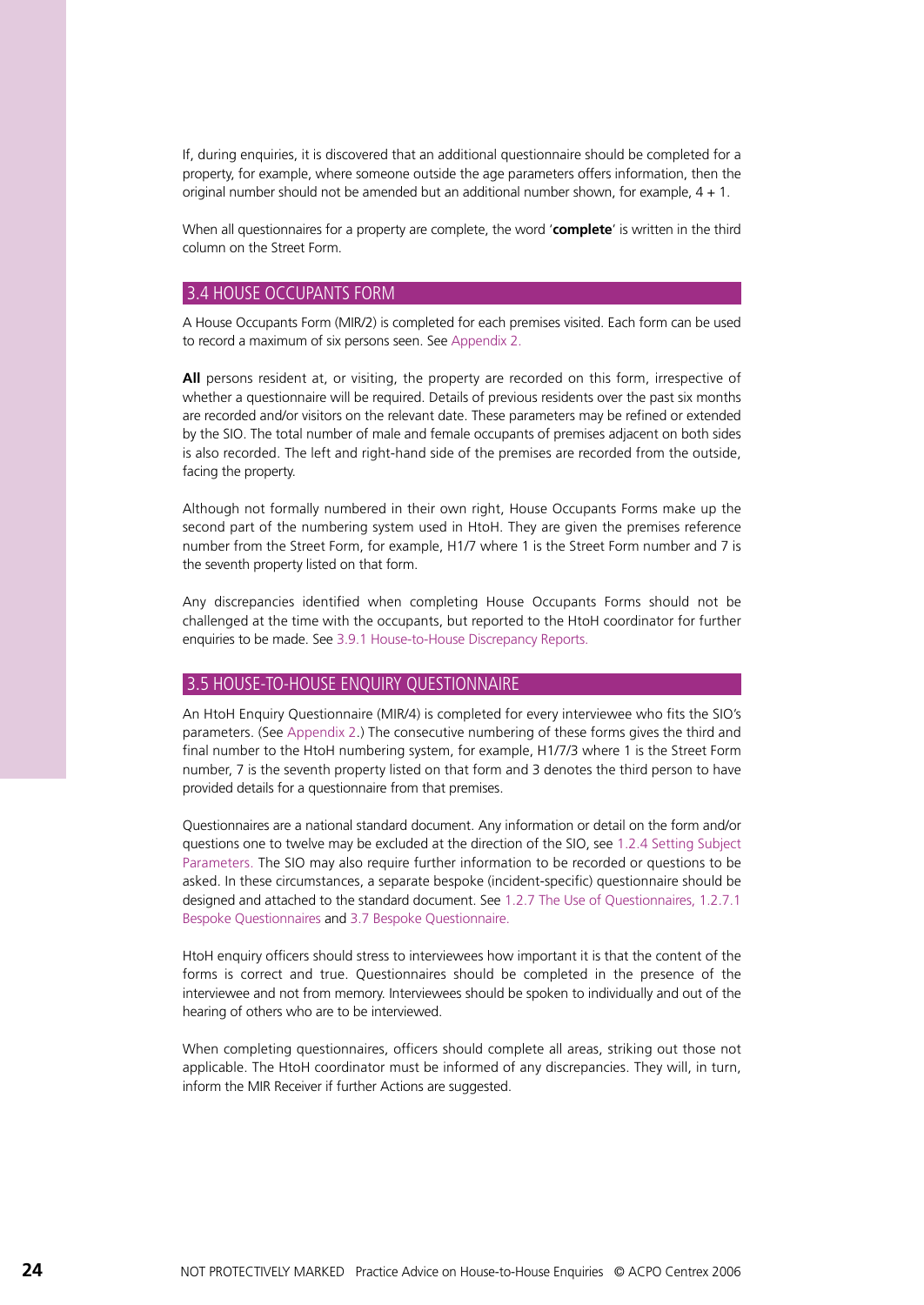#### <span id="page-27-1"></span><span id="page-27-0"></span>3.5.1 DESCRIPTION OF INTERVIEWEE

Where descriptive detail is to be recorded, all description types that apply to the interviewee must be indicated. The description must be accurate and completed in the interviewee's presence, and not later from memory. Within reason, any distinguishing marks such as tattoos should be examined.

#### 3.5.2 VEHICLES

Where vehicle details are required, the vehicle should be seen by the interviewing officer to verify the information given.

#### 3.5.3 MOVEMENTS

Times and dates of movements should be specific, in line with the SIO's parameters. Details of routes taken, persons seen, modes of transport and any other information of interest should be recorded, eg,

09.00 – 17.00 date, details of place of work 17.00 – 17.30 date, route and transport used to travel home

17.30 – 00.00 date, at home address.

#### 3.5.4 VERIFICATION

Who (or what) can verify the interviewee's movements must be explained. Independent verification is best. If not verified, this must be recorded, eg,

09.00 – 17.00 date, name and address of work colleague, employer's work records

17.00 – 17.30 date, unable to be verified

17.30 – 00.00 date, name of relative resident at same address.

#### 3.5.5 CLOTHING

Where recorded, a full description is required to cover the times and dates identified by the SIO, eg,

09.00 – 17.30 date, blue overalls, black boots

17.30 – 00.00 date, blue denim jeans, brown checked, short-sleeved shirt, brown laced shoes.

#### 3.5.6 KNOWLEDGE OF VICTIM AND SCENE

Details are required of any person(s) seen with the victim or at the scene, together with the person(s) in the company of the interviewee at those times. Where those seen with the victim or at the scene, or those in the company of the interviewee at the time of the incident are known to the interviewee, the identity, description and contact address and/or telephone number must be recorded. Where these details are not known to the interviewee, any information that may assist to identify these person(s) must be recorded.

#### 3.5.7 ANY OTHER USEFUL INFORMATION

Whenever possible the identity of the original source of the information should be obtained, and the interviewee should be assured that the police will make every effort to keep their information confidential.

Any additional information which will not fit onto the HtoH Questionnaire should be recorded, along with the interviewee's name and HtoH unique reference number, on a separate piece of A4 paper and be securely attached to the questionnaire.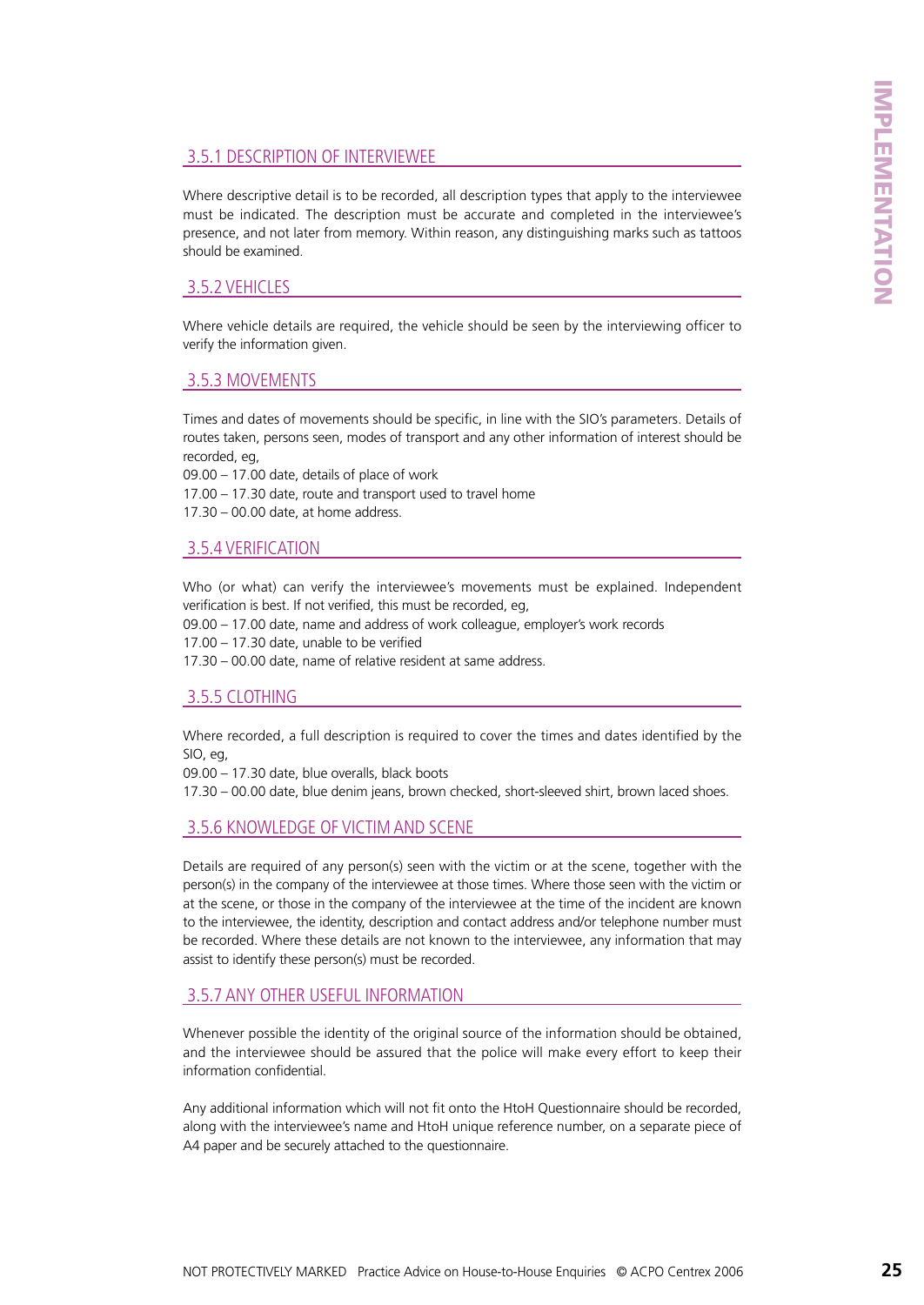#### <span id="page-28-2"></span><span id="page-28-1"></span><span id="page-28-0"></span>3.6 DISCLOSURE

The Disclosure Officer should be fully appraised of information recorded on HtoH Questionnaires which needs to be considered under the Criminal Procedure and Investigations Act 1996 (section 23(1)) Code of Practice 2005, section 7.3. See also *ACPO and the Crown Prosecution Service (2005) Disclosure Manual,* Section 31.44. In particular, the Disclosure Officer must liaise with the HtoH coordinator to identify any HtoH documents which may need to be dealt with on an individual basis for disclosure purposes, see *ACPO (2005) Guidance on Major Incident Room Standardised Administrative Procedures (MIRSAP),* Section 1.22.1.

#### 3.7 BESPOKE QUESTIONNAIRE

Where the SIO has identified additional specific questions that are not being included on the HtoH Questionnaire, for example, sightings of a vehicle leaving the scene of a crime, or attendance and actions at a function also attended by the victim, a bespoke questionnaire must be designed and attached to the HtoH Questionnaires.

For further information see [1.2.7 The Use of Questionnaires,](#page-13-1) [4.3.3 HOLMES 2 House-to-House](#page-33-2) [Template](#page-33-2) and [4.3.4 HOLMES 2 Bespoke Questionnaires.](#page-33-2)

#### 3.8 NO REPLIES

The SIO should consider having a note or leaflet designed and printed so that it can be left at premises where there is no reply. The occupier(s) should be asked to contact HtoH Control on their return so an appointment can be made to speak to enquiry officers. To help this process a dedicated telephone line (with an out-of-hours answerphone) or a dedicated email address may be useful. This should not preclude officers from revisiting premises where there has previously been no reply.

See [also 1.2.9 Leaflets.](#page-13-1)

#### 3.9 HOUSE-TO-HOUSE CONTROL TASKS

Once any premises is complete, the forms (House Occupants Form, HtoH Questionnaires and any bespoke questionnaires) should be checked by the HtoH coordinator and filed in the Completed Folder. The completed Street Forms in the Enquiry Folder and the Completed Folder must be updated. After the Completed Folders have been checked and signed by the HtoH coordinator, they should be forwarded, without delay, to the MIR for the information to be recorded on HOLMES 2 (where this is not possible at HtoH Control), and for storage.

A delay in completing questionnaires for one premises should not stop the completed questionnaires being checked and any information which needs further investigation being passed to the MIR for an Action to be raised.

A record must be maintained in HtoH Control of properties visited and persons seen. This will enable enquiry officers to check if people have been spoken to during the enquiry. A card index, or electronic document such as a spreadsheet, may be used if access to HOLMES 2 is not available at HtoH Control. Where visual displays (eg, maps) of the HtoH area are used, they should be regularly updated to reflect the current state of enquiries.

At the end of each tour of duty, HtoH enquiry officers must return their Enquiry Folders to HtoH Control, regardless of whether they are complete or not, for safe-keeping and to give HtoH Control an opportunity to update its registers and displays.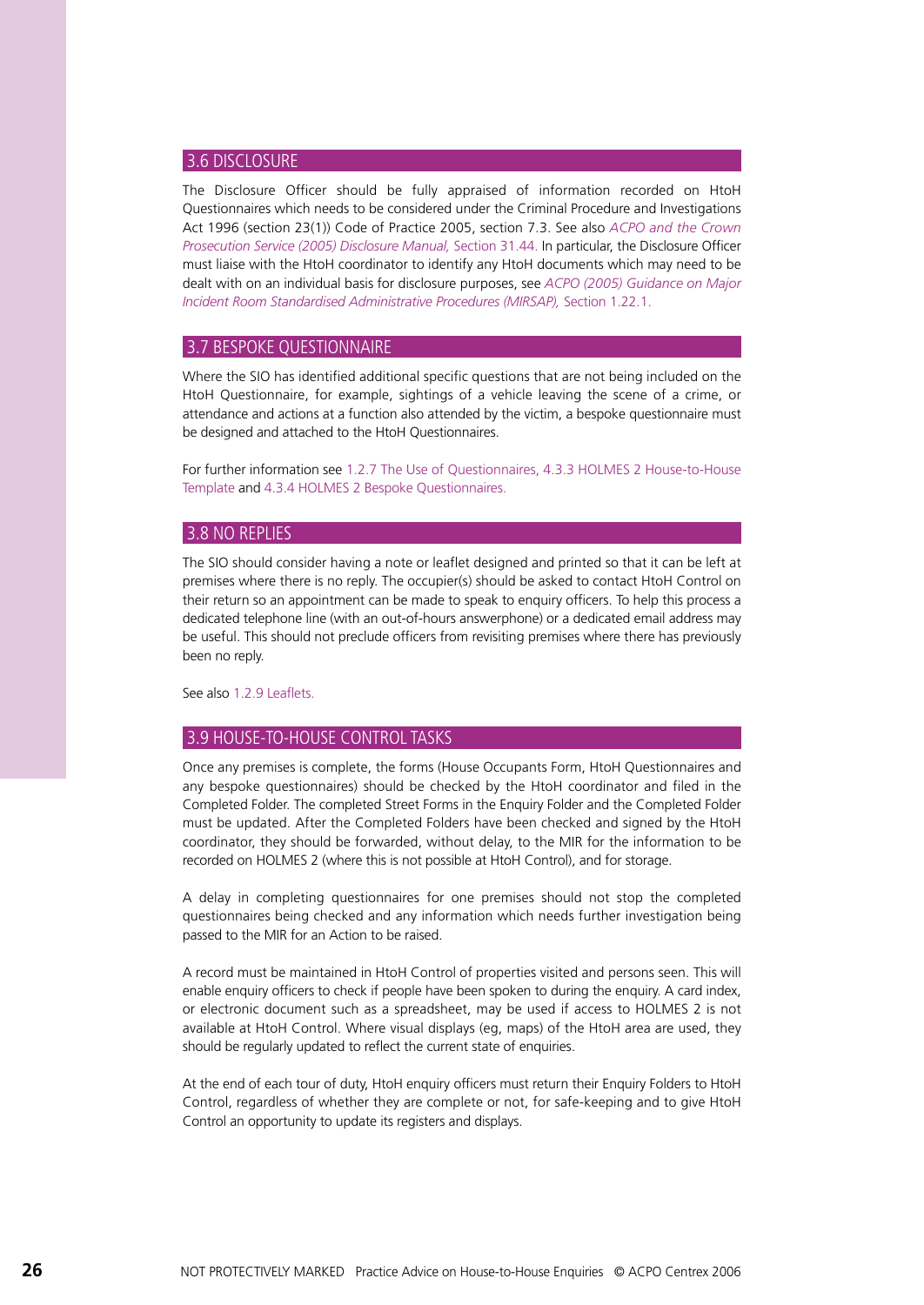#### <span id="page-29-1"></span><span id="page-29-0"></span>3.9.1 HOUSE-TO-HOUSE DISCREPANCY REPORTS

Completed House Occupants Forms and HtoH Questionnaires must be checked to confirm everyone in the HtoH location has been identified. This checking process should be carried out at HtoH Control. HOLMES 2 can be used to produce an HtoH Discrepancy Report. The report shows a list of HtoH folders which have discrepancies between premises, for example, where one occupant says two males reside in an adjacent premises, yet when the property is visited it is claimed only one male is resident. See [3.4 House Occupants Form.](#page-26-1)

Further information on the research and analysis of HtoH data can be found in the *ACPO (2005) Major Incident Analysis Manual.*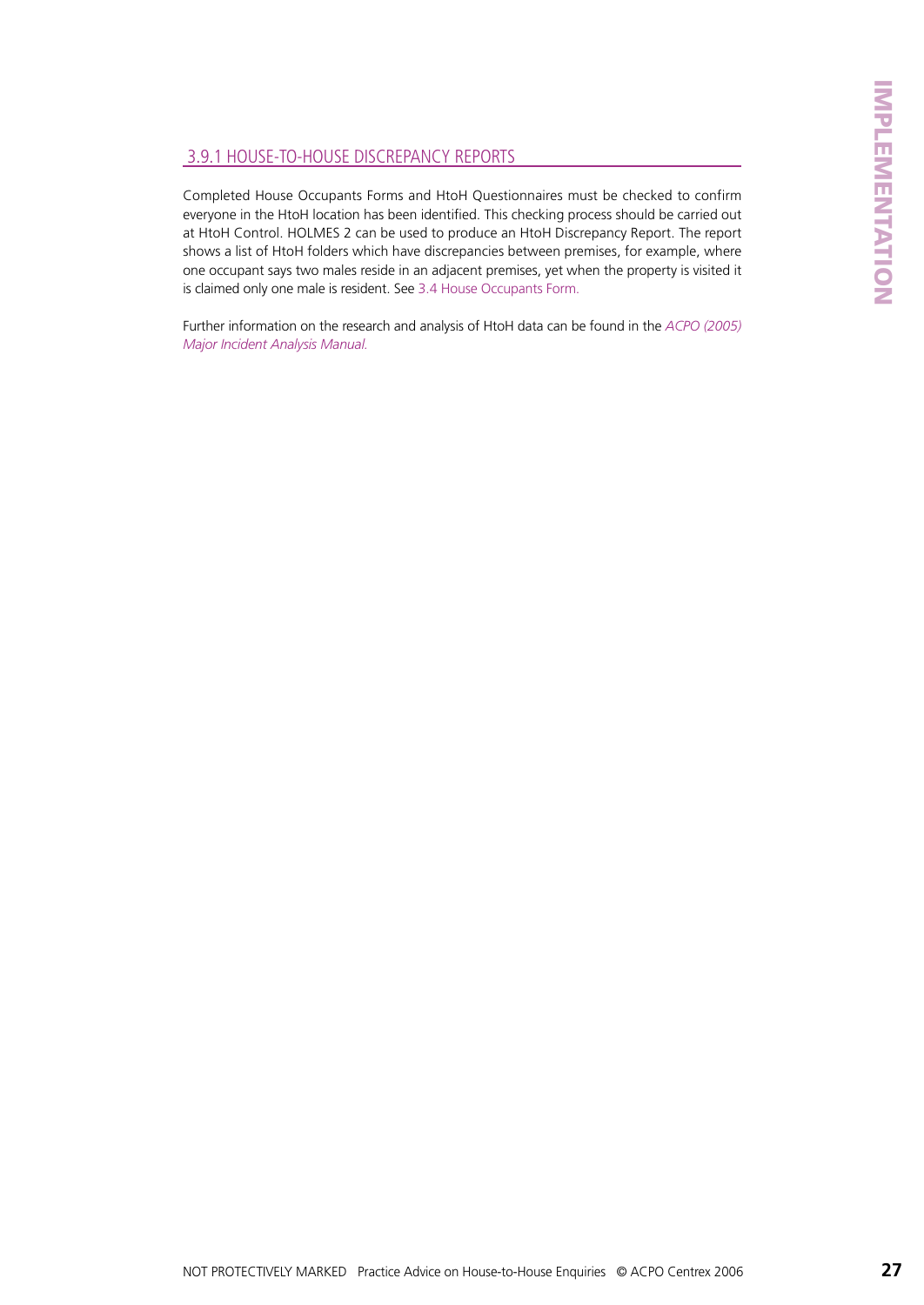[NOT PROTECTIVELY MARKED Practice Advice on House-to-House Enquiries © ACPO Centrex 2006](#page-4-0)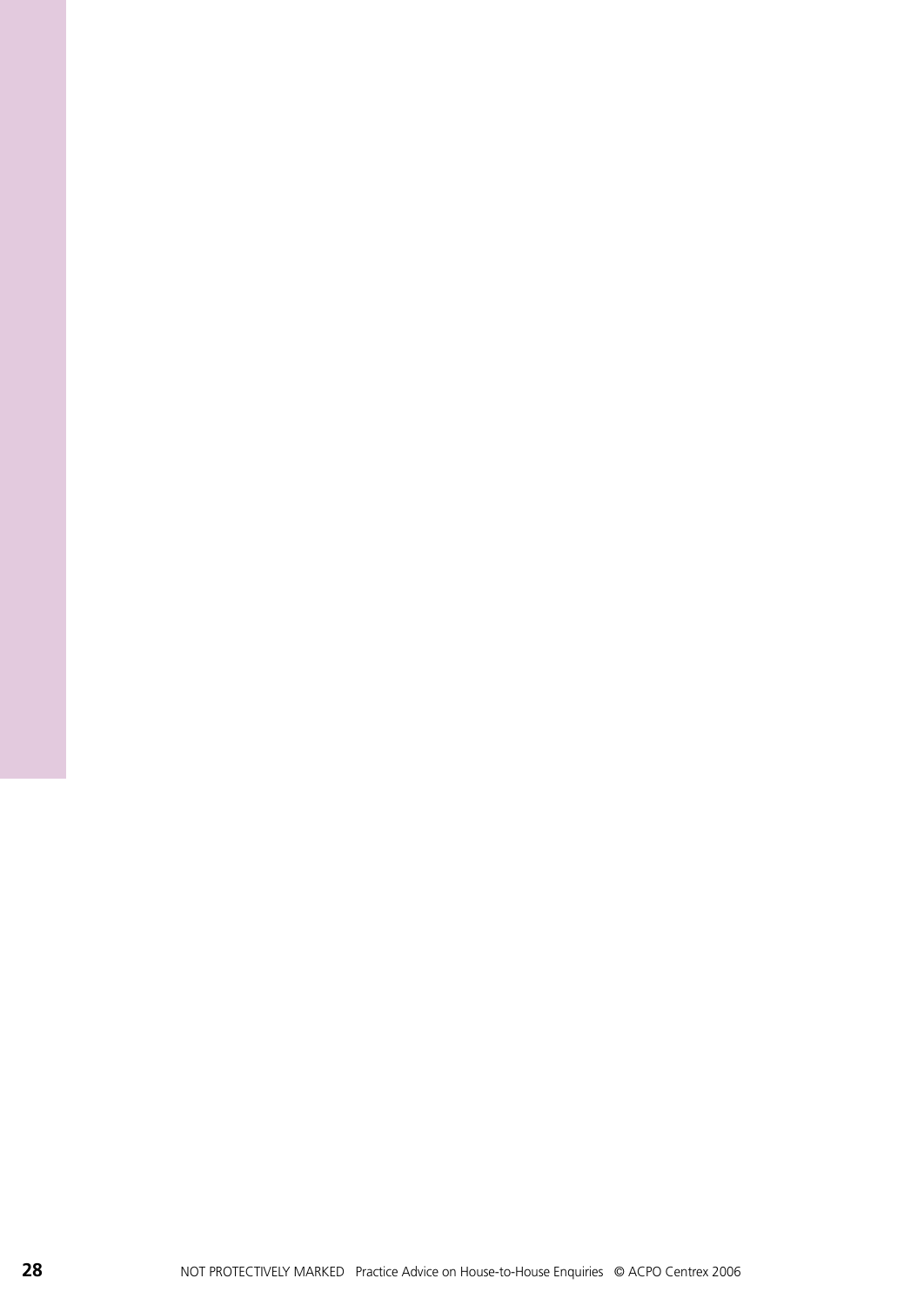# <span id="page-31-0"></span>**Section 4 DATA MANAGEMENT**

This section details the data management tasks underpinning HtoH operational processes including data assessment, recording and **analysis carried out by the MIR. It should be read in conjunction with** *ACPO (2005) Guidance on Major Incident Room Standardised Administrative Procedures (MIRSAP),* **Sections 3 and 4.**

#### **CONTENTS**

| 41  | <b>MIR Tasks</b> |                                    |  |
|-----|------------------|------------------------------------|--|
|     | 4.1.1            |                                    |  |
| 4.2 |                  |                                    |  |
| 4.3 |                  |                                    |  |
|     | 431              |                                    |  |
|     | 4.3.2            |                                    |  |
|     | 4.3.3            |                                    |  |
|     | 4.3.4            |                                    |  |
|     | 435              |                                    |  |
| 4.4 |                  |                                    |  |
| 4.5 |                  |                                    |  |
|     | 451              | Index-to-Index Cross-References    |  |
|     | 452              | Index-to-Document Cross-References |  |
|     | 453              |                                    |  |
|     |                  |                                    |  |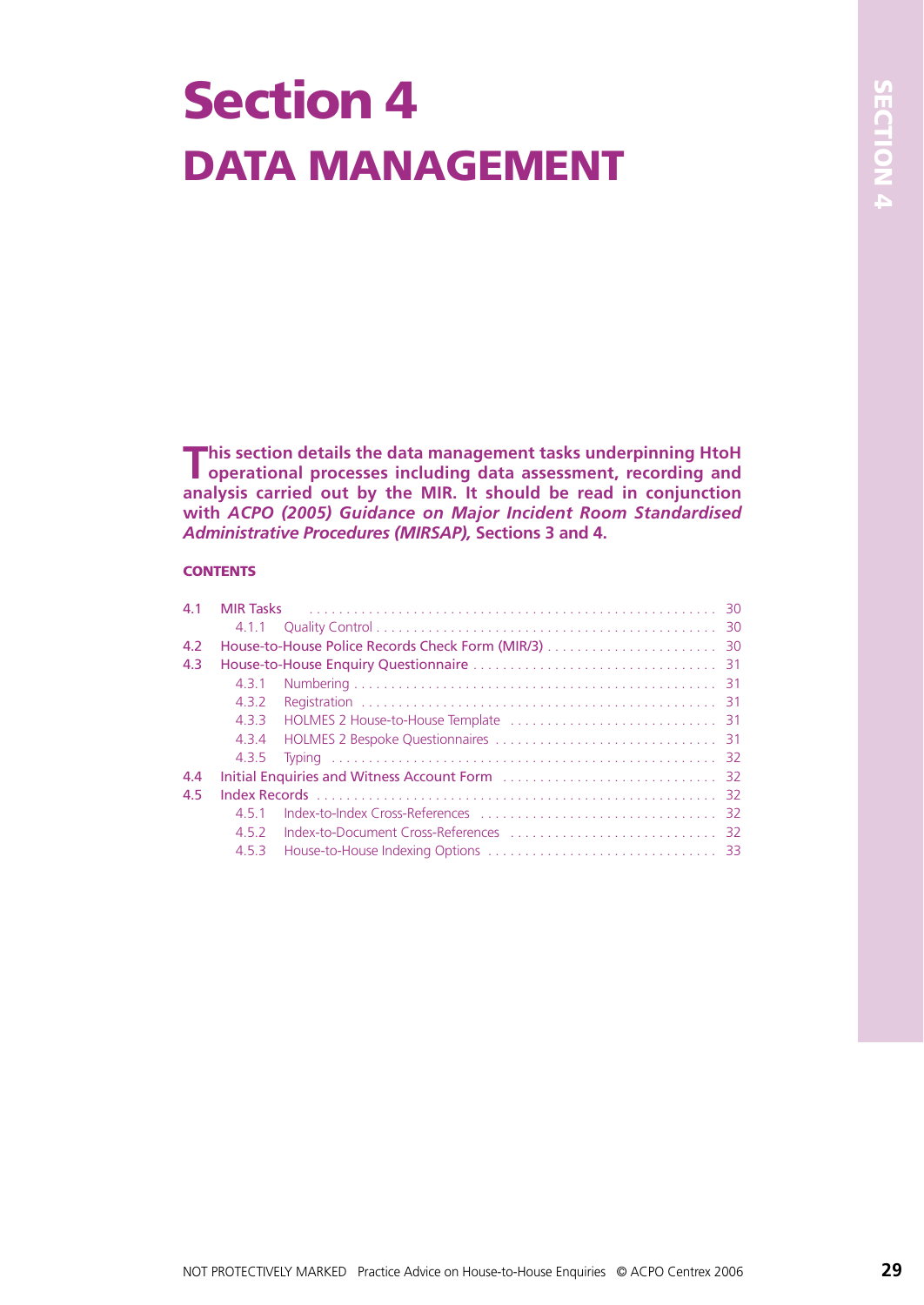#### <span id="page-32-0"></span>4.1 MIR TASKS

The MIR receives all Completed Folders from HtoH Control, and checks them for any further Actions that may need to be raised.

Where urgent information and/or potential further Action(s) or investigation has already been identified by HtoH Control or HtoH enquiry officers, HtoH Control will have passed this to the MIR at the time, for immediate assessment, analysis and, where necessary, for an Action(s) to be raised.

Assessments and decisions made by the MIR Receiver and/or HtoH coordinator are made with the knowledge available to them at that time. Lengthy or protracted investigations may benefit from further reviews of HtoH Questionnaires as more information becomes known, particularly where decisions have been made to record little or no information on the HOLMES 2 system.

The MIR also has responsibility for quality control of all information recording and safe storage of all Completed Folders.

#### 4.1.1 QUALITY CONTROL

Large quantities of HtoH documentation can be received in the MIR. The MIR Receiver must liaise with the HtoH coordinator to ensure the checking and prioritising process for HtoH documents does not duplicate effort but is robust enough to readily identify:

- Information valuable to progress the investigation;
- Discrepancies which need further investigation.

The MIR Receiver must also ensure that the quality of completed documents is maintained to the highest standard.

#### 4.2 HOUSE-TO-HOUSE POLICE RECORDS CHECK FORM (MIR/3)

Where the objective of HtoH is to verify identities and obtain accounts of movement, police records should be searched for every person identified during HtoH enquiries.

Police records are:

- PNC (Police National Computer);
- CRB (Criminal Records Bureau);
- SCRO (Scottish Criminal Records Office);
- Local reference numbers.

The results from these record searches are recorded on form MIR/3 [\(see Appendix 2\).](#page-39-1) Where records have been searched with a positive result, the associated reference number is recorded on form MIR/3 and HOLMES 2. Where records have been searched with a negative result, the words, **No trace**, should be entered on the form and entered in the relevant fields on HOLMES 2 to show the research has been carried out. Local force procedures, the availability of resources and access to force intelligence systems and PNC will determine whether these checks are carried out by HtoH Control, the MIR or actioned to a separate resource.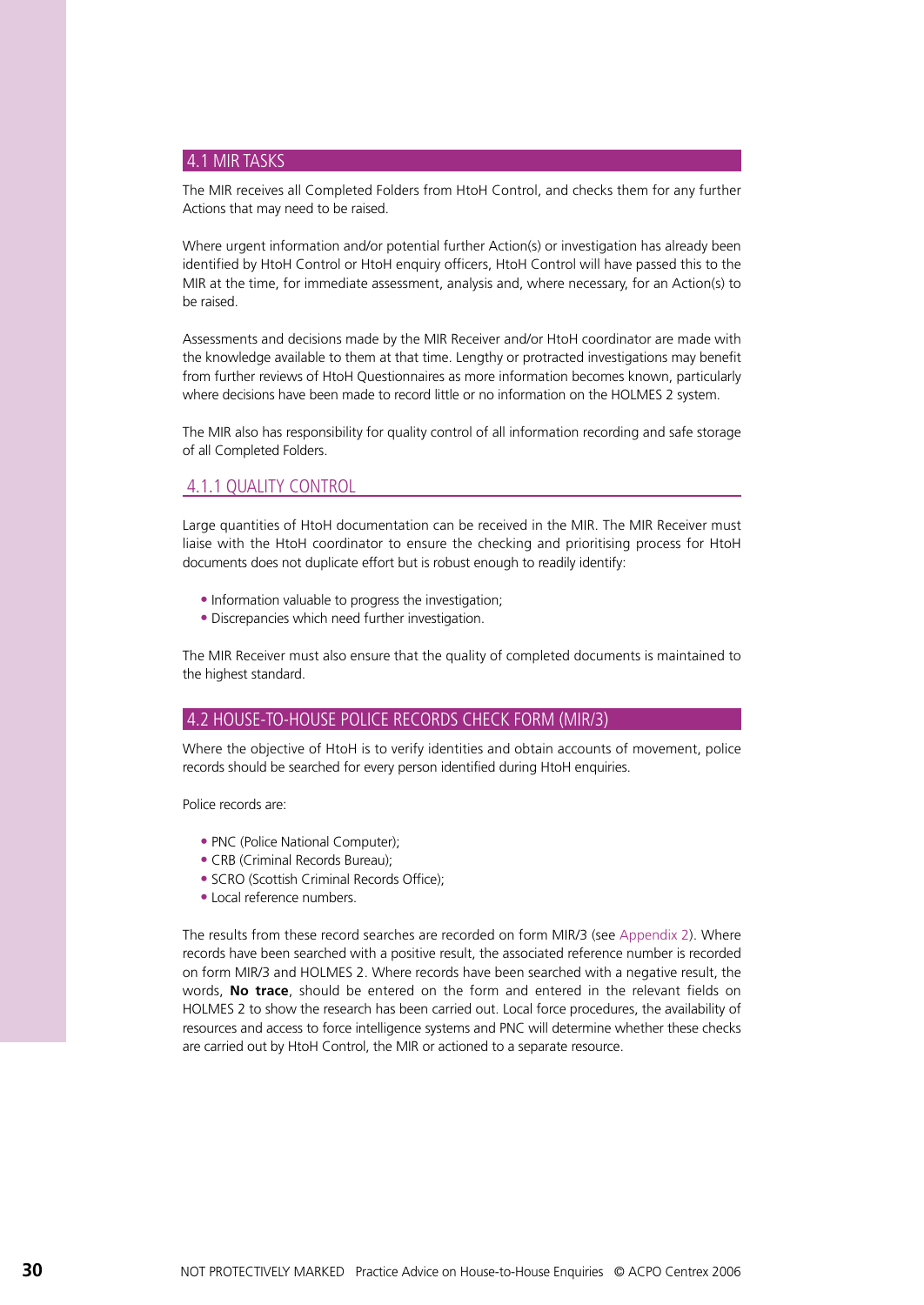#### <span id="page-33-2"></span><span id="page-33-1"></span><span id="page-33-0"></span>4.3 HOUSE-TO-HOUSE ENQUIRY QUESTIONNAIRE

#### 4.3.1 NUMBERING

All documents received in the MIR are numbered (received and registered); their content assessed (read); recorded (indexed) and, where necessary, further enquiries carried out (actioned). These procedures are detailed in *ACPO (2005) Guidance on Major Incident Room Standardised Administrative Procedures (MIRSAP)*. HtoH documents follow these procedures, with the exception that HtoH Questionnaires receive their unique number during the HtoH process. They are **not** automatically numbered by the HOLMES 2 system or in the MIR. The unique number consists of the folder number, premises number (as given by the HtoH coordinator, not its address) and occupant number, prefixed by the letter 'H', for example, H1/12/2 (H folder number/premises number/occupant number). When registered, this number is entered onto HOLMES 2. [See 3.5 House-to-House Enquiry Questionnaire.](#page-26-1)

Where HtoH enquiries have been carried out and the investigation does not require the support of an MIR or use of the HOLMES 2 system, great emphasis must be placed on the need for full and accurate records, and this should be stressed to the officer(s) responsible for the initial record keeping carried out in HtoH Control.

#### 4.3.2 REGISTRATION

HtoH Questionnaires are always registered to the person who is the subject of the questionnaire and, therefore, always registered to the nominal index. The questionnaires should be registered using the number of the Action that generated the HtoH enquiry. By doing this, a document-todocument cross-reference is created between the Action and resulting HtoH Questionnaires. This is part of the audit trail of documents maintained by the MIR during the information gathering process.

#### 4.3.3 HOLMES 2 HOUSE-TO-HOUSE TEMPLATE

The template for the standard national HtoH Questionnaire is stored on the HOLMES 2 system so that the content can be typed.

The template format can be customised for each incident on HOLMES 2, however, any alteration to this template is a 'one off'. Changes to the template will apply across the whole of the incident, making further alterations or returning to the standard national template impossible.

#### 4.3.4 HOLMES 2 BESPOKE QUESTIONNAIRES

Where the SIO has identified questions to be asked during HtoH enquiries which are not included on the HtoH Questionnaire, a bespoke questionnaire should be designed. A template for bespoke questionnaires is stored on HOLMES 2. As each design of a bespoke questionnaire is given a unique identifier (a four character code) then any number of individual questionnaires can be created. See *ACPO (2005) Guidance on Major Incident Room Standardised Administrative Procedures (MIRSAP),* Sections 3.7 and 4.2.5.

Bespoke questionnaires should be registered in the same way as HtoH Questionnaires, ie, to the person who has supplied the information. Where applicable, a document-to-document cross-reference can be made between an HtoH Questionnaire and its associated bespoke questionnaire.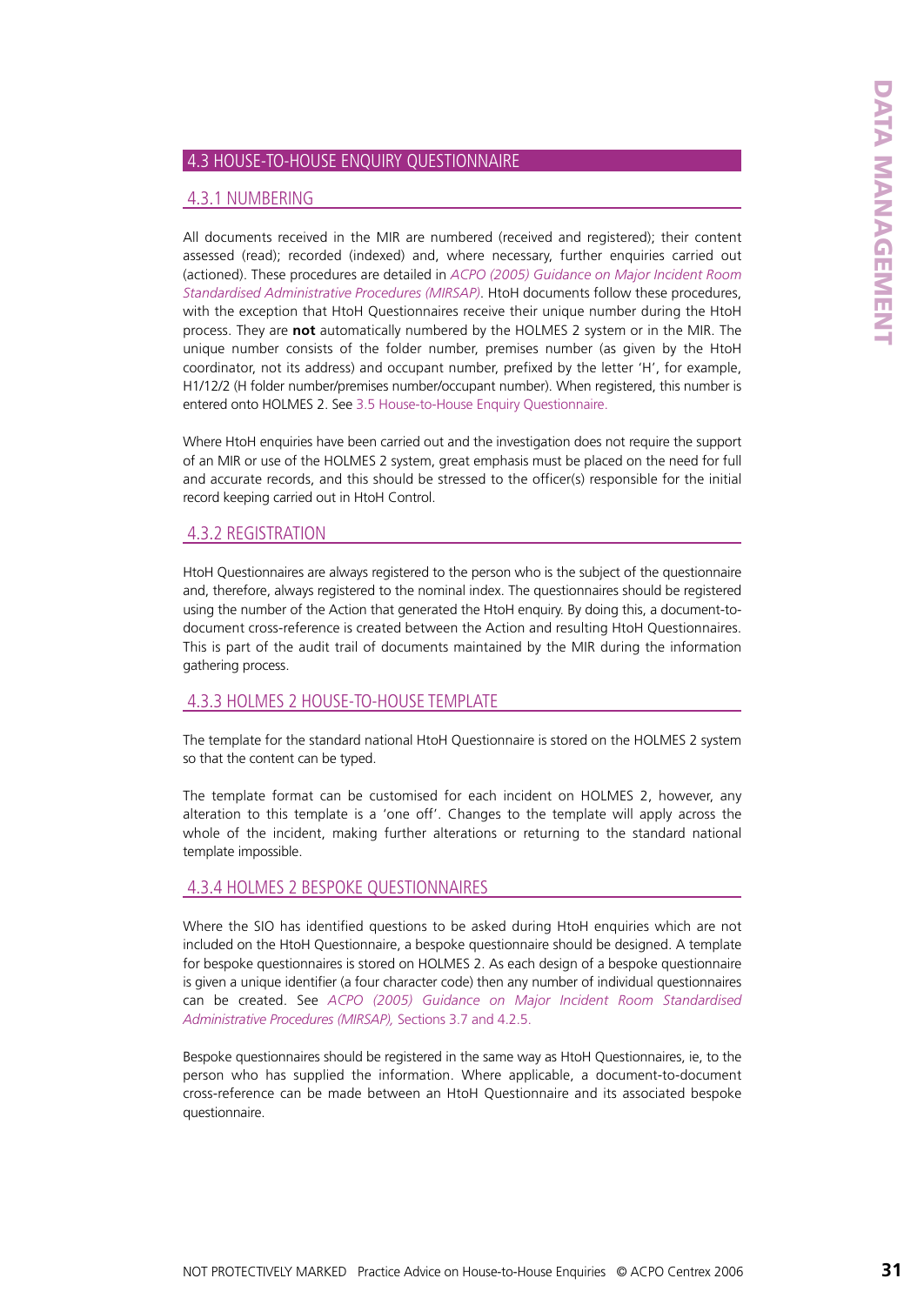#### <span id="page-34-0"></span>4.3.5 TYPING

Responses from completed HtoH Questionnaires and bespoke questionnaires can be typed onto HOLMES 2. This can facilitate searching where descriptive detail has been given on other documentation and, therefore, already exists on a nominal record

Typing replies to questions on the form such as, 'Who did you see?' or 'Any other useful information/rumours' will allow this information to be searchable.

#### 4.4 INITIAL ENQUIRIES AND WITNESS ACCOUNT FORM

Initial Enquiries and Witness Account Forms may have been completed before conducting HtoH enquiries or establishing an MIR. The completed forms should be registered onto HOLMES 2 as Other Documents, and their content may be typed to assist with research. See *ACPO (2005) Major Incident Room Standardised Administrative Procedures (MIRSAP),* Section 3.11.

#### 4.5 INDEX RECORDS

The descriptive content of HtoH Questionnaires should be recorded on the nominal record to which it has been registered, together with information recorded on the knowledge of a victim or interviewee's attendance at a scene.

#### 4.5.1 INDEX-TO-INDEX CROSS-REFERENCES

Index-to-index cross-references should be made, if required, between the nominal record and other index records, eg, location and vehicle records. Recording this information gathered during HtoH enquiries may be useful later in prioritising nominals in TIE categories, or prior to intelligence-led mass screening of DNA or fingerprints. See *ACPO (2006) Murder Investigation Manual,* Section 19.

#### 4.5.2 INDEX-TO-DOCUMENT CROSS-REFERENCES

A documentary cross-reference(s) may be added to the nominal record and, if necessary, any other index records covering the information recorded on the HtoH Questionnaire. Documentary cross-references are of particular importance where the documents are not being typed and so the information is not readily accessible.

The routine recording of cross-references that merely note an individual has been spoken to during HtoH enquiries and has no information to offer should be avoided. Knowledge of information either refused, or not volunteered, during HtoH enquiries, however, can be as valuable as information readily given. Where this is the case, and there is a need to repeatedly record this type of entry, the use of standard abbreviated cross-reference lists that can be stored on HOLMES 2 should be used. This prevents unnecessary re-typing, and so reduces indexing time.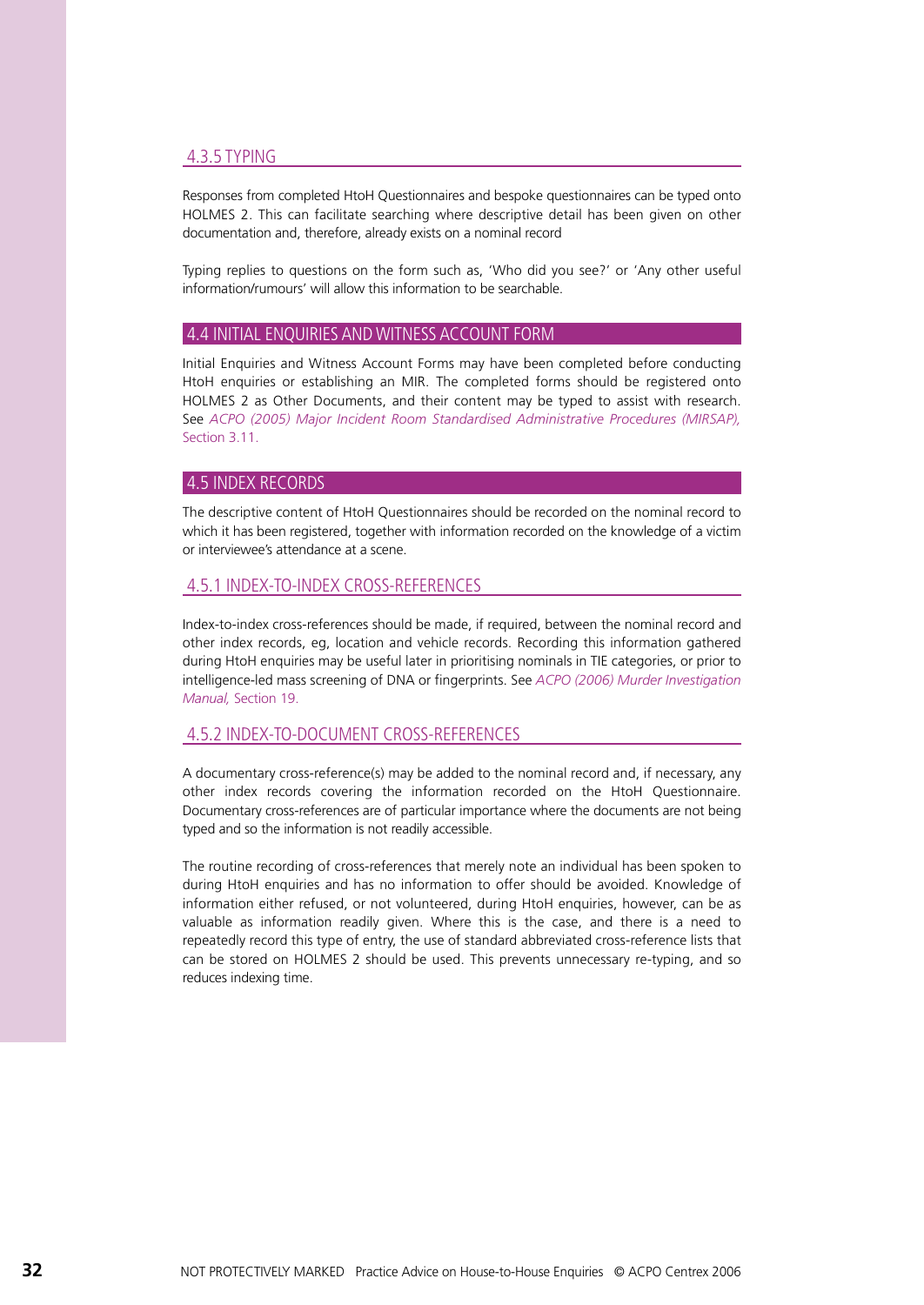#### <span id="page-35-0"></span>4.5.3 HOUSE-TO-HOUSE INDEXING OPTIONS

Where HtoH documents are not subject to further action or do not contain information to be recorded, the Receiver and OM should consult the SIO. Registration options may be to:

- Register HtoH Questionnaires, creating minimal nominal and address records;
- Collate the HtoH folders and register the folders as Other Documents to the relevant location index, creating the individual house records visited;
- Collate the HtoH folders and register the folders as Other Documents to the relevant location index.

It should be noted that recording only the information outlined in the aforementioned options could impact on any future research of the incident by not giving a true reflection of all the data collected.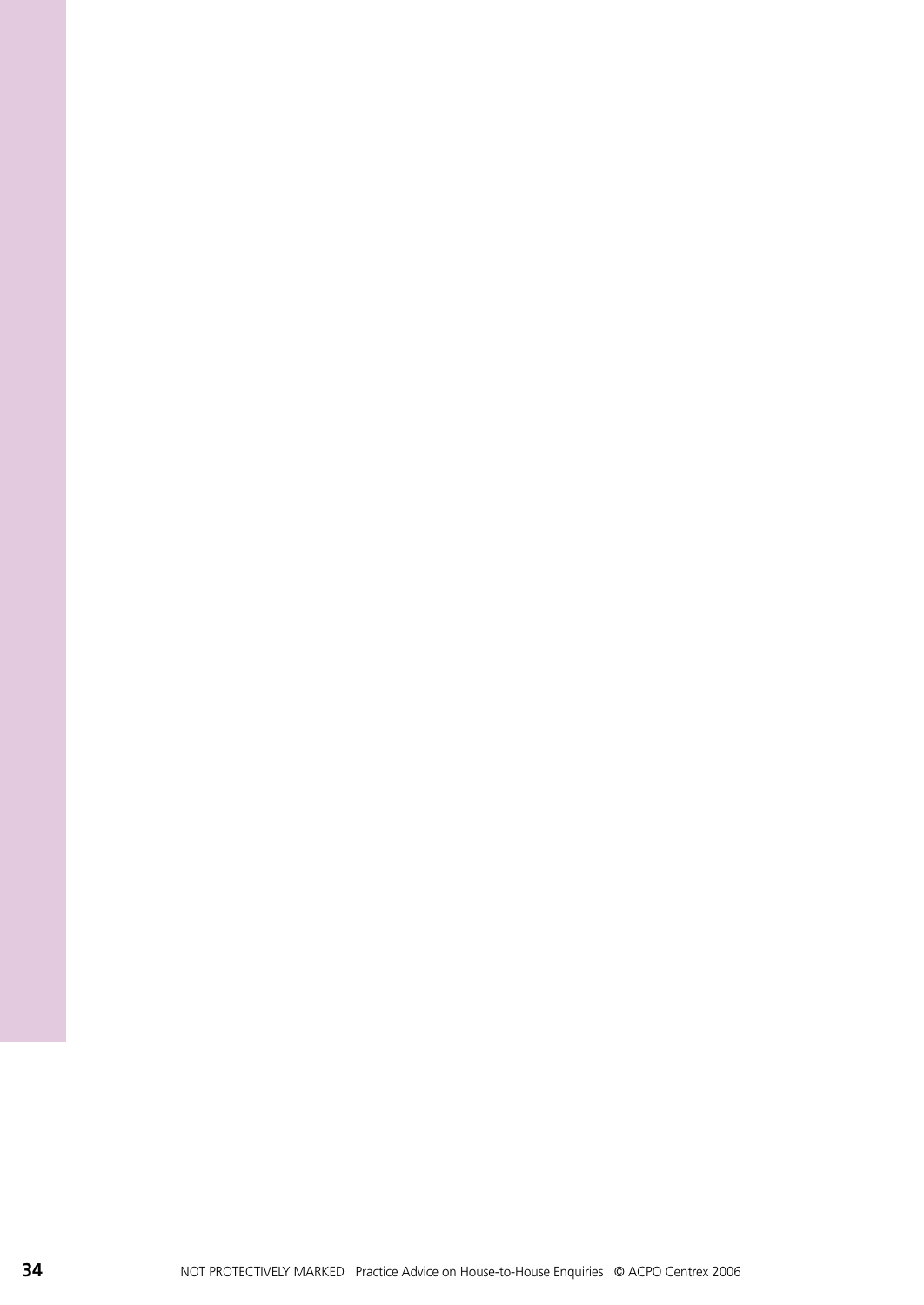# <span id="page-37-0"></span>**APPENDIX 1 ABBREVIATIONS AND ACRONYMS**

#### ABBREVIATIONS AND ACRONYMS

| <b>ACPO</b> Association of Chief Police Officers                         |
|--------------------------------------------------------------------------|
| <b>ACPOS</b> Association of Chief Police Officers in Scotland            |
| <b>BCU Basic Command Unit</b>                                            |
| <b>CRB</b> Criminal Records Bureau                                       |
| D/SIO Deputy Senior Investigating Officer                                |
| <b>GPMS</b> Government Protective Marking Scheme                         |
| <b>HOLMES 2</b> Home Office Large Major Enquiry System                   |
| HtoH House-to-House                                                      |
| MIR Major Incident Room                                                  |
| <b>MIRSAP</b> Major Incident Room Standardised Administrative Procedures |
| <b>NCPE</b> National Centre for Policing Excellence                      |
| <b>OM</b> Office Manager                                                 |
| <b>PNC Police National Computer</b>                                      |
| PolSA Police Search Adviser                                              |
| <b>SCRO</b> Scottish Criminal Records Office                             |
| <b>SIO</b> Senior Investigating Officer                                  |
| TIE Trace/Interview/Eliminate                                            |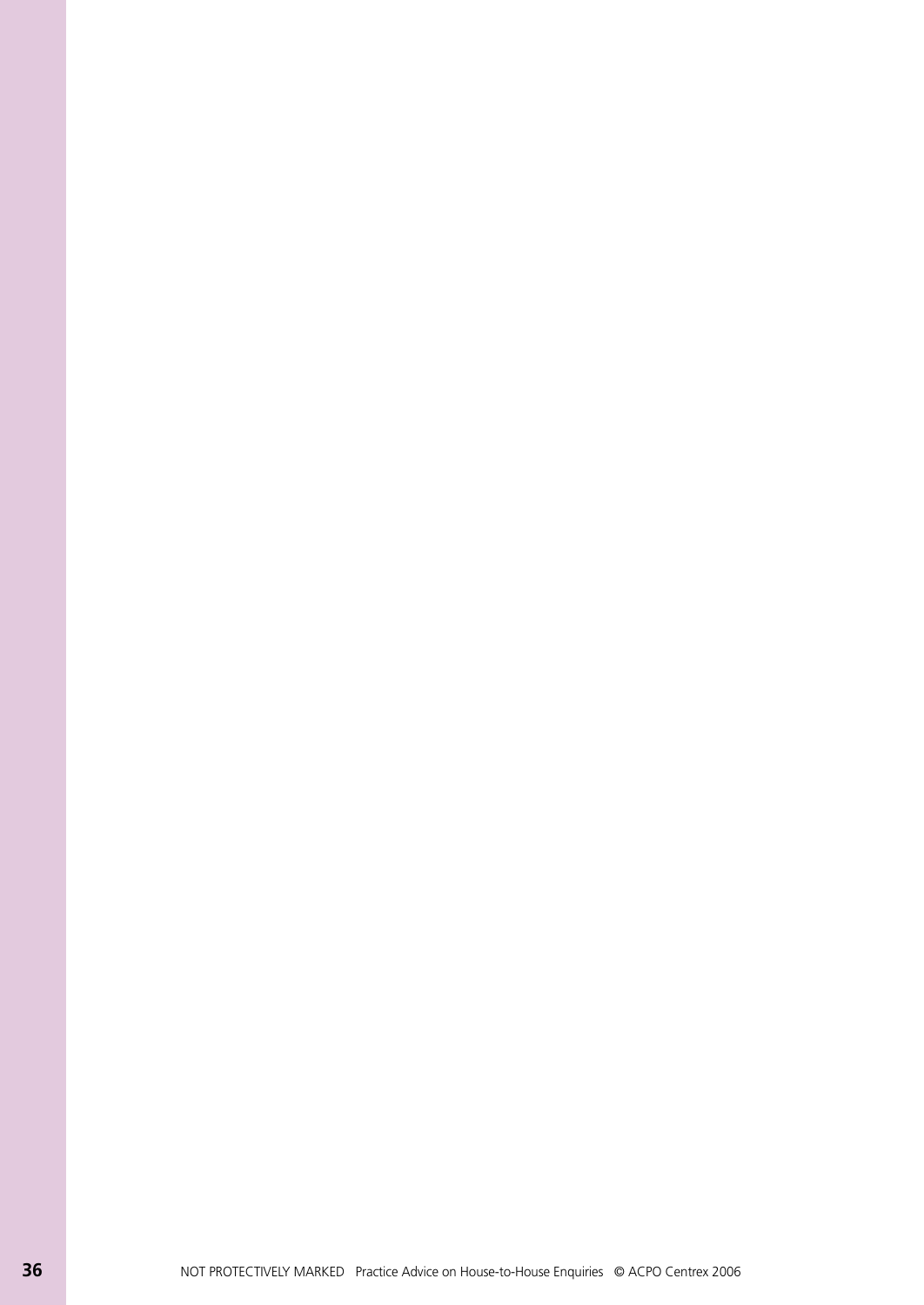# <span id="page-39-1"></span><span id="page-39-0"></span>**APPENDIX 2 HOUSE-TO-HOUSE FORMS**

#### **CONTENTS**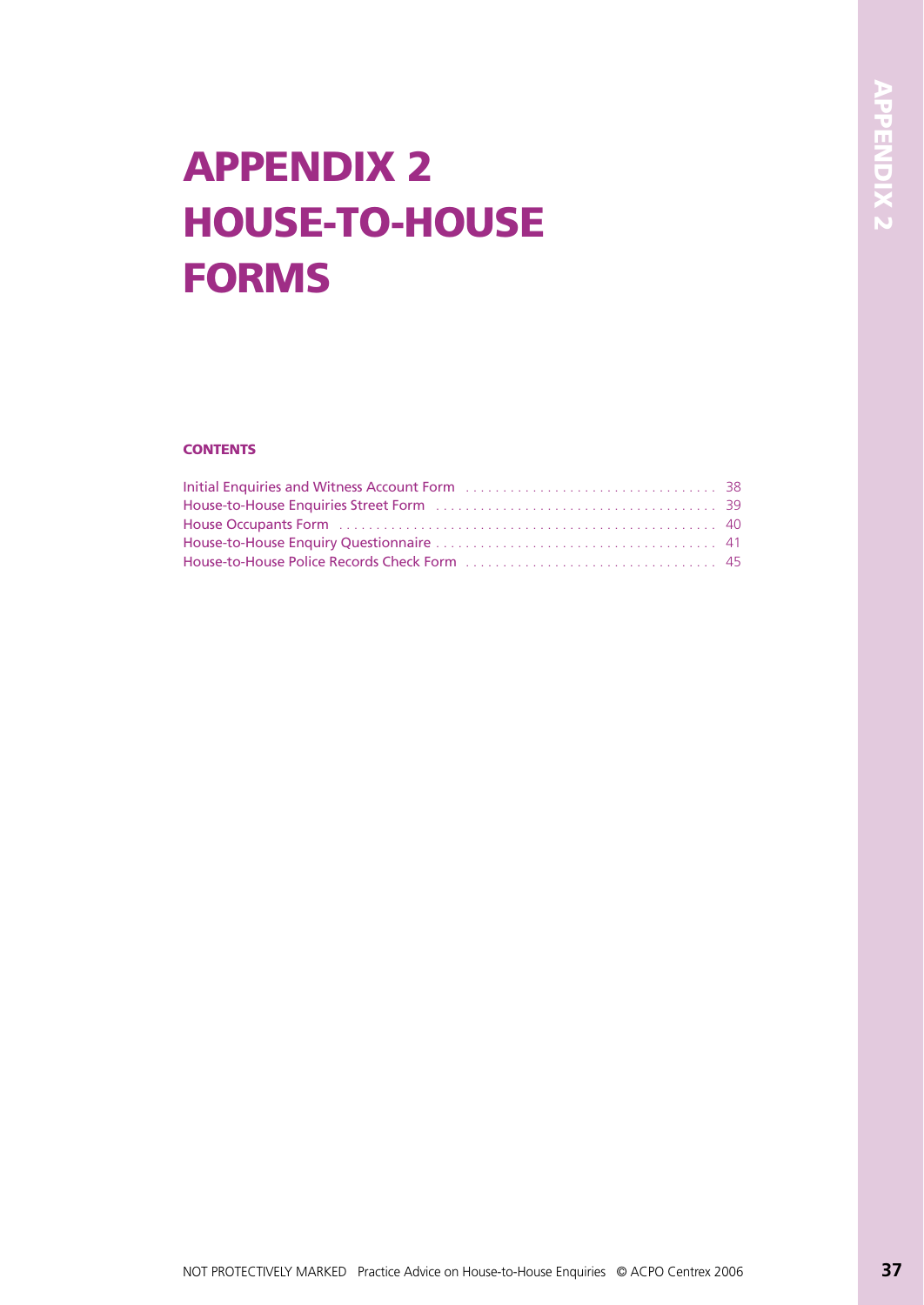<span id="page-40-0"></span>

| Incident:                                                                                                                                                        |  |
|------------------------------------------------------------------------------------------------------------------------------------------------------------------|--|
| INITIAL ENQUIRIES AND WITNESS ACCOUNT FORM                                                                                                                       |  |
| House No/Name                                                                                                                                                    |  |
| Street Name                                                                                                                                                      |  |
| Surname                                                                                                                                                          |  |
| Forenames.                                                                                                                                                       |  |
| P&DoB.<br>$\begin{array}{c} \begin{array}{c} \begin{array}{c} \begin{array}{c} \end{array}\\ \end{array} \end{array} \end{array}$<br>Height<br>ن<br> <br>Sex M/F |  |
| $\ldots$ (mob).<br>$\ldots$ (eve)<br>Tel: (day)                                                                                                                  |  |
| Date/Time<br>Officer recording.                                                                                                                                  |  |
| RELEVANT INFORMATION AND OBSERVATIONS                                                                                                                            |  |
|                                                                                                                                                                  |  |
|                                                                                                                                                                  |  |
|                                                                                                                                                                  |  |
|                                                                                                                                                                  |  |
|                                                                                                                                                                  |  |
|                                                                                                                                                                  |  |
|                                                                                                                                                                  |  |
| Witness's signature                                                                                                                                              |  |
|                                                                                                                                                                  |  |

| INITIAL ENQUIRIES AND WITNESS ACCOUNT FORM                                                                                                                                                                                                                                                                                               |
|------------------------------------------------------------------------------------------------------------------------------------------------------------------------------------------------------------------------------------------------------------------------------------------------------------------------------------------|
| This is a new form and is not intended as a replacement for the standard                                                                                                                                                                                                                                                                 |
| House-to-House Questionnaire which will still need to be completed during<br>the formal House-to-House enquiry. The object of this exercise is to<br>capture any immediate line of enquiry.                                                                                                                                              |
| The form is designed for use during the 'Golden Hour(s)' in the immediate<br>aftermath of an incident, and allows early enquiries to be carried out and                                                                                                                                                                                  |
| of the enquiry. It should allow the House-to-House coordinator to obtain a<br>clear picture of what has, and has not, been done when they are formally<br>the need for completing time-consuming questionnaires at an early stage<br>details to be recorded accurately. It identifies potential witnesses without<br>allocated the role. |
| The A5 form should be photocopied/printed as many times as necessary<br>and made into a booklet for enquiry officers to use.                                                                                                                                                                                                             |
| This book must be returned to the SIO/MIR in its entirety.<br>$\div$                                                                                                                                                                                                                                                                     |
| HtoH enquiry officer to complete at least one page for each person<br>spoken to.<br>$\overline{\mathsf{N}}$                                                                                                                                                                                                                              |
| In the case of no response when knocking on a door, ie, occupant(s)<br>not at home, the HtoH enquiry officer must record this.<br>$\dot{\infty}$                                                                                                                                                                                         |
| Observations or any other items worthy of note must also be recorded.<br>4                                                                                                                                                                                                                                                               |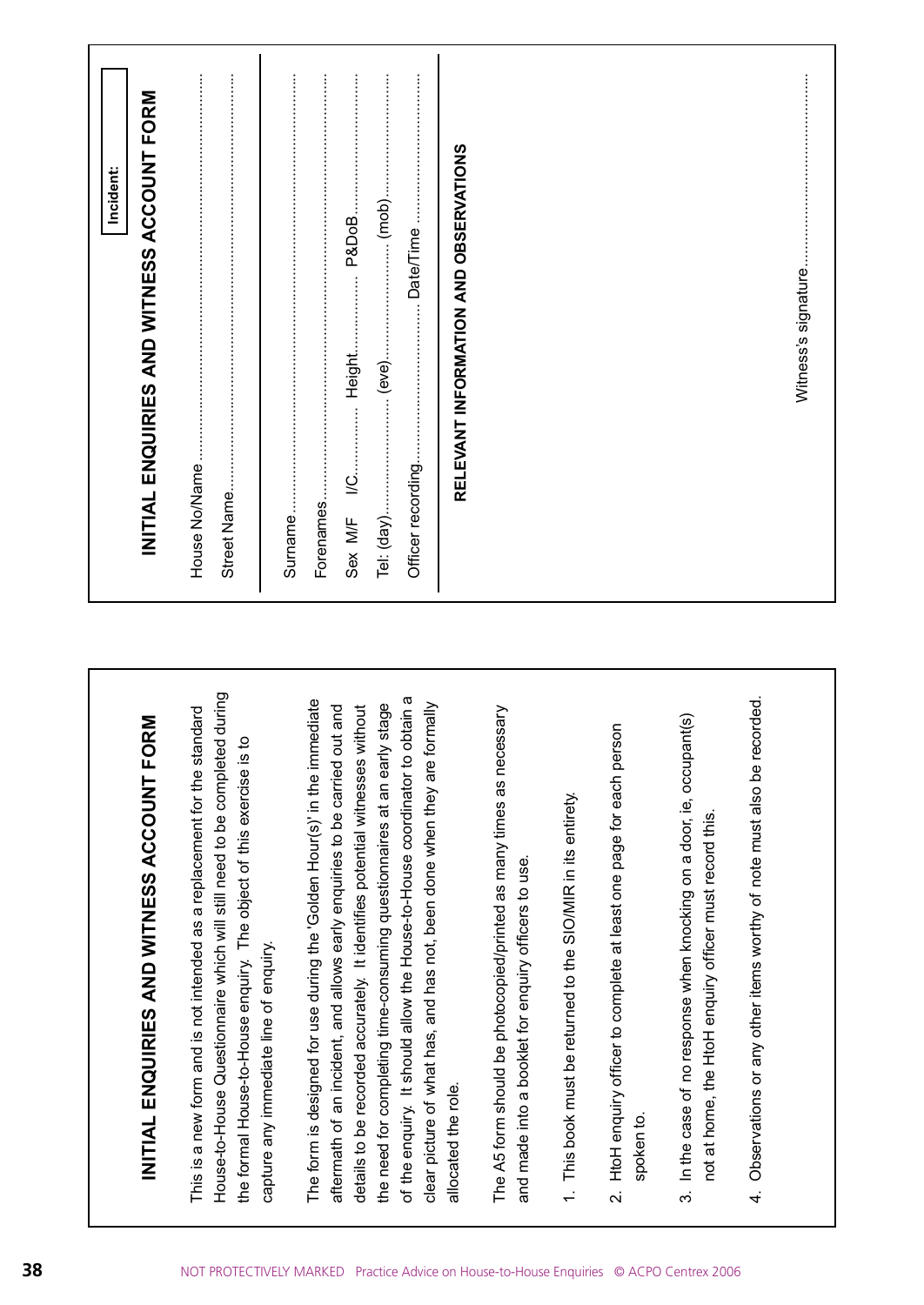<span id="page-41-0"></span>

|                  | Street                  |                                  |                                                         |                                           |                                                      |
|------------------|-------------------------|----------------------------------|---------------------------------------------------------|-------------------------------------------|------------------------------------------------------|
| Ref<br>No.       | House name<br>or number |                                  | Questionnaires<br>Number to be completed<br>and updated | <b>Enter complete</b><br>when<br>all done | <b>Initials of</b><br>Officer I/C<br><b>HtoH</b> Enq |
| $\mathbf 1$      |                         |                                  |                                                         |                                           |                                                      |
| $\overline{2}$   |                         |                                  |                                                         |                                           |                                                      |
| $\mathbf{3}$     |                         |                                  |                                                         |                                           |                                                      |
| $\boldsymbol{4}$ |                         |                                  |                                                         |                                           |                                                      |
| 5                |                         |                                  |                                                         |                                           |                                                      |
| 6                |                         |                                  |                                                         |                                           |                                                      |
| $\overline{7}$   |                         |                                  |                                                         |                                           |                                                      |
| 8                |                         |                                  |                                                         |                                           |                                                      |
| 9                |                         |                                  |                                                         |                                           |                                                      |
| 10               |                         |                                  |                                                         |                                           |                                                      |
| 11               |                         |                                  |                                                         |                                           |                                                      |
| 12               |                         |                                  |                                                         |                                           |                                                      |
| 13               |                         |                                  |                                                         |                                           |                                                      |
| 14               |                         |                                  |                                                         |                                           |                                                      |
| 15               |                         |                                  |                                                         |                                           |                                                      |
| 16               |                         |                                  |                                                         |                                           |                                                      |
| 17               |                         |                                  |                                                         |                                           |                                                      |
| 18               |                         |                                  |                                                         |                                           |                                                      |
| 19               |                         |                                  |                                                         |                                           |                                                      |
| 20               |                         |                                  |                                                         |                                           |                                                      |
|                  |                         | <b>RECORD OF ISSUE OF FOLDER</b> |                                                         |                                           |                                                      |
| <b>Date</b>      | <b>Officer</b>          | <b>Date</b>                      | <b>Officer</b>                                          | <b>Date</b>                               | <b>Officer</b>                                       |
|                  |                         |                                  |                                                         |                                           |                                                      |
|                  |                         |                                  |                                                         |                                           |                                                      |
|                  |                         |                                  |                                                         |                                           |                                                      |

**MIR/1**

I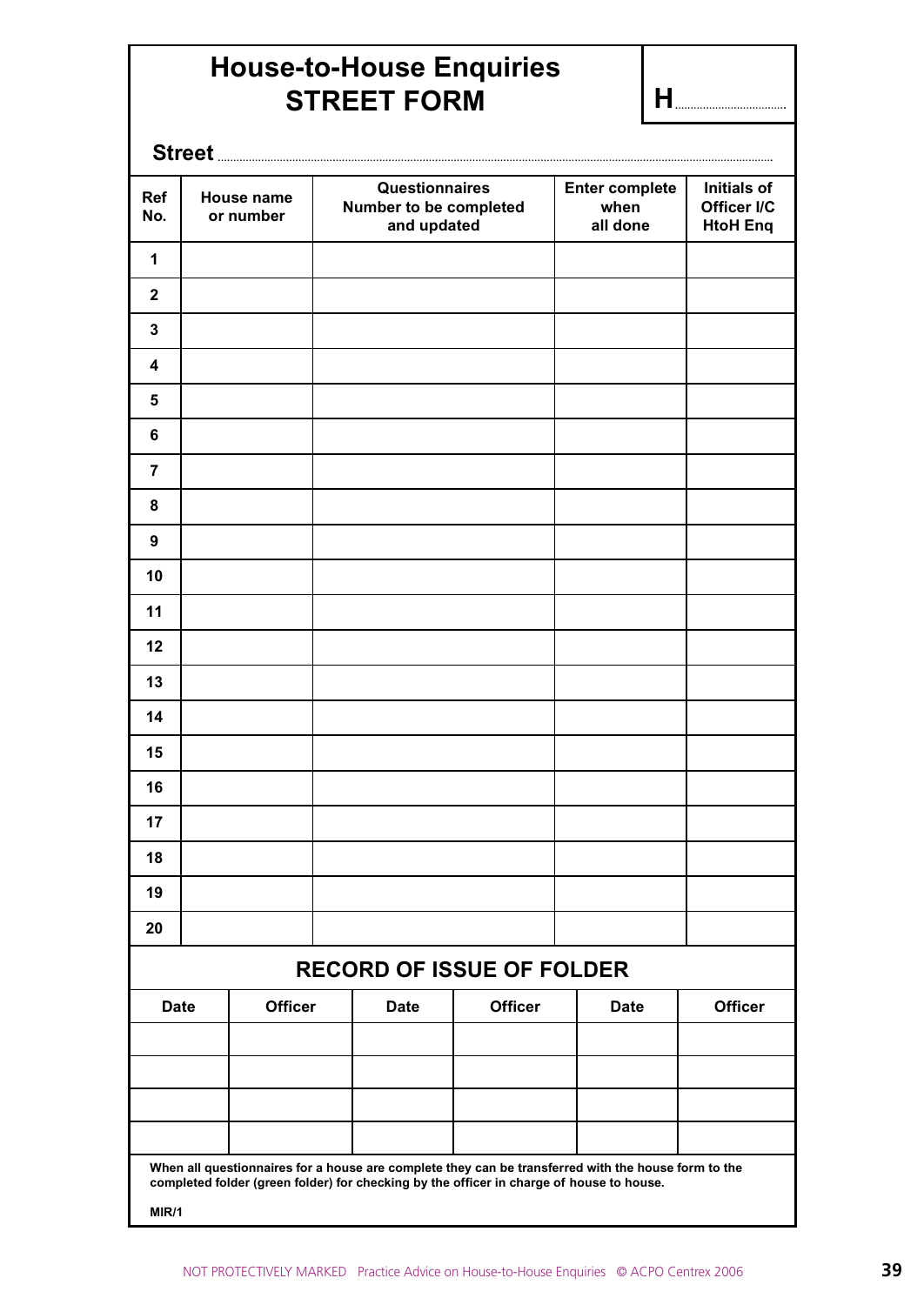<span id="page-42-0"></span>

|                          |                              |                                       | House Occupar    | nts Form                                                                                                               |               |                                      |       |                                                      | completed and checked<br>All questionnaires |                            |
|--------------------------|------------------------------|---------------------------------------|------------------|------------------------------------------------------------------------------------------------------------------------|---------------|--------------------------------------|-------|------------------------------------------------------|---------------------------------------------|----------------------------|
| <b>Address</b>           |                              |                                       |                  |                                                                                                                        | Telephone No. |                                      |       |                                                      |                                             |                            |
|                          | Officer completing form      |                                       |                  | Details of occupants normally resident at address including                                                            |               |                                      |       |                                                      |                                             |                            |
| Date                     |                              |                                       |                  | those at present away on business, university etc. Tick name of<br>person supplying information to complete this form. |               |                                      |       |                                                      |                                             | Officer I/C HtoH Enquiries |
|                          |                              |                                       |                  |                                                                                                                        |               | Tick where appropriate               |       | Remarks, reason for absence                          |                                             |                            |
|                          | (and Maiden Name)<br>Surname | (and Nicknames)<br>Forename(s)        | of birth<br>Date | Occupation<br>or school                                                                                                | Seen          | Questionnaire Statement<br>completed | taken | When available for interview<br>or why not seen etc. |                                             | Questionnaire<br>number    |
| $\overline{\phantom{0}}$ |                              |                                       |                  |                                                                                                                        |               |                                      |       |                                                      |                                             |                            |
| $\mathbf{z}$             |                              |                                       |                  |                                                                                                                        |               |                                      |       |                                                      |                                             |                            |
| w                        |                              |                                       |                  |                                                                                                                        |               |                                      |       |                                                      |                                             |                            |
| 4                        |                              |                                       |                  |                                                                                                                        |               |                                      |       |                                                      |                                             |                            |
| 5                        |                              |                                       |                  |                                                                                                                        |               |                                      |       |                                                      |                                             |                            |
| ဖ                        |                              |                                       |                  |                                                                                                                        |               |                                      |       |                                                      |                                             |                            |
| Name                     |                              | Full details of persons who have been |                  | resident at address in past six months or visited on date in question                                                  |               |                                      |       |                                                      |                                             |                            |
|                          |                              |                                       |                  | Name                                                                                                                   |               |                                      |       |                                                      |                                             |                            |
| <b>Address</b>           |                              |                                       |                  | Address                                                                                                                |               |                                      |       |                                                      |                                             |                            |
|                          | Dates Time                   |                                       |                  | Date Time                                                                                                              |               |                                      |       |                                                      |                                             |                            |
|                          |                              |                                       |                  | Numbers of male or female occupants                                                                                    |               |                                      |       |                                                      |                                             |                            |
|                          | This Address                 |                                       |                  |                                                                                                                        |               | Either Side                          |       |                                                      |                                             |                            |
|                          |                              | House name/number                     |                  |                                                                                                                        |               | House name/number                    |       |                                                      |                                             |                            |
| Σ                        | Щ                            | Щ<br>Σ                                |                  |                                                                                                                        |               | Σ                                    | Щ     |                                                      |                                             |                            |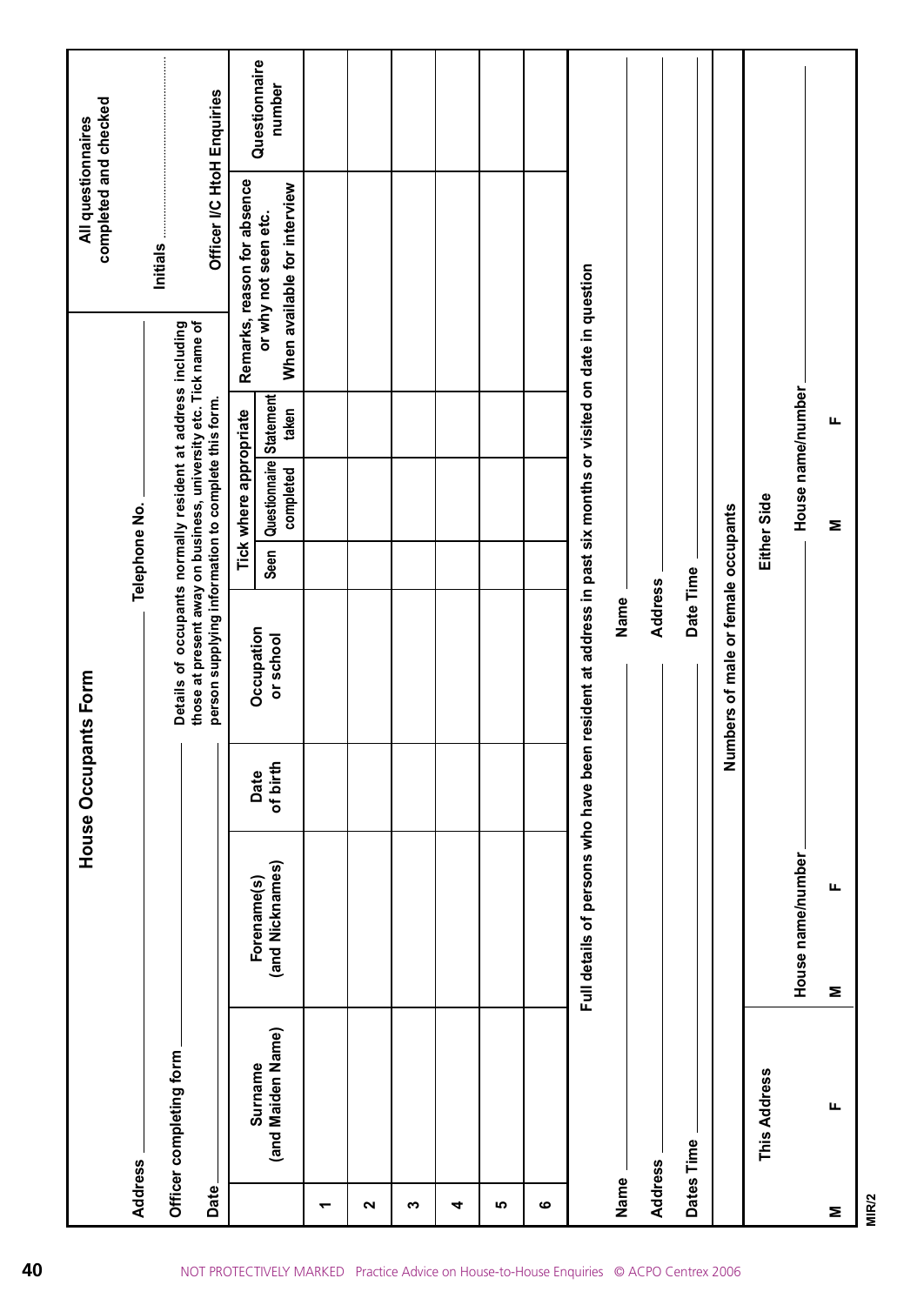| Security | Priority | Number |
|----------|----------|--------|
|          | н<br>м   |        |

### **House-to-House Enquiry Questionnaire**

<span id="page-43-1"></span><span id="page-43-0"></span>

| Surname:                                                                                                                                                    |                                                                         |                                                 |                                                                                  |                         |                                                                        |  |
|-------------------------------------------------------------------------------------------------------------------------------------------------------------|-------------------------------------------------------------------------|-------------------------------------------------|----------------------------------------------------------------------------------|-------------------------|------------------------------------------------------------------------|--|
|                                                                                                                                                             |                                                                         |                                                 |                                                                                  |                         |                                                                        |  |
| Title:                                                                                                                                                      | <u> 1989 - Johann Stein, mars an t-Amerikaansk ferskeider (</u>         |                                                 |                                                                                  |                         |                                                                        |  |
| <i>*Ethnic Appearance:</i>                                                                                                                                  |                                                                         |                                                 |                                                                                  |                         |                                                                        |  |
| White North European<br>Chinese, Japanese or any<br>other South East Asian<br>Persons of mixed appearance will be recorded in the most appropriate category |                                                                         | White South European<br>Arabic or North African |                                                                                  | <b>Black</b><br>Unknown | Asian                                                                  |  |
| Date of birth: ________________________Birthplace: _____________________________Height: ______________________                                              |                                                                         |                                                 |                                                                                  |                         |                                                                        |  |
|                                                                                                                                                             |                                                                         |                                                 |                                                                                  |                         |                                                                        |  |
| <b>Body Hair:</b><br>Greying<br>Other desc.                                                                                                                 | Hairy                                                                   |                                                 | Shaven                                                                           |                         | Waxed                                                                  |  |
| <b>Ear Hair:</b><br><b>Bushy</b>                                                                                                                            | Very Long                                                               |                                                 | Other desc.                                                                      |                         |                                                                        |  |
| <b>Evebrows:</b><br><b>Bushy</b><br>Curly<br>Other desc.                                                                                                    | Dyed<br>Greying                                                         |                                                 | Plucked<br>Shaven                                                                |                         | Straight                                                               |  |
| <b>Facial Hair:</b><br><b>Bushy</b><br>Clean Shaven<br>Curly<br>Dirty<br>Dyed<br>Other desc.                                                                | Full Beard<br>Goatee<br>Greasy<br>Greying<br>Hairy                      |                                                 | Handlebar<br>Long Sideburns<br>Moustache<br>Plucked<br>Streaked                  |                         | <b>Stubble</b><br>Very Long<br>Waxed                                   |  |
| <b>Head Hair:</b><br>Afro<br>Bald<br>Beehive<br><b>Bushy</b><br>Collar Length<br>Cropped<br>Curly<br>Dirty                                                  | Dreadlocks<br>Dyed<br>Greasy<br>Greying<br>Mohican<br>Permed<br>Plaited |                                                 | Pony Tail<br>Rasta<br>Receding<br>Shaven<br>Short<br>Shoulder Length<br>Skinhead |                         | Straight<br>Streaked<br>Thinning<br>Untidy<br>Very Long<br>Wavy<br>Wig |  |
| <b>Head Hair Colour:</b><br>Auburn<br><b>Black</b><br>Blonde<br>Blue<br><b>Brown</b>                                                                        | Dk Brown<br>Fair<br>Ginger<br>Green<br>Grey                             |                                                 | Lt Brown<br>Mousey<br>Multi<br>Orange<br>Pink                                    |                         | Purple<br>Red<br>Sandy<br>White<br>Yellow                              |  |

MIR/4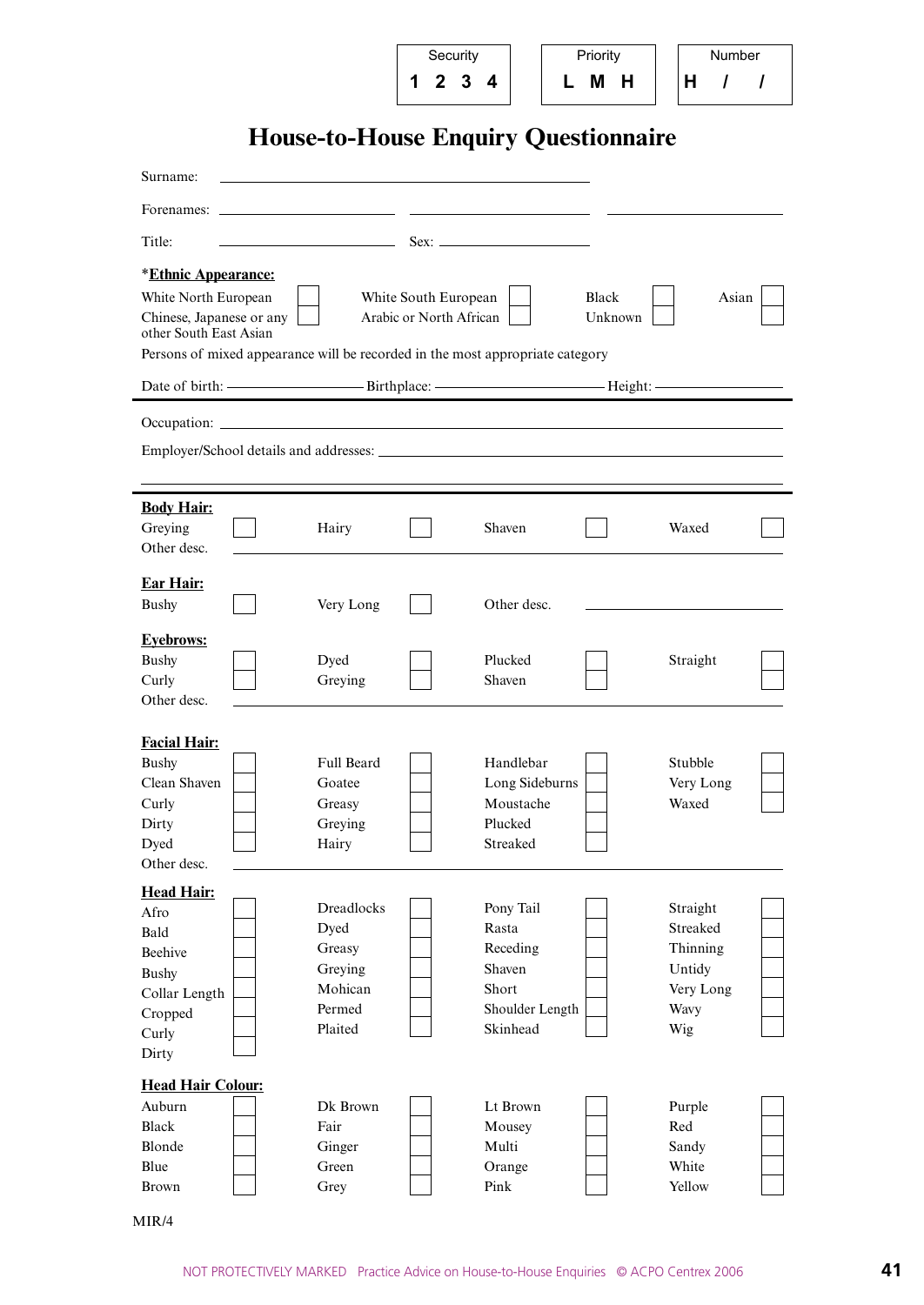| <b>Nasal Hair:</b><br>Hairy<br>Other desc.                                              | Plucked                                                                                  | Straight                                                                                                                                                                                                                      |                                    | Very Long                                           |
|-----------------------------------------------------------------------------------------|------------------------------------------------------------------------------------------|-------------------------------------------------------------------------------------------------------------------------------------------------------------------------------------------------------------------------------|------------------------------------|-----------------------------------------------------|
| <b>Eyes:</b><br>Blue<br><b>Brown</b><br>Blind<br>Cast                                   | Green<br>Deformed                                                                        | Grey<br>Protruding                                                                                                                                                                                                            | Hazel<br>Squint                    | Pink<br>Staring                                     |
| <b>Glasses:</b><br><b>Contact Lenses</b><br><b>Glasses Use:</b><br>Constant             | Glasses<br>Driving                                                                       | No Glasses<br>Reading                                                                                                                                                                                                         |                                    |                                                     |
| <b>Complexion:</b><br>Fair<br>Sallow                                                    | Freckled<br>Fresh<br>Spotted<br>Swarthy                                                  | Pale<br>Tanned                                                                                                                                                                                                                | Ruddy<br>Wrinkled                  |                                                     |
| <b>Build:</b><br>Fat                                                                    | Medium<br>Slim                                                                           | Stocky                                                                                                                                                                                                                        | Thin                               |                                                     |
| Lacking:<br>Mark:<br>Peculiarity:<br>Pierced:<br>Scar:<br>Tattoos:                      | Distinguishing Features (Record feature, location on body and full descriptive details): |                                                                                                                                                                                                                               |                                    |                                                     |
| <b>Accent General:</b><br>English                                                       | Other<br>Irish                                                                           | Scottish                                                                                                                                                                                                                      |                                    | Welsh                                               |
| <b>Accent Specific:</b><br>American<br>Asian<br>Australian<br>Birmingham<br>East Anglia | French<br>Liverpool<br>London<br>German<br>Midland<br>Glasgow<br>North East<br>Italian   | Oriental                                                                                                                                                                                                                      | North West<br>Northern<br>Southern | Spanish<br>West Country<br>West Indian<br>Yorkshire |
|                                                                                         |                                                                                          |                                                                                                                                                                                                                               |                                    |                                                     |
|                                                                                         |                                                                                          |                                                                                                                                                                                                                               |                                    |                                                     |
|                                                                                         | Clothing worn at material time (if relevant): ___________________________________        | the control of the control of the control of the control of the control of the control of the control of the control of the control of the control of the control of the control of the control of the control of the control |                                    |                                                     |
|                                                                                         |                                                                                          |                                                                                                                                                                                                                               |                                    |                                                     |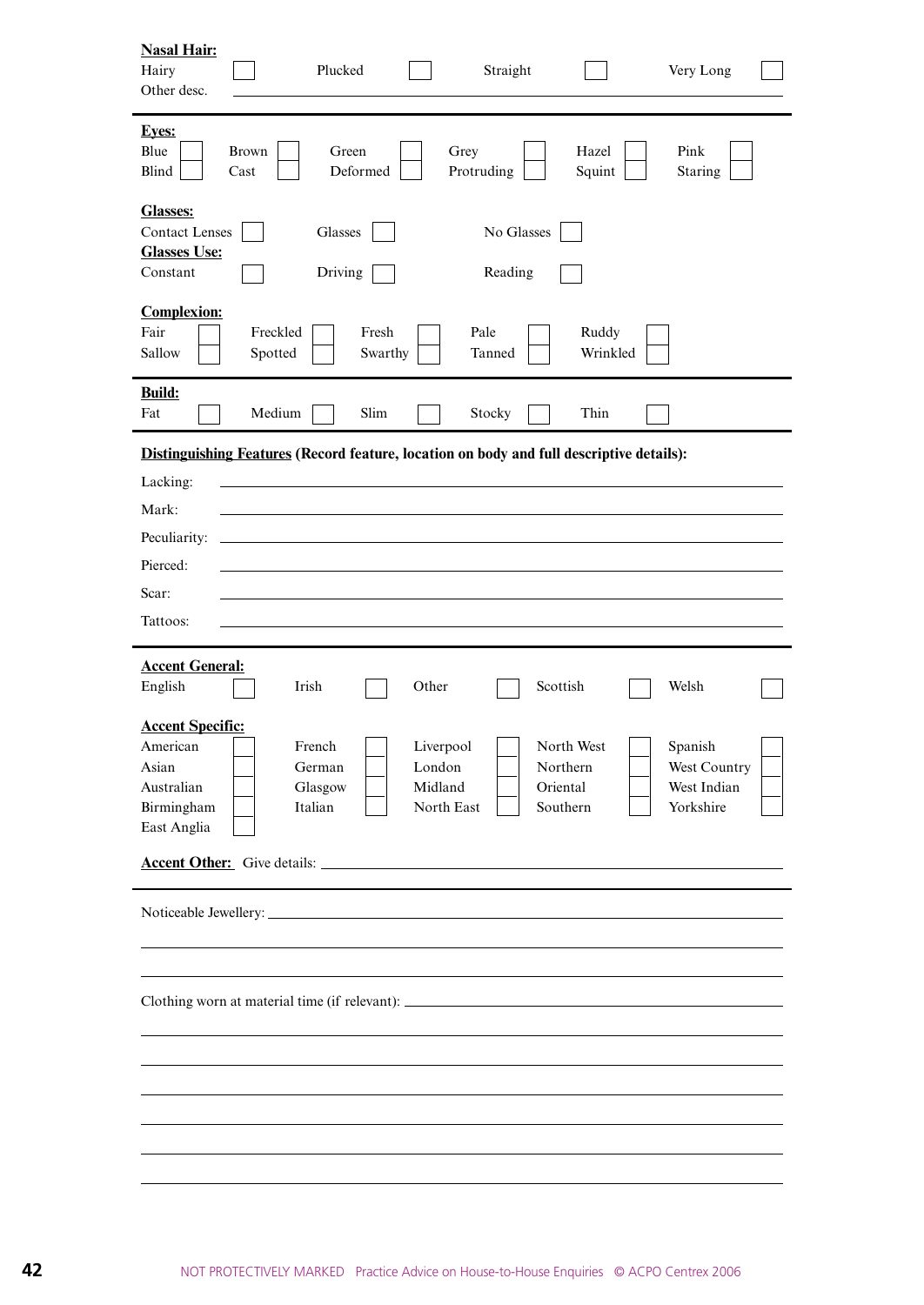|                                                                                  |                                                                                                                       | <u> 1989 - Johann Stoff, amerikansk politiker (d. 1989)</u>                                   |
|----------------------------------------------------------------------------------|-----------------------------------------------------------------------------------------------------------------------|-----------------------------------------------------------------------------------------------|
|                                                                                  |                                                                                                                       |                                                                                               |
| Visited scene during material time (Yes/No): ___________________________________ |                                                                                                                       |                                                                                               |
|                                                                                  |                                                                                                                       |                                                                                               |
|                                                                                  |                                                                                                                       | <u> 1989 - Johann Stoff, amerikansk politiker (* 1908)</u>                                    |
|                                                                                  |                                                                                                                       | Knows victim (Yes/No): Nature of relationship: __________________________________             |
| <b>Other Names:</b>                                                              |                                                                                                                       |                                                                                               |
|                                                                                  |                                                                                                                       |                                                                                               |
| Maiden Name                                                                      | <u> 1989 - Johann Harry Harry Harry Harry Harry Harry Harry Harry Harry Harry Harry Harry Harry Harry Harry Harry</u> |                                                                                               |
| Any other name:                                                                  |                                                                                                                       | *show whether alias, former, nickname, etc<br>Surname: Forenames: Forenames: Name Type: 2008. |
|                                                                                  |                                                                                                                       |                                                                                               |
| <b>Address:</b>                                                                  |                                                                                                                       |                                                                                               |
|                                                                                  |                                                                                                                       |                                                                                               |
|                                                                                  |                                                                                                                       |                                                                                               |
| Postcode:                                                                        |                                                                                                                       |                                                                                               |
|                                                                                  |                                                                                                                       |                                                                                               |
| <b>Telephone numbers:</b>                                                        |                                                                                                                       |                                                                                               |
|                                                                                  |                                                                                                                       |                                                                                               |
|                                                                                  |                                                                                                                       |                                                                                               |
| <b>Vehicles:</b>                                                                 |                                                                                                                       |                                                                                               |
| User<br>$Owner$                                                                  |                                                                                                                       |                                                                                               |
|                                                                                  |                                                                                                                       |                                                                                               |
|                                                                                  |                                                                                                                       |                                                                                               |
| Owner  <br>User                                                                  |                                                                                                                       |                                                                                               |
|                                                                                  |                                                                                                                       |                                                                                               |
|                                                                                  |                                                                                                                       |                                                                                               |
| $Type$ $\frac{1}{\sqrt{1-\frac{1}{2}}}\$<br>Colour                               |                                                                                                                       | Seen?                                                                                         |
| <b>Vehicle Types:</b>                                                            |                                                                                                                       |                                                                                               |
| 3WH<br>3 Wheeler                                                                 | LOR<br>Rigid Lorry                                                                                                    | <b>PSV</b><br>Public Service vehicle                                                          |
| ART<br>Articulated Cab                                                           | Lorry/Trailer<br><b>LTR</b>                                                                                           | SAL<br>Saloon                                                                                 |
| <b>CAV</b><br>Motor Caravan<br>COM<br>Motor Cycle Combi                          | Solo Motor Cycle<br><b>MCY</b><br><b>MOP</b><br>Moped                                                                 | <b>SCO</b><br>Scooter<br><b>SPO</b><br><b>Sports</b>                                          |
| <b>CON</b><br>Convertible                                                        | <b>OTH</b><br>Other                                                                                                   | <b>VAN</b><br>Van                                                                             |
| <b>EST</b><br>Estate                                                             | <b>PIC</b><br>Pickup                                                                                                  |                                                                                               |
| <b>Vehicle Colours:</b>                                                          |                                                                                                                       |                                                                                               |
| Blue<br>White<br>Green<br>Red<br><b>Brown</b><br>Beige<br>Silver<br>Orange       | Black<br>Yellow<br>Grey<br>Bronze<br>Purple<br>Cream                                                                  | Gold<br>Maroon<br>Pink<br>Multi<br>Turquoise                                                  |
|                                                                                  |                                                                                                                       |                                                                                               |
|                                                                                  |                                                                                                                       |                                                                                               |
|                                                                                  |                                                                                                                       |                                                                                               |
|                                                                                  |                                                                                                                       |                                                                                               |
|                                                                                  |                                                                                                                       |                                                                                               |
|                                                                                  |                                                                                                                       |                                                                                               |
|                                                                                  |                                                                                                                       |                                                                                               |
|                                                                                  |                                                                                                                       |                                                                                               |
|                                                                                  |                                                                                                                       |                                                                                               |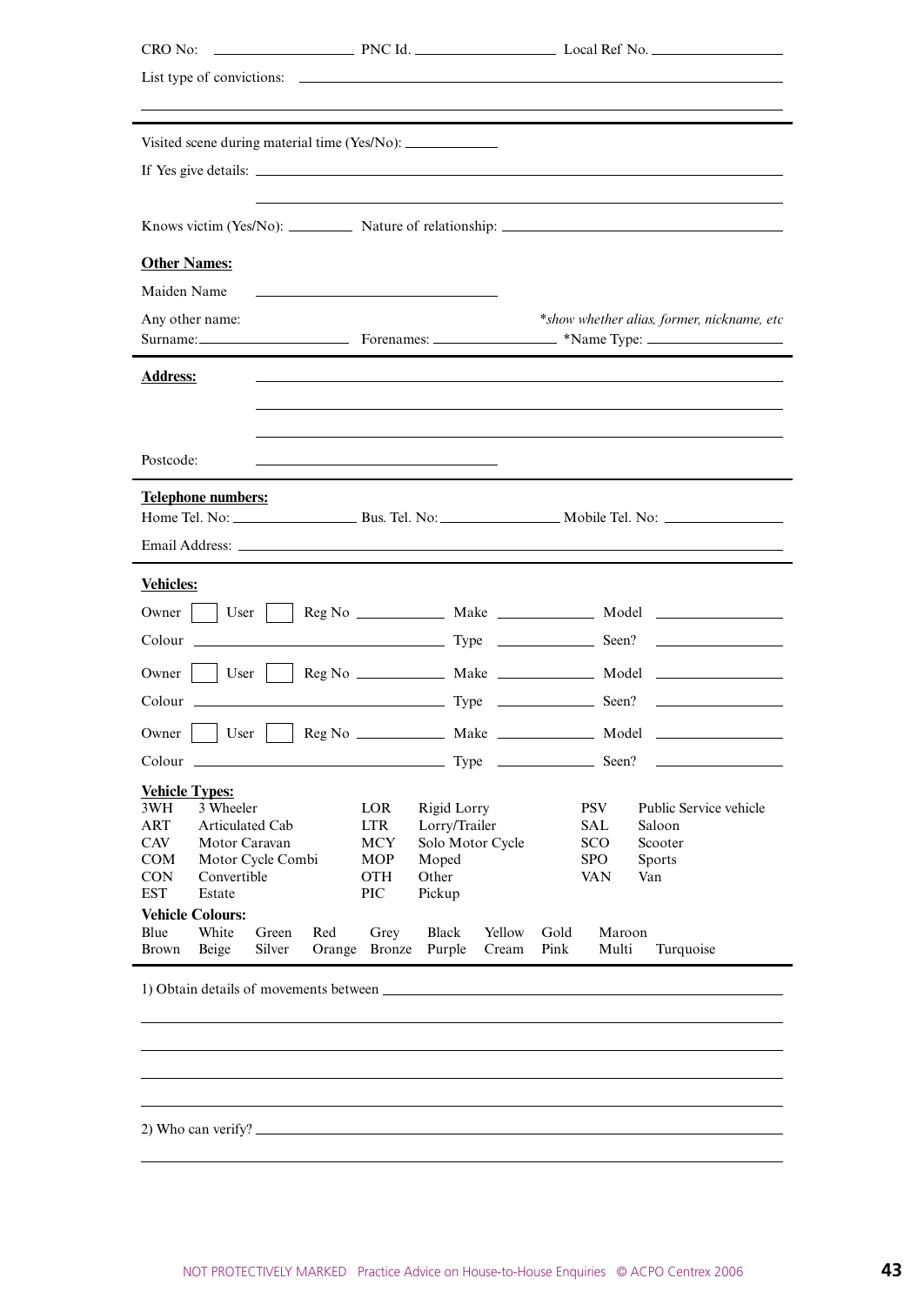| 4) Who was with the victim? (Full details/description)                                      |         |                          |                |         |
|---------------------------------------------------------------------------------------------|---------|--------------------------|----------------|---------|
|                                                                                             |         |                          |                |         |
|                                                                                             |         |                          |                |         |
| <b>Scene of Incident:</b>                                                                   |         |                          |                |         |
| 7) When last visited                                                                        |         |                          |                |         |
| 8) If visited during relevant period<br>9) Who was with you?                                |         |                          |                |         |
| 10) Who did you see? (Full details/description)__________________________________           |         |                          |                |         |
| 12) Are details of all visitors on material date recorded on House Occupants form? (Yes/No) |         |                          |                |         |
|                                                                                             |         | <b>Occupancy Details</b> |                |         |
| <b>This House</b>                                                                           |         |                          |                |         |
| Males <sub>-</sub>                                                                          |         | Females.                 |                |         |
| <b>Premises Adjacent on LHS</b>                                                             |         |                          |                |         |
|                                                                                             |         |                          |                |         |
| Folder Females Premises Premises Nales Females                                              |         |                          |                |         |
| <b>Premises Adjacent on RHS</b>                                                             |         |                          |                |         |
|                                                                                             |         |                          |                |         |
|                                                                                             |         |                          |                |         |
|                                                                                             |         |                          |                |         |
| Name, rank and number of officer completing form ________________________________           |         |                          |                |         |
|                                                                                             |         |                          |                |         |
| H/H Control                                                                                 | Indexed | Incident Room            |                | Indexed |
| Action: (Yes/No)                                                                            |         | Action No:               |                |         |
| Signed: $\frac{1}{2}$ Signed:                                                               |         |                          |                |         |
| Officer in Charge                                                                           |         |                          | Office Manager |         |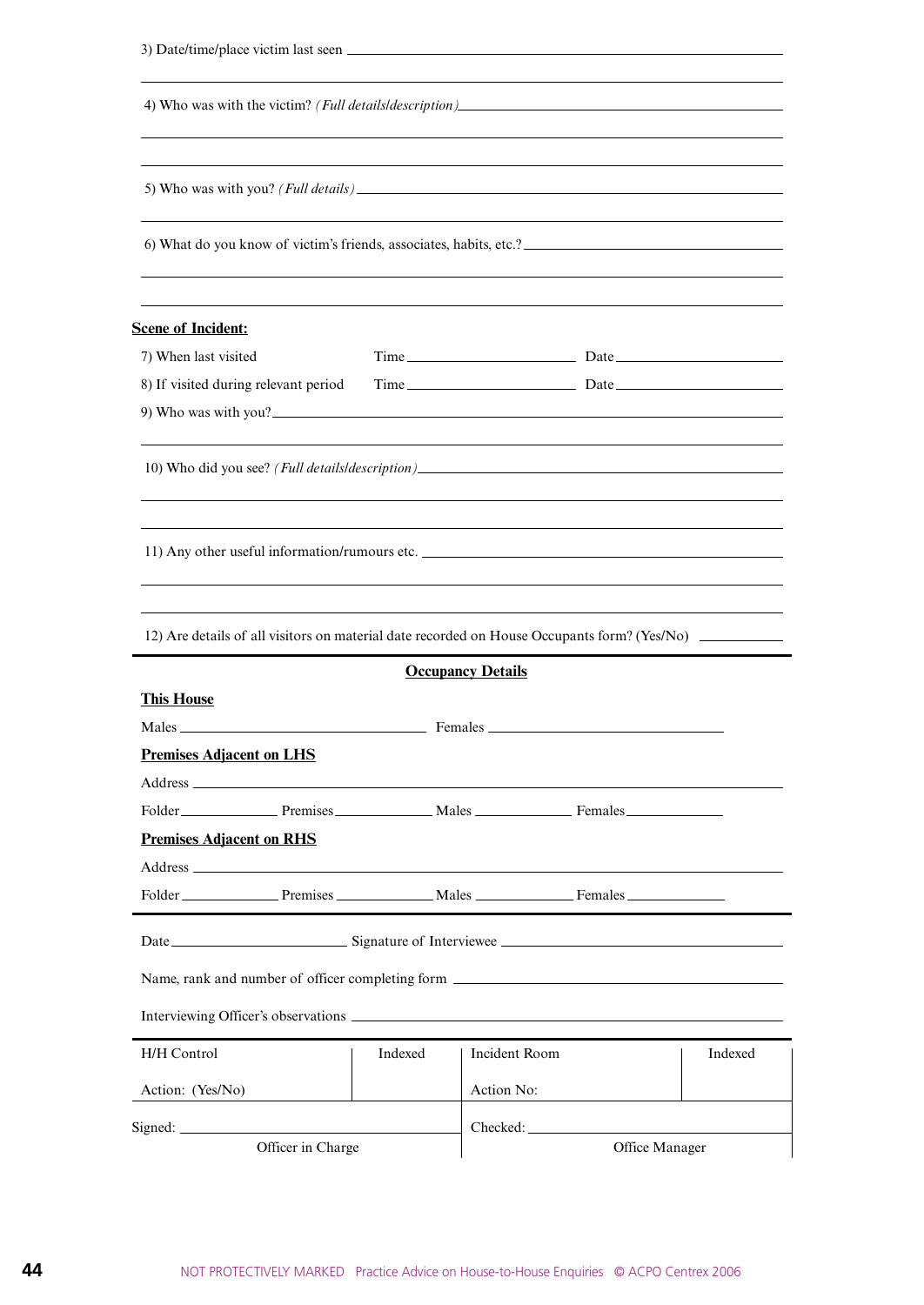# House-to-House Police Records<br>CHECK FORM House-to-House Police Records **CHECK FORM**

<span id="page-47-0"></span>

| <b>HtoH No.</b> | Name | Date & Birthplace | Sex | <b>Height</b> | CRO No. | <b>GI ONG</b> | Local Reference No. |
|-----------------|------|-------------------|-----|---------------|---------|---------------|---------------------|
|                 |      |                   |     |               |         |               |                     |
|                 |      |                   |     |               |         |               |                     |
|                 |      |                   |     |               |         |               |                     |
|                 |      |                   |     |               |         |               |                     |
|                 |      |                   |     |               |         |               |                     |
|                 |      |                   |     |               |         |               |                     |
|                 |      |                   |     |               |         |               |                     |
|                 |      |                   |     |               |         |               |                     |
|                 |      |                   |     |               |         |               |                     |
|                 |      |                   |     |               |         |               |                     |
|                 |      |                   |     |               |         |               |                     |
|                 |      |                   |     |               |         |               |                     |
|                 |      |                   |     |               |         |               |                     |
|                 |      |                   |     |               |         |               |                     |
|                 |      |                   |     |               |         |               |                     |
|                 |      |                   |     |               |         |               |                     |
|                 |      |                   |     |               |         |               |                     |
|                 |      |                   |     |               |         |               |                     |
|                 |      |                   |     |               |         |               |                     |
| MIR/3           |      |                   |     |               |         |               |                     |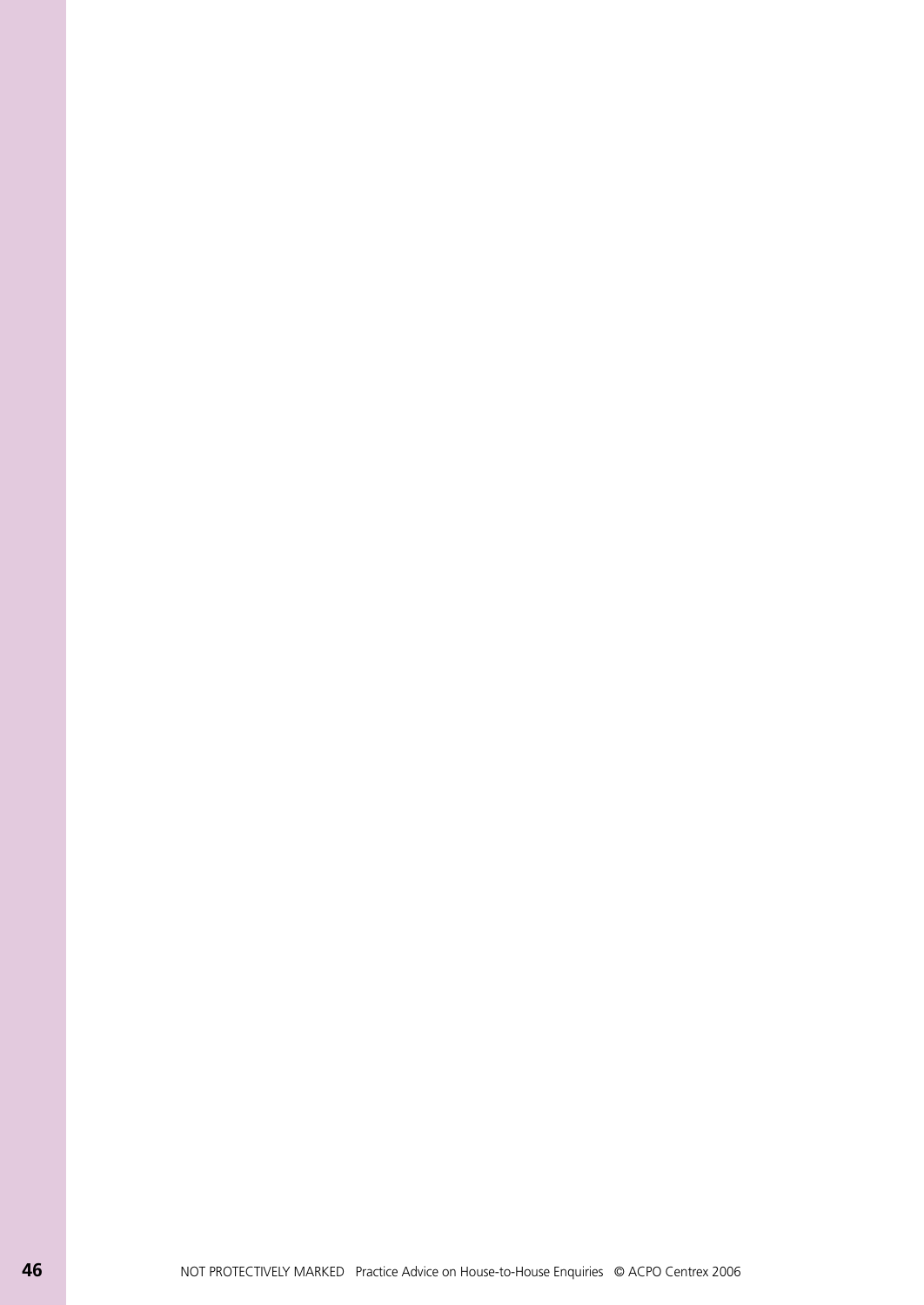# <span id="page-49-0"></span>**APPENDIX 3 REFERENCES**

#### REFERENCES

ACPO (2005) *Guidance on Major Incident Room Standardised Administrative Procedures (MIRSAP).* Wyboston: NCPE.

ACPO (2005) *Major Incident Analysis Manual.* Wyboston: NCPE.

ACPO (2006) *Guidance on the National Briefing Model.* Wyboston: NCPE.

ACPO (2006) *Murder Investigation Manual.* Wyboston: NCPE.

ACPO (2006) *Practice Advice on Search Management and Procedures.* Wyboston: NCPE.

ACPO (2006) *A Practitioner's Guide to Intelligence-Led Mass DNA Screening* [CD-Rom]. Wyboston: NCPE.

ACPO and The Crown Prosecution Service (2005) *Disclosure Manual.* London: ACPO.

GREAT BRITAIN. Parliament. 1996. *Criminal Procedure and Investigations Act 1996 (s.23(1)) Code of Practice 2005.* London: TSO.